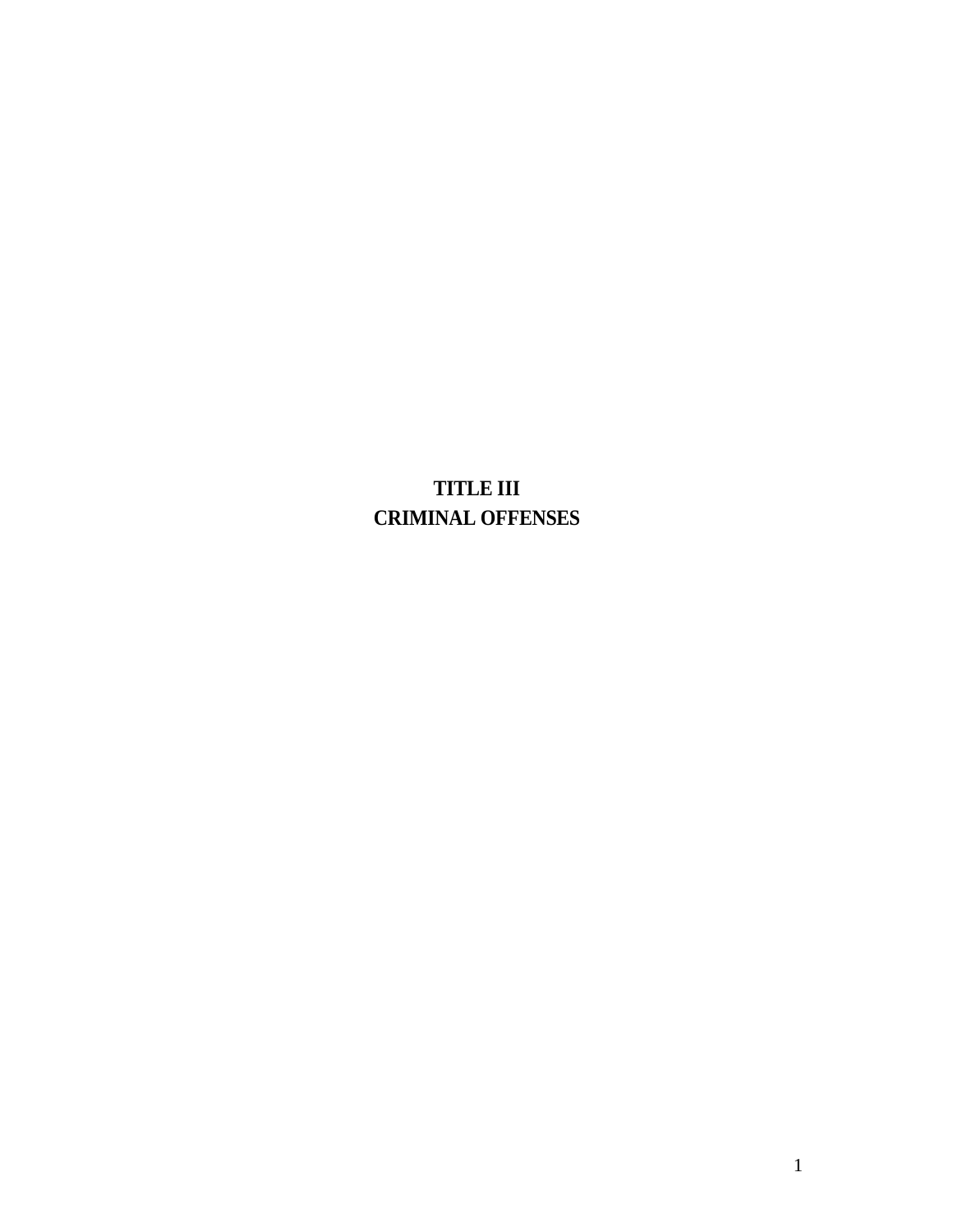| $§3 - 1 - 1$<br>$§3 - 1 - 2$<br>$§3 - 1 - 3$<br>$§3 - 1 - 4$<br>$§3 - 1 - 5$<br>$§3 - 1 - 6$<br><b>CHAPTER 2.</b><br>$§3 - 2 - 1$<br>$§3 - 2 - 2$<br>$§3 - 2 - 3$<br>$§3 - 3 - 1$<br>$§3 - 3 - 2$<br>$§3 - 3 - 3$<br>$§3 - 3 - 4$<br>$§3 - 3 - 5$<br>$§3 - 3 - 6$<br>$§3 - 3 - 7$<br>$§3 - 3 - 8$<br>$§3 - 3 - 9$<br>$§3 - 3 - 10$<br>$§3 - 3 - 11$<br>$§3 - 3 - 12$<br>$§3 - 3 - 17$<br>$§3 - 3 - 19$<br>Use of Telecommunications or Electronic Communications to Terrify, Intimidate, Threaten, Harass,<br>$§3 - 3 - 20$<br>$§3 - 3 - 21$<br>$§3 - 3 - 22$<br>$§3 - 3 - 23$<br>$§3 - 3 - 24$ |  |                |
|-------------------------------------------------------------------------------------------------------------------------------------------------------------------------------------------------------------------------------------------------------------------------------------------------------------------------------------------------------------------------------------------------------------------------------------------------------------------------------------------------------------------------------------------------------------------------------------------------|--|----------------|
|                                                                                                                                                                                                                                                                                                                                                                                                                                                                                                                                                                                                 |  |                |
|                                                                                                                                                                                                                                                                                                                                                                                                                                                                                                                                                                                                 |  |                |
|                                                                                                                                                                                                                                                                                                                                                                                                                                                                                                                                                                                                 |  |                |
|                                                                                                                                                                                                                                                                                                                                                                                                                                                                                                                                                                                                 |  |                |
|                                                                                                                                                                                                                                                                                                                                                                                                                                                                                                                                                                                                 |  |                |
|                                                                                                                                                                                                                                                                                                                                                                                                                                                                                                                                                                                                 |  |                |
|                                                                                                                                                                                                                                                                                                                                                                                                                                                                                                                                                                                                 |  |                |
|                                                                                                                                                                                                                                                                                                                                                                                                                                                                                                                                                                                                 |  |                |
|                                                                                                                                                                                                                                                                                                                                                                                                                                                                                                                                                                                                 |  |                |
|                                                                                                                                                                                                                                                                                                                                                                                                                                                                                                                                                                                                 |  |                |
|                                                                                                                                                                                                                                                                                                                                                                                                                                                                                                                                                                                                 |  |                |
|                                                                                                                                                                                                                                                                                                                                                                                                                                                                                                                                                                                                 |  |                |
|                                                                                                                                                                                                                                                                                                                                                                                                                                                                                                                                                                                                 |  |                |
|                                                                                                                                                                                                                                                                                                                                                                                                                                                                                                                                                                                                 |  |                |
|                                                                                                                                                                                                                                                                                                                                                                                                                                                                                                                                                                                                 |  |                |
|                                                                                                                                                                                                                                                                                                                                                                                                                                                                                                                                                                                                 |  |                |
|                                                                                                                                                                                                                                                                                                                                                                                                                                                                                                                                                                                                 |  |                |
|                                                                                                                                                                                                                                                                                                                                                                                                                                                                                                                                                                                                 |  |                |
|                                                                                                                                                                                                                                                                                                                                                                                                                                                                                                                                                                                                 |  |                |
|                                                                                                                                                                                                                                                                                                                                                                                                                                                                                                                                                                                                 |  |                |
|                                                                                                                                                                                                                                                                                                                                                                                                                                                                                                                                                                                                 |  |                |
|                                                                                                                                                                                                                                                                                                                                                                                                                                                                                                                                                                                                 |  |                |
|                                                                                                                                                                                                                                                                                                                                                                                                                                                                                                                                                                                                 |  |                |
|                                                                                                                                                                                                                                                                                                                                                                                                                                                                                                                                                                                                 |  |                |
|                                                                                                                                                                                                                                                                                                                                                                                                                                                                                                                                                                                                 |  |                |
|                                                                                                                                                                                                                                                                                                                                                                                                                                                                                                                                                                                                 |  |                |
|                                                                                                                                                                                                                                                                                                                                                                                                                                                                                                                                                                                                 |  |                |
|                                                                                                                                                                                                                                                                                                                                                                                                                                                                                                                                                                                                 |  |                |
|                                                                                                                                                                                                                                                                                                                                                                                                                                                                                                                                                                                                 |  |                |
|                                                                                                                                                                                                                                                                                                                                                                                                                                                                                                                                                                                                 |  |                |
|                                                                                                                                                                                                                                                                                                                                                                                                                                                                                                                                                                                                 |  |                |
|                                                                                                                                                                                                                                                                                                                                                                                                                                                                                                                                                                                                 |  |                |
|                                                                                                                                                                                                                                                                                                                                                                                                                                                                                                                                                                                                 |  |                |
|                                                                                                                                                                                                                                                                                                                                                                                                                                                                                                                                                                                                 |  |                |
|                                                                                                                                                                                                                                                                                                                                                                                                                                                                                                                                                                                                 |  |                |
|                                                                                                                                                                                                                                                                                                                                                                                                                                                                                                                                                                                                 |  |                |
|                                                                                                                                                                                                                                                                                                                                                                                                                                                                                                                                                                                                 |  | $\overline{2}$ |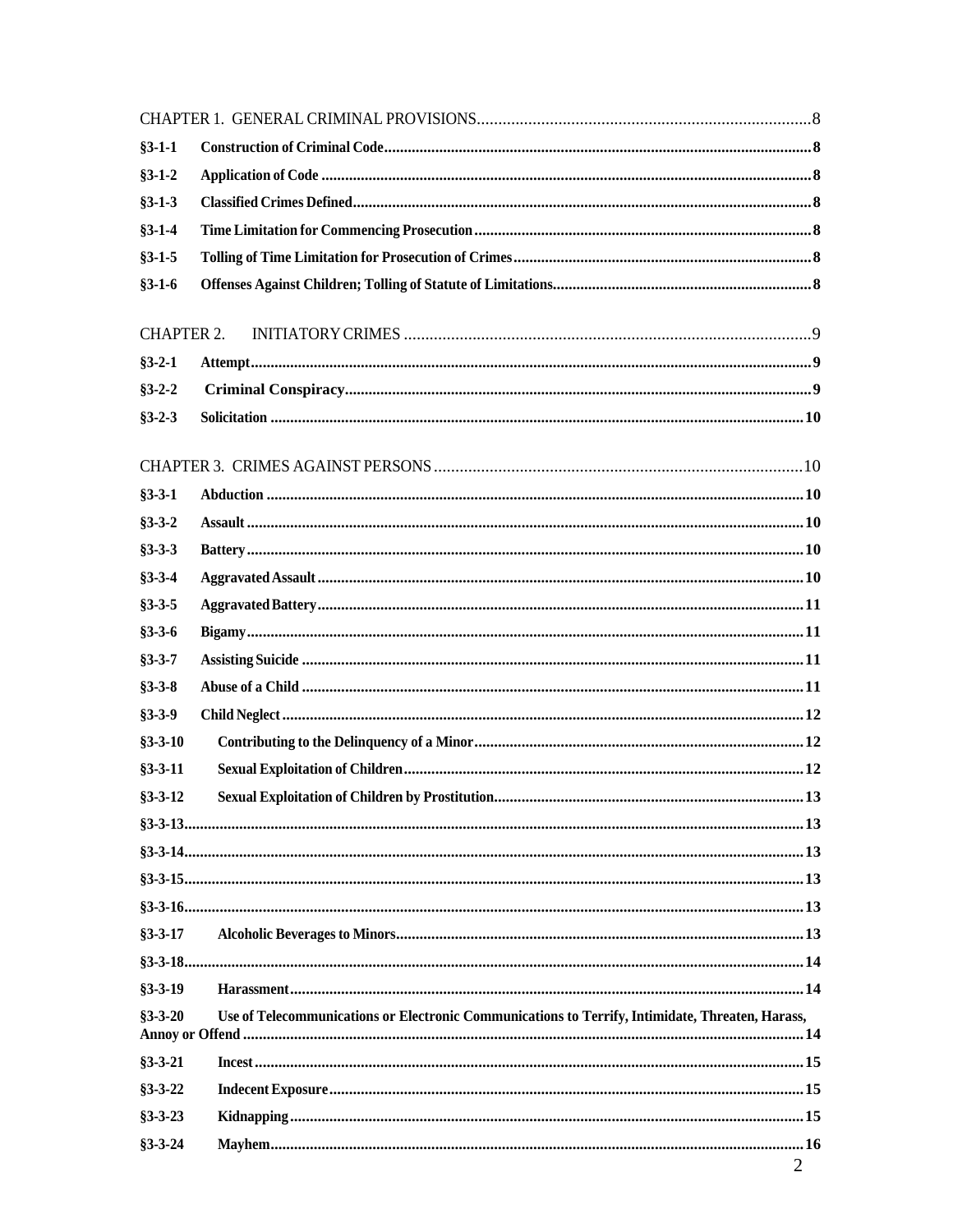| $§3 - 3 - 25$ |                                                                                            |  |
|---------------|--------------------------------------------------------------------------------------------|--|
| $§3 - 3 - 26$ |                                                                                            |  |
| $§3 - 3 - 27$ |                                                                                            |  |
| $§3 - 3 - 28$ |                                                                                            |  |
| $§3 - 3 - 29$ |                                                                                            |  |
| $§3 - 3 - 30$ |                                                                                            |  |
| $§3 - 3 - 31$ |                                                                                            |  |
| $§3 - 3 - 32$ | Infectious and/or Communicable Diseases - Causing Exposure to Another 19                   |  |
| $§3 - 3 - 33$ | Sexually Transmitted Diseases; Testing of Persons Convicted of Certain Sexual Offenses  20 |  |
| $§3 - 3 - 34$ |                                                                                            |  |
| $§3 - 3 - 35$ |                                                                                            |  |
|               |                                                                                            |  |
|               |                                                                                            |  |
|               |                                                                                            |  |
| $§3-4-1$      |                                                                                            |  |
| $§3-4-2$      |                                                                                            |  |
| $§3-4-3$      |                                                                                            |  |
| $§3-4-4$      |                                                                                            |  |
| $§3-4-5$      |                                                                                            |  |
| $§3-4-6$      |                                                                                            |  |
| $§3-4-7$      |                                                                                            |  |
| $§3-4-8$      |                                                                                            |  |
| $§3-4-9$      |                                                                                            |  |
| $§3-4-10$     |                                                                                            |  |
| $§3 - 4 - 11$ |                                                                                            |  |
| $§3 - 4 - 12$ |                                                                                            |  |
| $§3-4-13$     |                                                                                            |  |
| $§3 - 4 - 14$ |                                                                                            |  |
| $§3 - 4 - 15$ |                                                                                            |  |
| $§3 - 4 - 16$ |                                                                                            |  |
| $§3 - 4 - 17$ |                                                                                            |  |
| $§3-4-18$     |                                                                                            |  |
| $§3-4-19$     |                                                                                            |  |
| $§3-4-20$     |                                                                                            |  |
| $§3 - 4 - 21$ |                                                                                            |  |
| $§3 - 4 - 22$ |                                                                                            |  |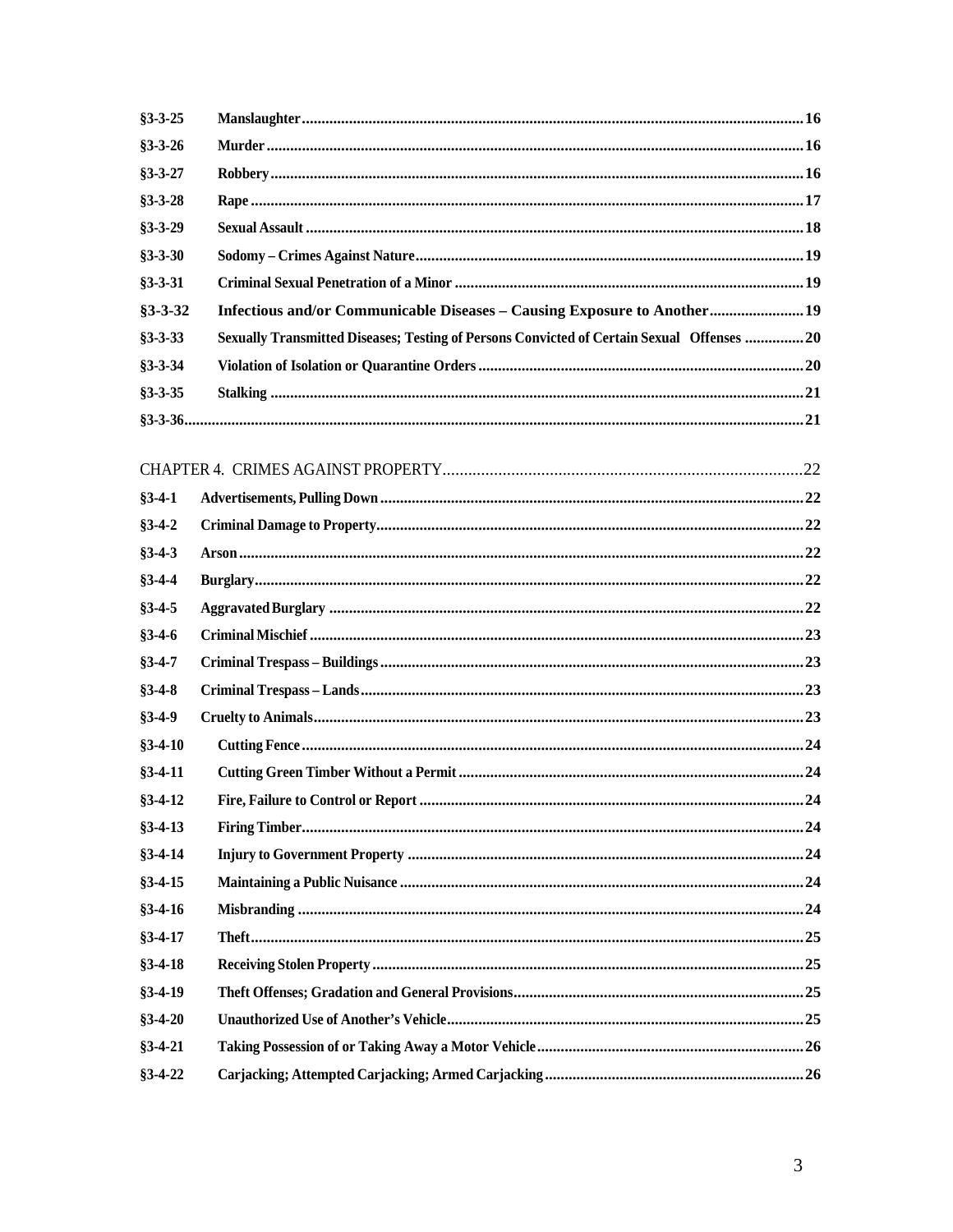| $§3 - 5 - 1$  |                                                                                         |  |
|---------------|-----------------------------------------------------------------------------------------|--|
| $§3 - 5 - 2$  |                                                                                         |  |
| $§3 - 5 - 3$  |                                                                                         |  |
| $§3 - 5 - 4$  |                                                                                         |  |
| $§3 - 5 - 5$  |                                                                                         |  |
| $§3 - 5 - 6$  |                                                                                         |  |
| $§3 - 5 - 7$  |                                                                                         |  |
| $§3 - 5 - 8$  |                                                                                         |  |
|               |                                                                                         |  |
| $§3 - 6 - 1$  |                                                                                         |  |
| $§3 - 6 - 2$  |                                                                                         |  |
| $§3 - 6 - 3$  |                                                                                         |  |
| $§3 - 6 - 4$  |                                                                                         |  |
| $§3 - 6 - 5$  |                                                                                         |  |
| $§3 - 6 - 6$  |                                                                                         |  |
| $§3 - 6 - 7$  |                                                                                         |  |
| $§3 - 6 - 8$  |                                                                                         |  |
| $§3 - 6 - 9$  |                                                                                         |  |
| $§3 - 6 - 10$ |                                                                                         |  |
| $§3 - 6 - 11$ |                                                                                         |  |
| $§3 - 6 - 12$ |                                                                                         |  |
| $§3 - 6 - 13$ | Failing to Disclose Facts or Change of Circumstances to Obtain Public Assistance33      |  |
| $§3 - 6 - 14$ |                                                                                         |  |
| $§3 - 6 - 15$ | Making or Permitting a False Claim for Reimbursement for Public Assistance Services  34 |  |
| $$3-6-16$     | Falsely Obtaining Services or Accommodations; Probable Cause; Immunity; Penalty 34      |  |
| $§3 - 6 - 17$ |                                                                                         |  |
| $§3 - 6 - 18$ |                                                                                         |  |
| $§3 - 6 - 19$ |                                                                                         |  |
| $§3 - 6 - 20$ |                                                                                         |  |
| $§3 - 6 - 21$ |                                                                                         |  |
| $§3 - 6 - 22$ |                                                                                         |  |
| $§3 - 6 - 23$ |                                                                                         |  |
| $§3 - 6 - 24$ |                                                                                         |  |
| $§3 - 6 - 25$ |                                                                                         |  |
| $§3 - 6 - 26$ |                                                                                         |  |
| $§3 - 6 - 27$ |                                                                                         |  |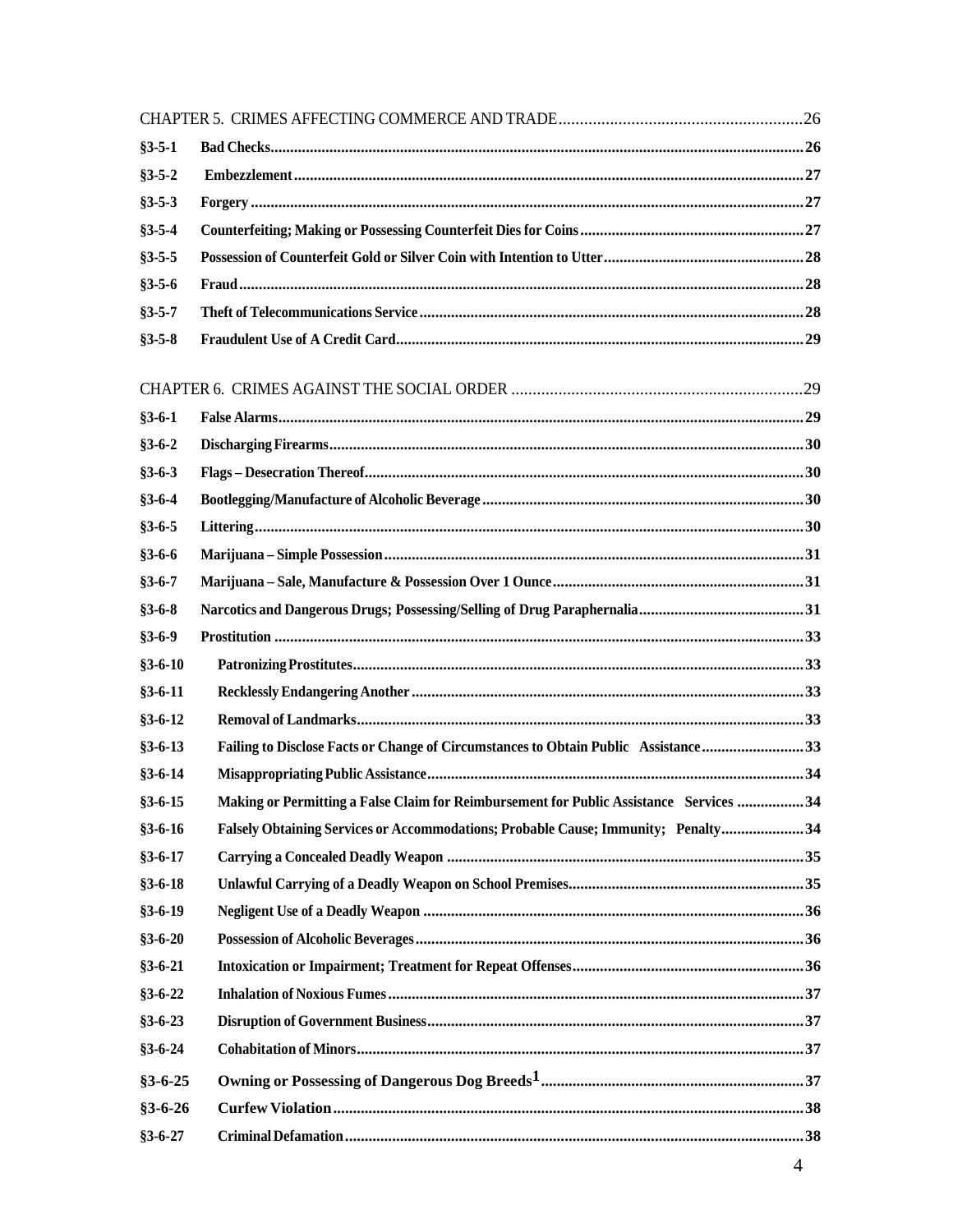| $§3 - 6 - 28$                    | Possession and Distribution of Tobacco Products and Alternative Tobacco Products to Minors 38      |
|----------------------------------|----------------------------------------------------------------------------------------------------|
| $§3 - 6 - 29$<br><b>Products</b> | Presenting False Evidence of Age or Identity for Tobacco Products and Alternative Tobacco<br>39    |
| $§3 - 6 - 30$                    | Distribution of Tobacco or Alternative Tobacco Products as Free Samples Prohibited 39              |
| $§3 - 6 - 31$                    |                                                                                                    |
| $§3 - 6 - 32$                    |                                                                                                    |
| $§3 - 6 - 33$                    |                                                                                                    |
| $§3 - 6 - 34$                    | Harboring or Assisting Excluded Persons in Violation of an Order of Exclusion 40                   |
| $§3 - 6 - 35$                    | Harboring or Assisting Non-Members Residing in Choctaw Indian Country without a Permit  41         |
|                                  |                                                                                                    |
| $§3 - 7 - 1$                     |                                                                                                    |
| $§3 - 7 - 2$                     |                                                                                                    |
| $§3 - 7 - 3$                     |                                                                                                    |
| $§3 - 7 - 4$                     |                                                                                                    |
| $§3 - 7 - 5$                     |                                                                                                    |
| $§3 - 7 - 6$                     |                                                                                                    |
| $§3 - 7 - 7$                     |                                                                                                    |
| $§3 - 7 - 8$                     | Tribal Government and Tribal Entities: Records, Documents, Papers: Unauthorized Disclosure, Theft, |
|                                  |                                                                                                    |
| $§3 - 8 - 1$                     |                                                                                                    |
| $§3 - 8 - 2$                     |                                                                                                    |
| $$3-8-3$                         |                                                                                                    |
| $§3 - 8 - 4$                     |                                                                                                    |
| $$3-8-5$                         |                                                                                                    |
| $$3-8-6$                         |                                                                                                    |
| $§3 - 8 - 7$                     |                                                                                                    |
| $§3 - 8 - 8$                     | Resisting Lawful Arrest or Process; Failure to Comply with Commands of Law Enforcement Officers 44 |
| $§3 - 8 - 9$                     |                                                                                                    |
| $§3 - 8 - 10$                    |                                                                                                    |
| $§3 - 8 - 11$                    |                                                                                                    |
| $§3 - 8 - 12$                    |                                                                                                    |
|                                  |                                                                                                    |
| $§3 - 9 - 1$                     |                                                                                                    |
| $§3 - 9 - 2$                     |                                                                                                    |
| $§3 - 9 - 3$                     |                                                                                                    |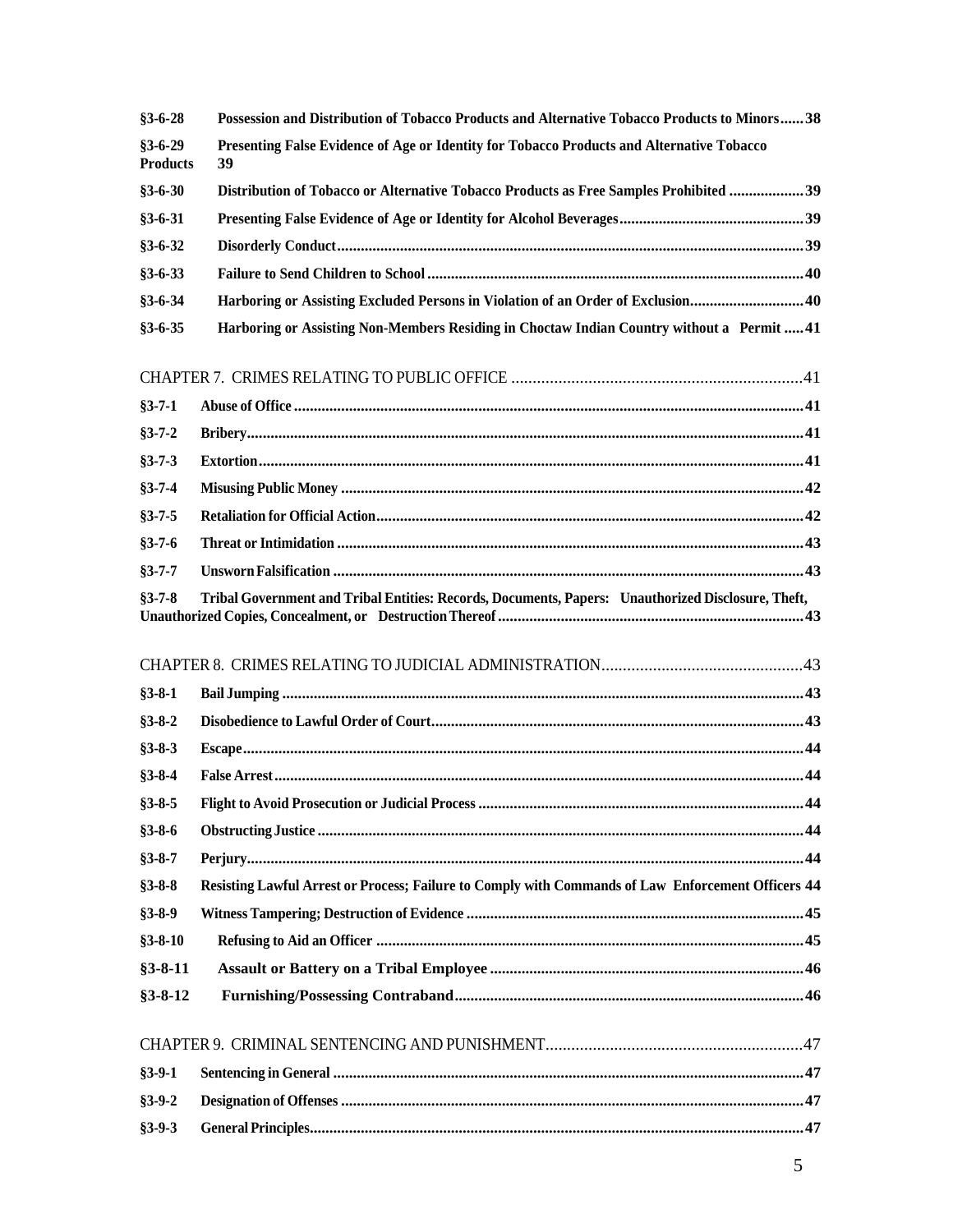| $§3 - 9 - 5$<br>$§3 - 9 - 7$<br>$§3 - 10 - 1$<br>$§3 - 10 - 2$<br>Penalties; Protective Orders, Consent Agreements, Conditions of Release and Probation 51<br>$§3 - 10 - 3$<br>$§3 - 10 - 4$<br>$§3 - 10 - 5$<br>$$3-10-6$<br>$§3 - 10 - 7$<br>$§3 - 10 - 8$<br>Possession of a Firearm after Conviction of a Crime Involving Domestic Violence53<br>$§3 - 10 - 9$<br>$§3 - 10 - 10$<br>$§3 - 10 - 11$<br>$§3 - 10 - 12$<br>$§3 - 10 - 13$<br>$§3 - 10 - 14$<br>$§3 - 10 - 15$<br>Spousal Privileges Inapplicable in Criminal Proceedings Involving Domestic Violence 56<br>$§3 - 10 - 16$<br>Advocate-Victim Privilege Applicable in Cases Involving Domestic Violence 56<br>$§3 - 10 - 17$<br>$§3 - 10 - 18$<br>Conditions of Probation for a Perpetrator Convicted of a Crime Involving Domestic Violence 57<br>$§3 - 10 - 19$<br>58<br>$$3-10-20$<br>Role of the Court; Sentencing; Probation Conditions<br>$$3-10-21$<br>$§3 - 11 - 1$<br>$§3 - 11 - 2$<br>$§3 - 11 - 3$<br>$§3 - 11 - 4$<br>$§3 - 11 - 5$<br>$§3 - 11 - 6$<br>$§3 - 11 - 7$<br>$§3 - 11 - 8$ | $§3 - 9 - 4$ |  |
|--------------------------------------------------------------------------------------------------------------------------------------------------------------------------------------------------------------------------------------------------------------------------------------------------------------------------------------------------------------------------------------------------------------------------------------------------------------------------------------------------------------------------------------------------------------------------------------------------------------------------------------------------------------------------------------------------------------------------------------------------------------------------------------------------------------------------------------------------------------------------------------------------------------------------------------------------------------------------------------------------------------------------------------------------------------------|--------------|--|
|                                                                                                                                                                                                                                                                                                                                                                                                                                                                                                                                                                                                                                                                                                                                                                                                                                                                                                                                                                                                                                                                    |              |  |
|                                                                                                                                                                                                                                                                                                                                                                                                                                                                                                                                                                                                                                                                                                                                                                                                                                                                                                                                                                                                                                                                    | $§3 - 9 - 6$ |  |
|                                                                                                                                                                                                                                                                                                                                                                                                                                                                                                                                                                                                                                                                                                                                                                                                                                                                                                                                                                                                                                                                    |              |  |
|                                                                                                                                                                                                                                                                                                                                                                                                                                                                                                                                                                                                                                                                                                                                                                                                                                                                                                                                                                                                                                                                    |              |  |
|                                                                                                                                                                                                                                                                                                                                                                                                                                                                                                                                                                                                                                                                                                                                                                                                                                                                                                                                                                                                                                                                    |              |  |
|                                                                                                                                                                                                                                                                                                                                                                                                                                                                                                                                                                                                                                                                                                                                                                                                                                                                                                                                                                                                                                                                    |              |  |
|                                                                                                                                                                                                                                                                                                                                                                                                                                                                                                                                                                                                                                                                                                                                                                                                                                                                                                                                                                                                                                                                    |              |  |
|                                                                                                                                                                                                                                                                                                                                                                                                                                                                                                                                                                                                                                                                                                                                                                                                                                                                                                                                                                                                                                                                    |              |  |
|                                                                                                                                                                                                                                                                                                                                                                                                                                                                                                                                                                                                                                                                                                                                                                                                                                                                                                                                                                                                                                                                    |              |  |
|                                                                                                                                                                                                                                                                                                                                                                                                                                                                                                                                                                                                                                                                                                                                                                                                                                                                                                                                                                                                                                                                    |              |  |
|                                                                                                                                                                                                                                                                                                                                                                                                                                                                                                                                                                                                                                                                                                                                                                                                                                                                                                                                                                                                                                                                    |              |  |
|                                                                                                                                                                                                                                                                                                                                                                                                                                                                                                                                                                                                                                                                                                                                                                                                                                                                                                                                                                                                                                                                    |              |  |
|                                                                                                                                                                                                                                                                                                                                                                                                                                                                                                                                                                                                                                                                                                                                                                                                                                                                                                                                                                                                                                                                    |              |  |
|                                                                                                                                                                                                                                                                                                                                                                                                                                                                                                                                                                                                                                                                                                                                                                                                                                                                                                                                                                                                                                                                    |              |  |
|                                                                                                                                                                                                                                                                                                                                                                                                                                                                                                                                                                                                                                                                                                                                                                                                                                                                                                                                                                                                                                                                    |              |  |
|                                                                                                                                                                                                                                                                                                                                                                                                                                                                                                                                                                                                                                                                                                                                                                                                                                                                                                                                                                                                                                                                    |              |  |
|                                                                                                                                                                                                                                                                                                                                                                                                                                                                                                                                                                                                                                                                                                                                                                                                                                                                                                                                                                                                                                                                    |              |  |
|                                                                                                                                                                                                                                                                                                                                                                                                                                                                                                                                                                                                                                                                                                                                                                                                                                                                                                                                                                                                                                                                    |              |  |
|                                                                                                                                                                                                                                                                                                                                                                                                                                                                                                                                                                                                                                                                                                                                                                                                                                                                                                                                                                                                                                                                    |              |  |
|                                                                                                                                                                                                                                                                                                                                                                                                                                                                                                                                                                                                                                                                                                                                                                                                                                                                                                                                                                                                                                                                    |              |  |
|                                                                                                                                                                                                                                                                                                                                                                                                                                                                                                                                                                                                                                                                                                                                                                                                                                                                                                                                                                                                                                                                    |              |  |
|                                                                                                                                                                                                                                                                                                                                                                                                                                                                                                                                                                                                                                                                                                                                                                                                                                                                                                                                                                                                                                                                    |              |  |
|                                                                                                                                                                                                                                                                                                                                                                                                                                                                                                                                                                                                                                                                                                                                                                                                                                                                                                                                                                                                                                                                    |              |  |
|                                                                                                                                                                                                                                                                                                                                                                                                                                                                                                                                                                                                                                                                                                                                                                                                                                                                                                                                                                                                                                                                    |              |  |
|                                                                                                                                                                                                                                                                                                                                                                                                                                                                                                                                                                                                                                                                                                                                                                                                                                                                                                                                                                                                                                                                    |              |  |
|                                                                                                                                                                                                                                                                                                                                                                                                                                                                                                                                                                                                                                                                                                                                                                                                                                                                                                                                                                                                                                                                    |              |  |
|                                                                                                                                                                                                                                                                                                                                                                                                                                                                                                                                                                                                                                                                                                                                                                                                                                                                                                                                                                                                                                                                    |              |  |
|                                                                                                                                                                                                                                                                                                                                                                                                                                                                                                                                                                                                                                                                                                                                                                                                                                                                                                                                                                                                                                                                    |              |  |
|                                                                                                                                                                                                                                                                                                                                                                                                                                                                                                                                                                                                                                                                                                                                                                                                                                                                                                                                                                                                                                                                    |              |  |
|                                                                                                                                                                                                                                                                                                                                                                                                                                                                                                                                                                                                                                                                                                                                                                                                                                                                                                                                                                                                                                                                    |              |  |
|                                                                                                                                                                                                                                                                                                                                                                                                                                                                                                                                                                                                                                                                                                                                                                                                                                                                                                                                                                                                                                                                    |              |  |
|                                                                                                                                                                                                                                                                                                                                                                                                                                                                                                                                                                                                                                                                                                                                                                                                                                                                                                                                                                                                                                                                    |              |  |
|                                                                                                                                                                                                                                                                                                                                                                                                                                                                                                                                                                                                                                                                                                                                                                                                                                                                                                                                                                                                                                                                    |              |  |
|                                                                                                                                                                                                                                                                                                                                                                                                                                                                                                                                                                                                                                                                                                                                                                                                                                                                                                                                                                                                                                                                    |              |  |
|                                                                                                                                                                                                                                                                                                                                                                                                                                                                                                                                                                                                                                                                                                                                                                                                                                                                                                                                                                                                                                                                    |              |  |
|                                                                                                                                                                                                                                                                                                                                                                                                                                                                                                                                                                                                                                                                                                                                                                                                                                                                                                                                                                                                                                                                    |              |  |
| $§3 - 11 - 9$                                                                                                                                                                                                                                                                                                                                                                                                                                                                                                                                                                                                                                                                                                                                                                                                                                                                                                                                                                                                                                                      |              |  |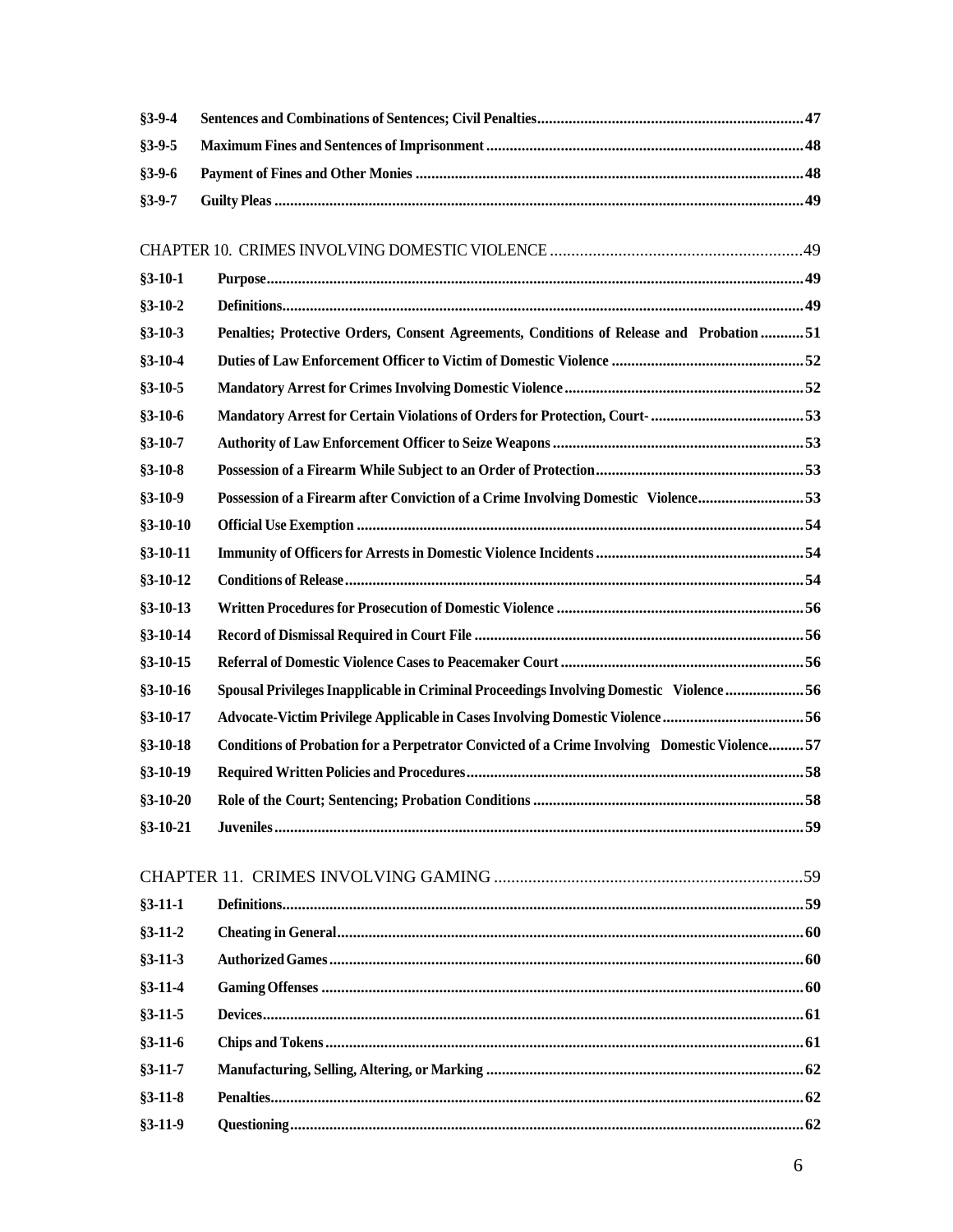|               | CHAPTER 12. CRIMES RELATING TO PARADES, PROCESSIONS AND PUBLIC |  |
|---------------|----------------------------------------------------------------|--|
|               |                                                                |  |
| $$3-12-1$     |                                                                |  |
|               |                                                                |  |
|               |                                                                |  |
| $§3-13-1$     |                                                                |  |
| $§3 - 13 - 2$ |                                                                |  |
| $§3 - 13 - 3$ |                                                                |  |
| $§3 - 13 - 4$ |                                                                |  |
| $§3 - 13 - 5$ |                                                                |  |
| $§3 - 13 - 6$ |                                                                |  |
| $§3 - 13 - 7$ |                                                                |  |
|               |                                                                |  |
|               |                                                                |  |
|               |                                                                |  |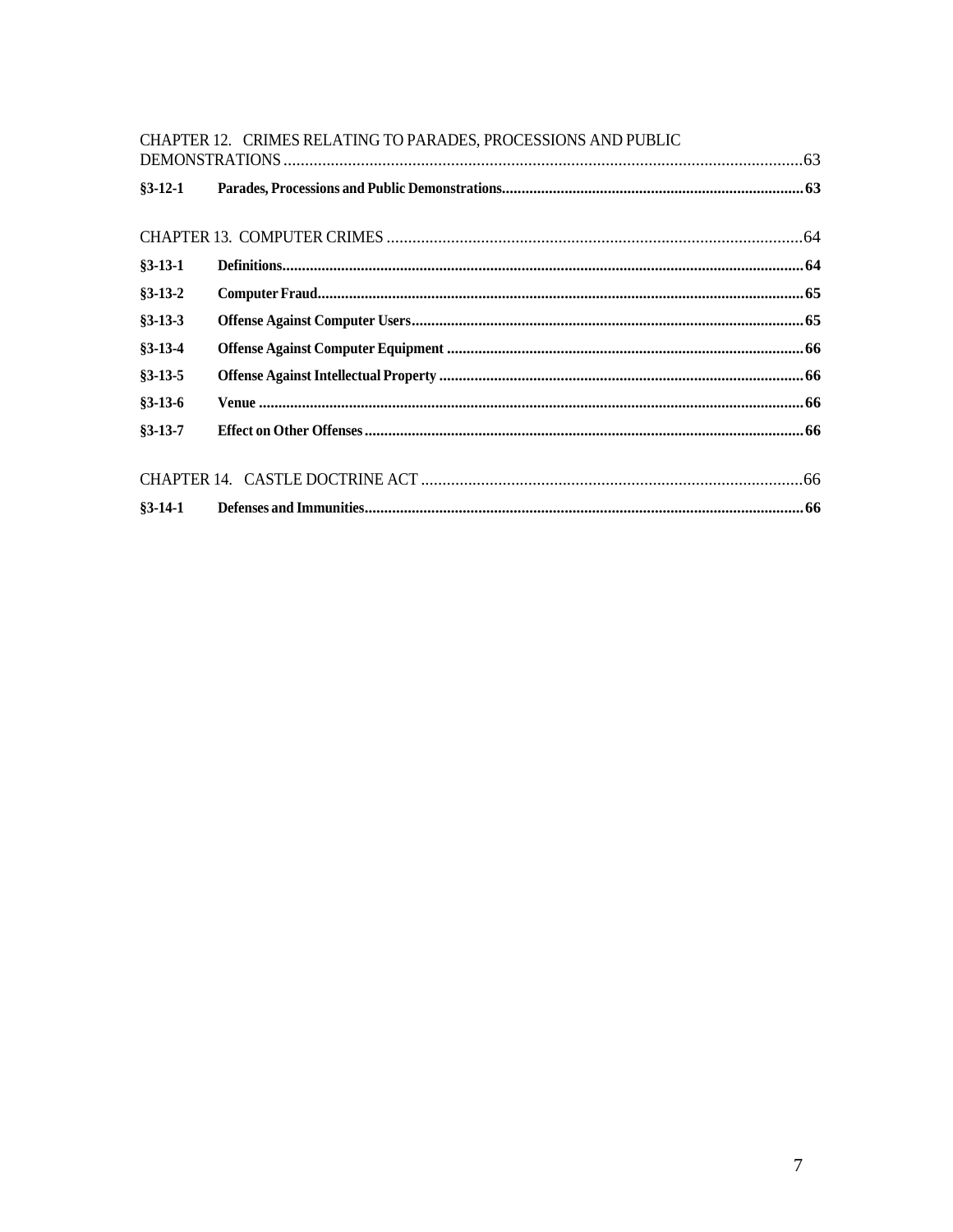## <span id="page-7-0"></span>**CHAPTER 1. GENERAL CRIMINAL PROVISIONS**

## <span id="page-7-1"></span>**§3-1-1 Construction of Criminal Code**

In criminal cases where no provision of the Tribal Code is applicable, the Tribal common law, as recognized by the Mississippi Band of Choctaw Indians, shall govern.

## <span id="page-7-2"></span>**§3-1-2 Application of Code**

This Criminal Code has no application to crimes committed prior to its effective date. A crime is committed prior to the effective date of the Criminal Code if any of the essential elements of the crime occurred before that date. Prosecutions for prior crimes shall be governed, prosecuted and punished under the laws existing at the time such crimes were committed.

## <span id="page-7-3"></span>**§3-1-3 Classified Crimes Defined**

A crime is a Class A offense if it is so designated by law or if upon conviction thereof a sentence of imprisonment for a term of up to six (6) months and/or a fine of five hundred dollars (\$500.00) is authorized.

A crime is a Class B offense if it is so designated by law or if upon conviction thereof a sentence of imprisonment not to exceed three (3) months and/or a fine not to exceed two hundred fifty dollars (\$250.00) is authorized.

A crime is a Class C offense if it is so designated by law or if upon conviction thereof a sentence of imprisonment not to exceed thirty (30) days and/or a fine not to exceed one hundred dollars (\$100.00) is authorized.

## <span id="page-7-4"></span>**§3-1-4 Time Limitation for Commencing Prosecution**

No person shall be prosecuted, tried or punished in the Choctaw Tribal Court for any crime under the Choctaw Tribal Code unless the complaint is filed within two (2) years from the time the crime was committed or from the date the crime is known to have been committed.

## <span id="page-7-5"></span>**§3-1-5 Tolling of Time Limitation for Prosecution of Crimes**

If after any crime has been committed the defendant shall conceal himself, or shall flee from or go out of the jurisdiction of the Mississippi Band of Choctaw Indians, the prosecution for such crime may be commenced within the time prescribed in §3-1-4 of the tribal code, after the defendant ceases to conceal himself or returns to the lands of the Mississippi Band of Choctaw Indians.

The prosecution for a major crime listed in the Major Crimes Act, 18 U.S.C. §1153 may be commenced within the time prescribed in §3-1-4 of the tribal code, after the United States Attorney has declined to prosecute the defendant under the federal law and has notified the Tribe in writing.

## <span id="page-7-6"></span>**§3-1-6 Offenses Against Children; Tolling of Statute of Limitations**

The applicable time period for commencing prosecution pursuant to §3-1-4 of the tribal code, shall not commence to run for an alleged violation Abuse of a Child, Child Neglect or Criminal Sexual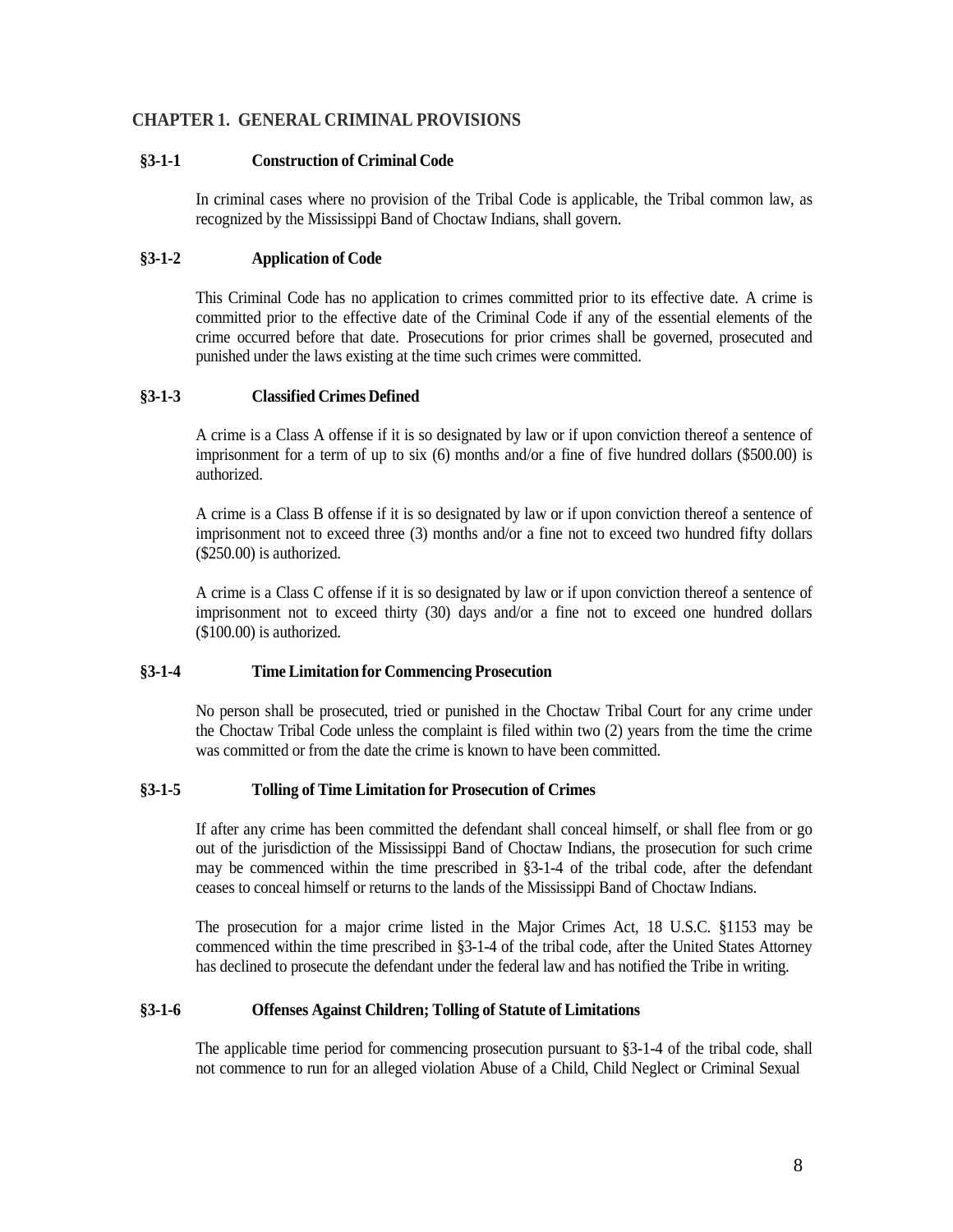Penetration or Sexual Assault until the violation is reported to a law enforcement agency or the victim attains the age of eighteen (18), whichever occurs first sexual exploitation of children.

## <span id="page-8-0"></span>**CHAPTER 2. INITIATORY CRIMES**

#### <span id="page-8-1"></span>**§3-2-1 Attempt**

A person is guilty of an attempt to commit an offense if, acting with the kind of culpability otherwise required for the commission of the offense, he engages in conduct constituting a substantial step toward commission of the offense, but going beyond mere preparation.

Conduct does not constitute a substantial step toward the commission of an offense unless it is strongly corroborative of the actor's intent to commit the offense.

No defense to the offense of attempt shall arise:

- (1) because the offense attempted was actually committed; or
- (2) due to the factual or legal impossibility of consummating the intended offense if the offense could have been committed had the circumstances been as the actor believed them to be.

Except as otherwise provided in the tribal code, attempt shall be:

- (1) a Class A or B offense, if the attempted offense was a Class A offense;
- (2) a Class B or C offense, if the attempted offense was a Class B offense; or
- (3) a Class C offense, if the attempted offense was a Class C offense.

## <span id="page-8-2"></span>**§3-2-2 Criminal Conspiracy**

A person is guilty of criminal conspiracy when he, intending that conduct constituting a crime or offense be performed, agrees with one or more persons to engage in or cause the performance of such conduct and any one of them commits an overt act in pursuance of the conspiracy, except that where the offense is a Class A offense the overt act is not required for the commission of conspiracy.

Except as otherwise provided in the tribal code, criminal conspiracy shall be:

- (1) a Class A offense, if an overt act in pursuance of conspiracy to commit a Class A offense is actually perpetrated by any of the conspirators;
- (2) a Class A or B offense, if no overt act in pursuance of conspiracy to commit a Class A offense was actually perpetrated by any of the conspirators;
- (3) a Class B or C offense, if the conspiracy was to commit a Class B offense; and
- (4) a Class C offense, if the conspiracy was to commit a Class C offense.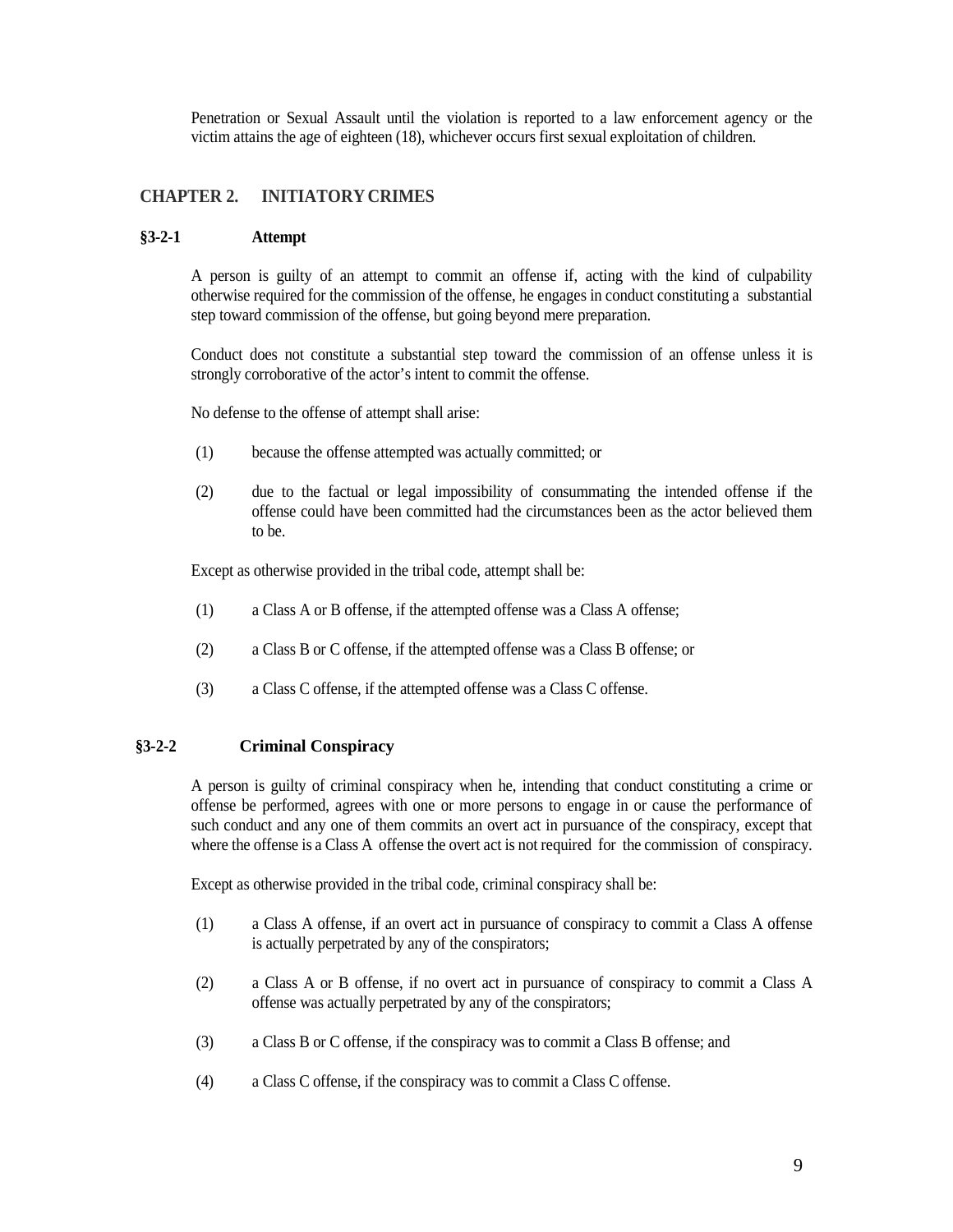## <span id="page-9-0"></span>**§3-2-3 Solicitation**

A person is guilty of solicitation when he, intending that another person commit an offense, entices, advises, incites, orders or otherwise encourages such other person to commit an offense.

Except as otherwise provided in the tribal code, solicitation shall be:

- (1) a Class A offense, if the solicitation actually results in the commission of a Class A offense, otherwise a Class B offense, if the solicitation is toward the commission of a Class A offense;
- (2) a Class B offense, if the solicitation actually results in the commission of a Class B offense, otherwise a Class C offense, if the solicitation is toward the commission of a Class B offense; and
- (3) no offense, if the solicitation results or is toward the commission of a Class C offense.

## <span id="page-9-1"></span>**CHAPTER 3. CRIMES AGAINST PERSONS**

### <span id="page-9-2"></span>**§3-3-1 Abduction**

Any person who shall knowingly restrain another person unlawfully so as to interfere substantially with his liberty or knowingly and recklessly takes or entices a child under sixteen (16) from the custody of their parent or other lawful custodian, when he lacks lawful permission to do so, shall be guilty of abduction.

Abduction is a Class A offense.

### <span id="page-9-3"></span>**§3-3-2 Assault**

Any person who shall willfully attempt to commit a battery or intentionally place another in apprehension of receiving an immediate battery or threaten bodily harm to another person through unlawful force or violence shall be guilty of simple assault.

Assault is a Class C offense.

### <span id="page-9-4"></span>**§3-3-3 Battery**

Any person who shall unlawfully strike or apply force to another person or otherwise inflict any bodily injury or who shall by offering violence cause another to harm himself shall be guilty of battery.

Battery is a Class B offense.

## <span id="page-9-5"></span>**§3-3-4 Aggravated Assault**

Any person who: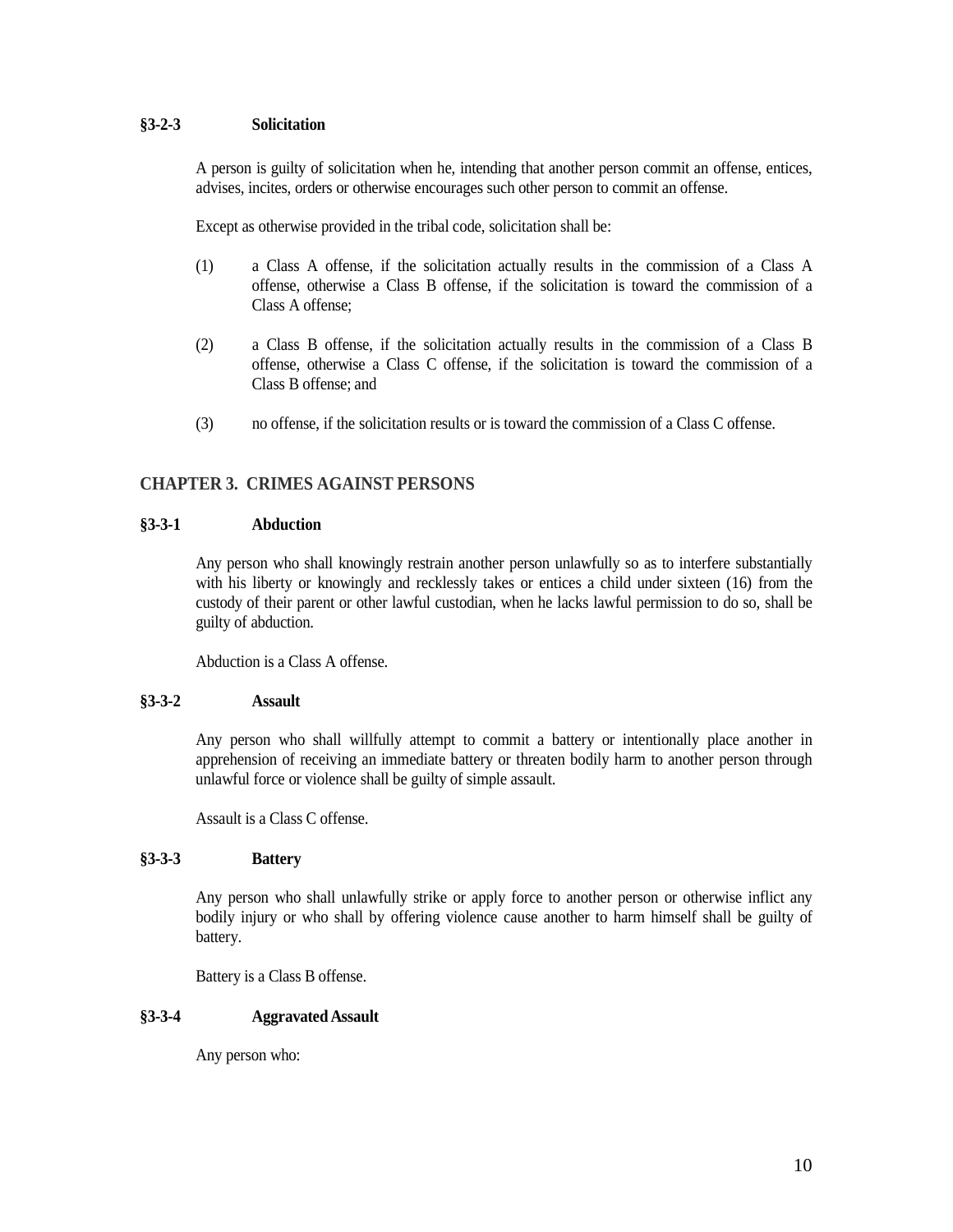- (1) attempts to cause serious bodily injury to another or causes such injury purposely, knowingly or recklessly under circumstances manifesting extreme indifference to the value of human life; or
- (2) intentionally or knowingly uses a deadly weapon to put another in fear of imminent serious bodily injury without just cause or provocation shall be guilty of aggravated assault.

Aggravated assault is a Class A offense.

## <span id="page-10-0"></span>**§3-3-5 AggravatedBattery**

Any person who shall unlawfully or intentionally inflict any injury to another person causing great bodily harm or does so with a deadly weapon or does so in any manner whereby great bodily harm or death can be inflicted shall be guilty of aggravated battery. Aggravated battery is a Class A offense.

## <span id="page-10-1"></span>**§3-3-6 Bigamy**

Any person who, being married to another, marries any other person, shall be guilty of an offense, provided that no person shall be guilty thereof who believes that the prior spouse is dead or whose original spouse shall have been absent for seven (7) successive years, without being known to be living, or if the original marriage has been dissolved, pronounced void or annulled by the decree of a court of competent jurisdiction.

Bigamy is a Class B offense.

### <span id="page-10-2"></span>**§3-3-7 Assisting Suicide**

Any person who shall willfully advise, encourage, abet or assist another person in the taking of his own life or attempting to take his own life shall be guilty of assisting suicide.

Assisting suicide shall be a Class A offense.

## <span id="page-10-3"></span>**§3-3-8 Abuse of a Child**

Abuse of a child consists of a person knowingly, intentionally or negligently causing a child to be:

- (1) placed in a situation that may endanger the child's life or health;
- (2) tortured, cruelly confined or cruelly punished;
- (3) emotionally abused or placed in situations resulting in emotional harm; or
- (4) exposed to the inclemency of the weather.

Whoever commits abuse of a child which does not result in the child's death or great bodily harm is guilty of a Class B offense. If the abuse results in great bodily harm or death to the child, it is a Class A offense. As used in this section, a "child" is a person who is less than eighteen (18) years of age.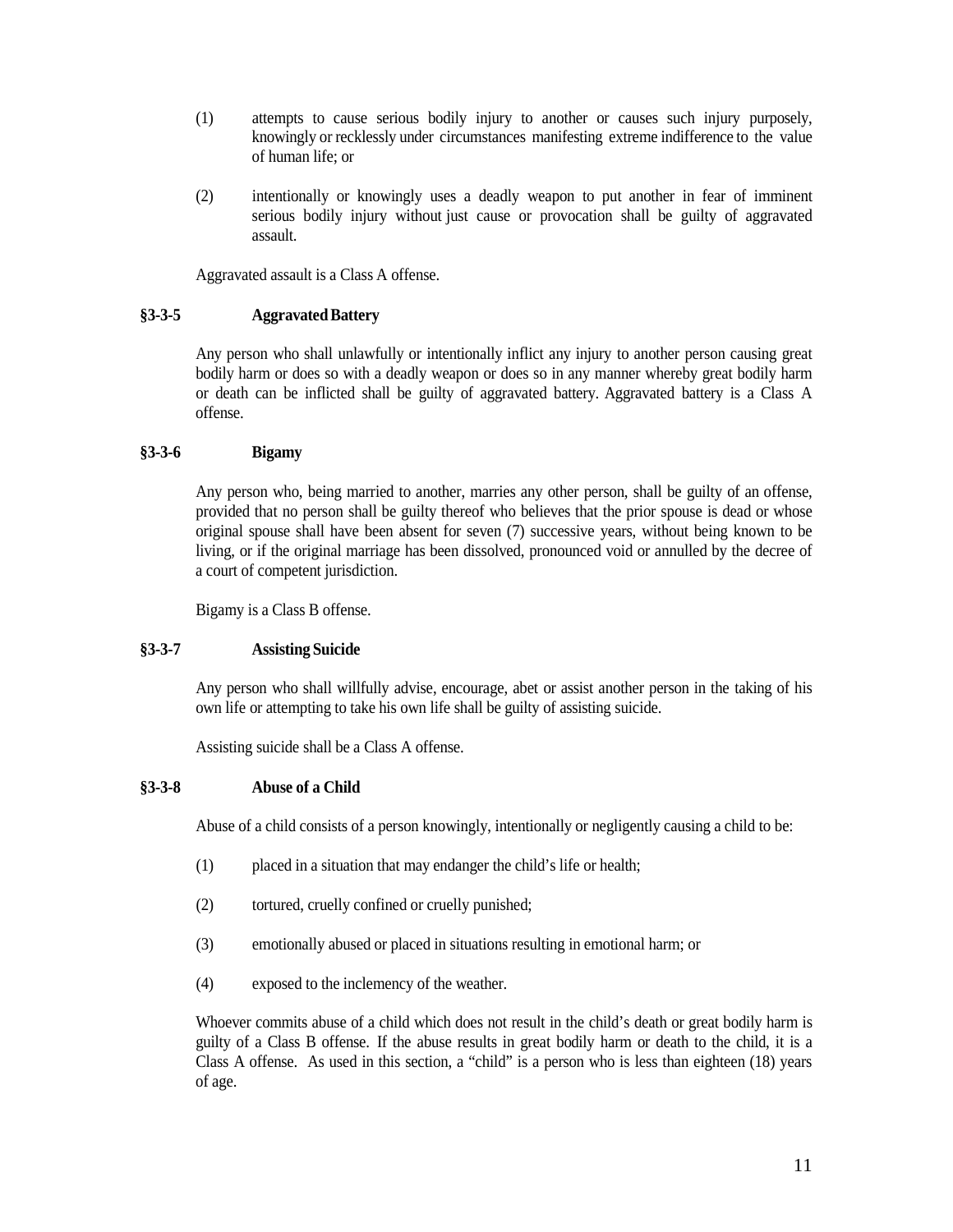## <span id="page-11-0"></span>**§3-3-9 Child Neglect**

Any person who is a parent, guardian, or otherwise has legal custody of a child under the age of twelve (12) years and leaves such child unattended (or attended by a person not competent to care for the child) or who fails to provide necessities for the child's well being, including but not limited to education, medical or other care shall be guilty of the offense of child neglect. This offense is a Class B offense.

Any child under the age of eighteen (18) who is determined to be mentally incompetent or emotionally unstable shall not be left unattended. Any person who is a parent, guardian or otherwise has legal custody of such child and who violates this section shall be guilty of a Class A offense.

## <span id="page-11-1"></span>**§3-3-10 Contributing to the Delinquency of a Minor**

Any person eighteen (18) years of age or older who knowingly causes, encourages, advises or allows a child under the age of eighteen (18) to commit an offense as defined in the Criminal Defense title of the Tribal Code or knowingly causes, encourages or assists such a child to be a delinquent child as defined in the Choctaw Youth Code of the Tribal Code shall be guilty of the offense of contributing to the delinquency of a minor. Contributing to the delinquency of a minor is a Class C offense.

## <span id="page-11-2"></span>**§3-3-11 Sexual Exploitation of Children**

It is unlawful for any person to intentionally distribute or possess with intent to distribute any visual or print medium depicting any prohibited sexual act or simulation of such an act, if that person knows or has reason to know that the medium depicts any prohibited sexual act or simulation of such act and if that person knows or has reason to know that one or more of the participants in that act is a child under eighteen (18) years of age. Any person who violates this subsection is guilty of a Class A offense.

It is unlawful for any person to intentionally cause or permit a child under eighteen (18) years of age to engage in any prohibited sexual act or simulation of such an act if that person knows, has reason to know or intends that the act may be recorded in any visual or print medium or performed publicly. Any person who violates this subsection is guilty of a Class A offense.

It is unlawful for any person to intentionally manufacture any visual or print medium depicting any prohibited sexual act or simulation of such an act if one or more of the participants in that act is a child under eighteen (18) years of age. Any person who violates this subsection is guilty of a Class A offense.

Definitions as used in this title:

- (1) "Prohibited sexual act" means:
	- (a) sexual intercourse, including genital-genital, oral-genital, anal-genital or oralanal, whether between persons of the same or opposite sex;
	- (b) bestiality;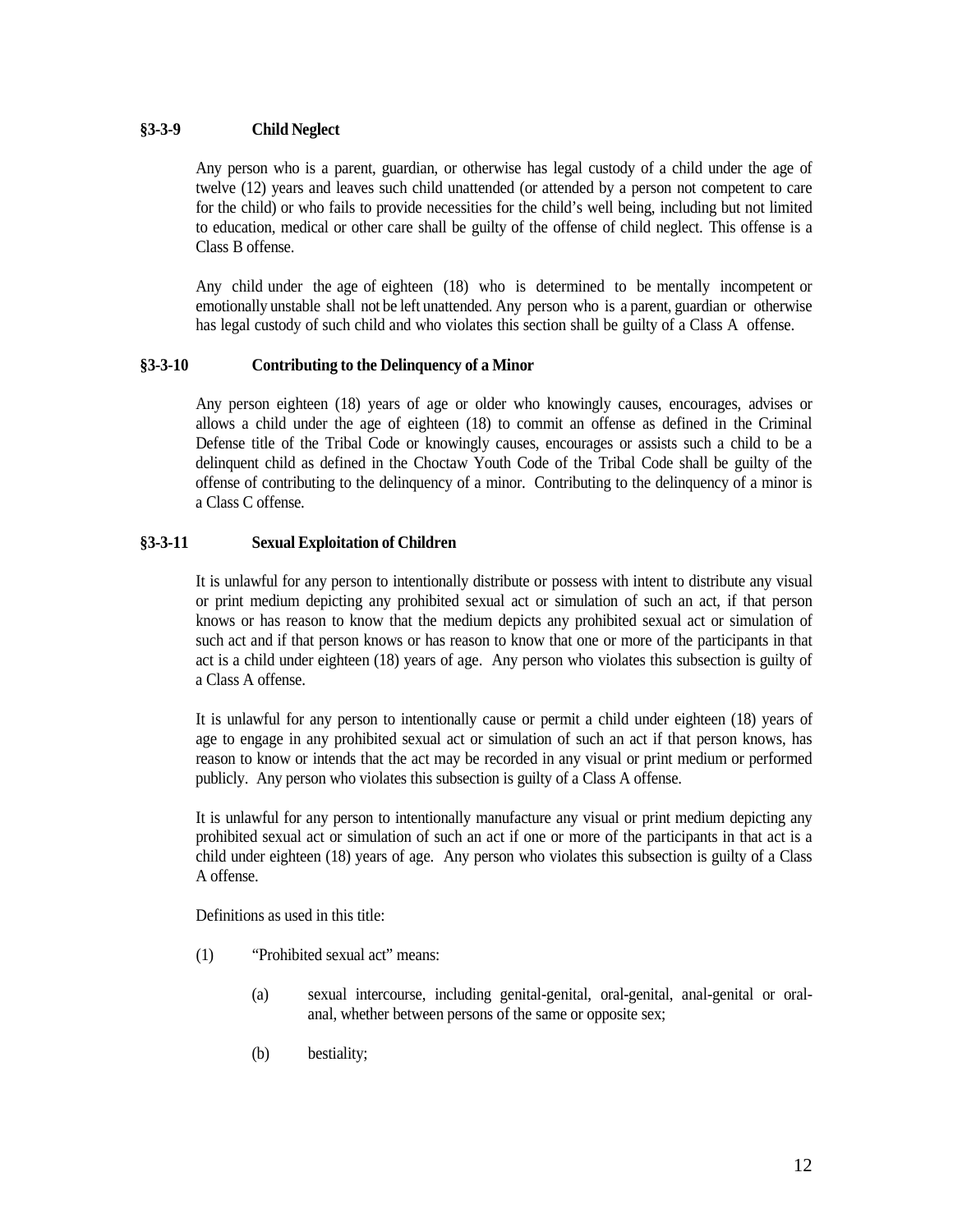- (c) masturbation;
- (d) sadomasochistic abuse for the purpose of sexual stimulation; or
- (e) lewd and sexually explicit exhibition with a focus on the genitals or pubic area of any person for the purpose of sexual stimulation.
- (2) "Visual or print medium" means:
	- (a) any film, photograph, negative, slide, computer diskette, videotape, videodisc or any computer or electronically generated imagery; or
	- (b) any book, magazine or other form of publication of photographic reproduction containing or incorporating any film, photograph, negative, slide, computer diskette, videotape, videodisc or any computer generated or electronically generated imagery.
- (3) "Performed publicly" means performed in a place which is open to or used by the public.
- (4) "Manufacture" means the production, processing, copying by any means printing, packaging or repackaging of any visual or print medium depicting any prohibited sexual act or simulation of such an act if one or more of the participants in that act is a child under eighteen (18) years of age.

## <span id="page-12-0"></span>**§3-3-12 Sexual Exploitation of Children by Prostitution**

Any person knowingly receiving any pecuniary profit as a result of a child under the age of eighteen (18) engaging in a prohibited sexual act with another is guilty of a Class A offense.

Any person hiring or offering to hire a child under the age of eighteen (18) to engage in any prohibited sexual act is guilty of a Class A offense.

Any parent, legal guardian or person having custody or control of a child under eighteen (18) years of age who knowingly permits that child to engage in or to assist any other person to engage in any prohibited sexual act or simulation of such an act for the purpose of producing any visual or print medium depicting such an act is guilty of a Class A offense.

<span id="page-12-3"></span><span id="page-12-2"></span><span id="page-12-1"></span>**§3-3-13 §3-3-14 §3-3-15 §3-3-16**

### <span id="page-12-5"></span><span id="page-12-4"></span>**§3-3-17 Alcoholic Beverages to Minors**

It is unlawful for a person to:

- (1) sell, serve or give alcoholic beverages to a minor or permit a minor to consume alcoholic beverages;
- (2) buy alcoholic beverages for or procure the sale or service of alcoholic beverages to a minor;
- (3) deliver alcoholic beverages to a minor; or
- (4) aid or assist a minor to buy, procure or be served with alcoholic beverages.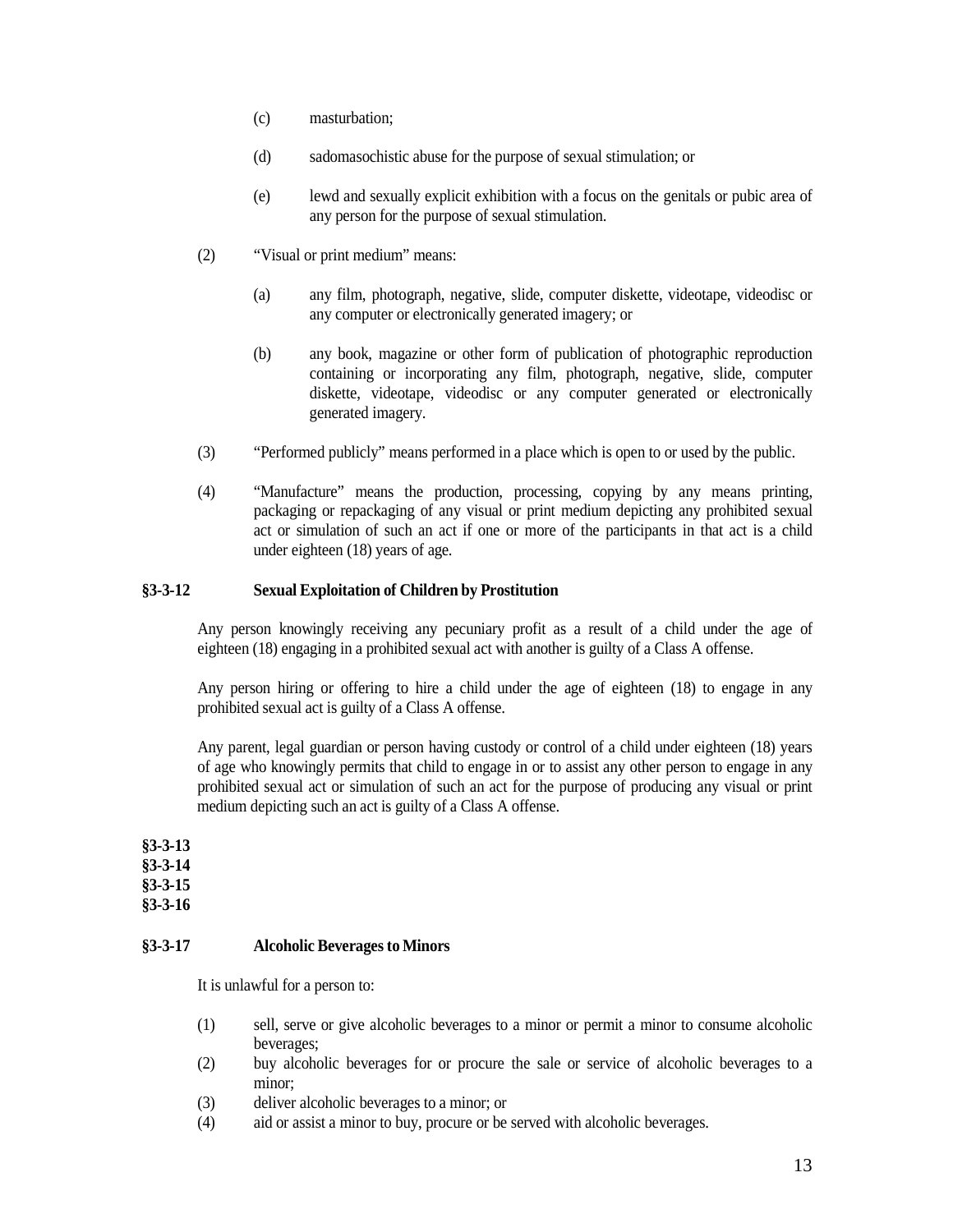As used in this section, a "minor" means a person under twenty-one (21) years of age. Any person violating this section is guilty of a Class B offense.

### <span id="page-13-0"></span>**§3-3-18**

### <span id="page-13-1"></span>**§3-3-19 Harassment**

A person is guilty of harassment if he with knowledge, or pursues a pattern of conduct intended to annoy, alarm or terrorize another and he:

- (1) makes more than one (1) telephone call that serves no lawful purpose;
- (2) insults, taunts or challenges another in a manner likely to provoke a violent or disorderly response;
- (3) makes repeated communications anonymously or at extremely inconvenient hours, or in offensively coarse language; or
- (4) engages in any other course of conduct serving no legitimate purpose of the actor which he knows tends to seriously annoy or alarm another.

Harassment is a Class C offense.

## <span id="page-13-2"></span>**§3-3-20 Use of Telecommunications or Electronic Communications to Terrify, Intimidate, Threaten, Harass, Annoy or Offend**

(1) It shall be unlawful for any person or persons:

(a) To make any comment, request, suggestion or proposal by means of telecommunication or electronic communication, which is obscene, lewd or lascivious with intent to abuse, threaten or harass any party to a telephone conversation, telecommunication or electronic communication;

(b) To make a telecommunication or electronic communication with intent to terrify, intimidate or harass, and threaten to inflict injury or physical harm to any person or to his property;

(c) To make a telephone call, whether or not a conversation ensues, without disclosing his identity and with intent to annoy, abuse, threaten or harass any person at the called number;

(d) To make or cause the telephone of another repeatedly or continuously to ring, with intent to harass any person at the called number;

(e) To make repeated telephone calls or electronic communications, during which conversation ensues, solely to harass any person at the called number;

(f) Knowingly to permit an electronic device or a telephone of any type under his control to be used for any purpose prohibited by this section; or

(g) To attempt by use of telecommunication or electronic communication to extort money or other thing of value from another person.

For the purposes of this section, telecommunication and electronic communication mean and include any type of telephonic, electronic or radio communications, or transmission of signs, signals, data,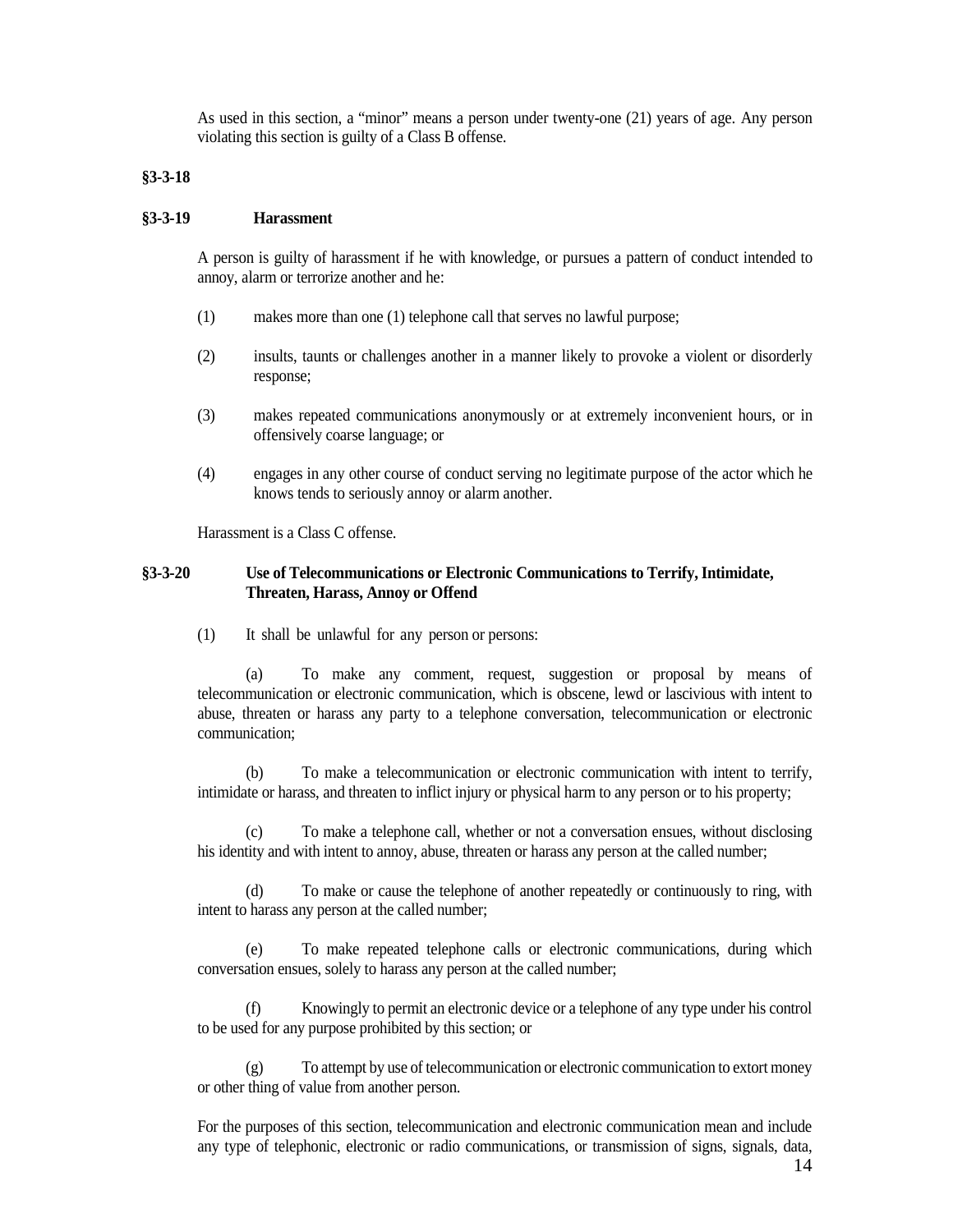writings, images and sounds or intelligence of any nature by telephone, including cellular telephones, tablets, iPads, computers or any other electronic device, wire, cable, radio, electromagnetic, photoelectronic or photo-optical system or the creation, display, management, storage, processing, transmission or distribution of images, text, voice, video or data by wire, cable or wireless means, including the Internet. These means of communication shall also include but are not limited to social medica applications, such as Facebook, Facebook Messenger, SnapChat, WhatsApp, etc., which are utilized through communications regulated by the Federal Communications Commission (the "FCC").

The use of obscene, lewd or profane language, or the making of a threat or statement as set forth in this section shall be prima facie evidence of intent to terrify, intimidate, threaten, harass, annoy or offend.

Any offense committed by the use of telecommunication or electronic communication as set forth in this section shall be deemed to have been committed at either the place where the telephone call or calls, or communications, originated or at the place where the call or calls, or communications, were received.

No person shall be held to have violated this section solely for providing access or connection to telecommunications or electronic communications services where the services do not include the creation of the content of the communication. Companies organized to do business as commercial broadcast radio stations, television stations, telecommunications service providers, Internet service providers, cable service providers or news organizations shall not be criminally liable under this section.

Violation of this section is a Class B offense.

### <span id="page-14-0"></span>**§3-3-21 Incest**

A person is guilty of incest if he knowingly marries or cohabitates or has sexual intercourse or sexual contact with a person he knows to be an ancestor or descendent, brother, sister, aunt, uncle, nephew, niece or first cousin, any of whom are of the whole or half blood, without regard to legitimacy, adoption or step-parenting/step-child relationship. Incest is a Class A offense.

### <span id="page-14-1"></span>**§3-3-22 Indecent Exposure**

A person is guilty of indecent exposure if he knowingly and intentionally exposes his primary genital area, buttocks or breasts to public view under circumstances likely to cause affront or alarm. As used in this section "primary genital area" means the mons pubis, penis, testicles, mons veneris, vulva or vagina.

Indecent exposure is a Class B offense.

### <span id="page-14-2"></span>**§3-3-23 Kidnapping**

A person is guilty of kidnapping if he unlawfully removes, restrains, transports or confines another person by force, intimidation or deception with intent that the person be held for any of the following purposes:

- (1) to hold for ransom or reward, or as a shield or hostage;
- (2) to facilitate commission of any offense or flight thereafter;
- (3) to inflict bodily injury on or to terrorize the victim or another; or
- (4) to interfere with the performance of any Tribal, governmental, or political function.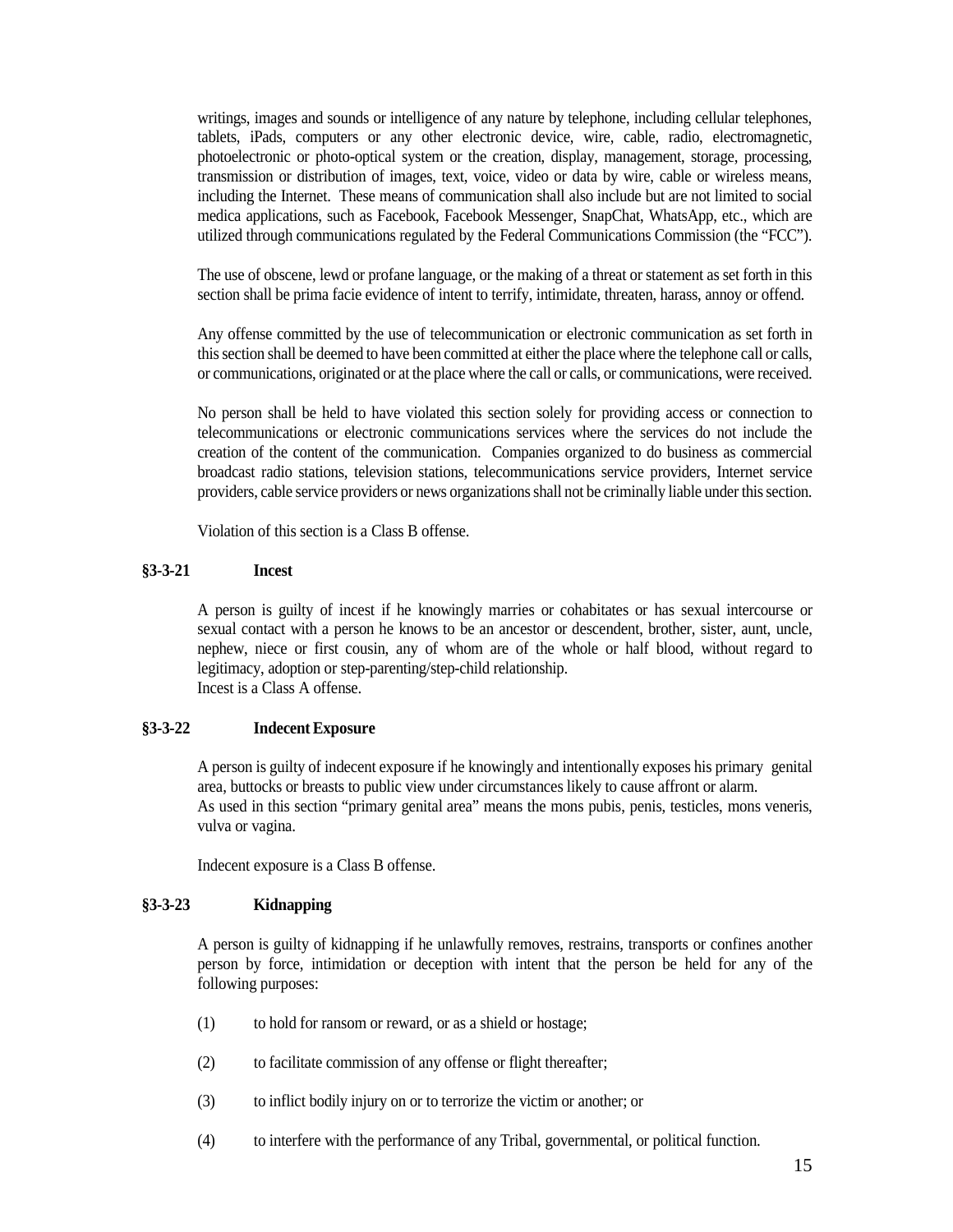A removal, restraint, transportation or confinement is unlawful within the meaning of this section if it is accomplished by force, threat or deception or in the case of a person under the age of fourteen (14) or an incompetent, if it is accomplished without the consent of a parent, guardian or other person responsible for general supervision of his welfare.

Kidnapping is a Class A offense.

## <span id="page-15-0"></span>**§3-3-24 Mayhem**

A person is guilty of mayhem if he intentionally or knowingly causes physical injury and deprives a human being of a member of his body or disables or renders it useless.

Mayhem is a Class A offense.

## <span id="page-15-1"></span>**§3-3-25 Manslaughter**

Manslaughter is the unlawful killing of a human being without malice. It is of two kinds:

- (1) voluntary manslaughter consists of a manslaughter committed upon a sudden quarrel or in the sudden heat of passion caused by an adequate provocation.
- (2) involuntary manslaughter consists of the commission of a unlawful act which under federal law would not amount to a felony which might produce death or a lawful act conducted in an unlawful manner, or without due caution and circumspection, of a lawful act which might produce death.

Voluntary and involuntary manslaughter is a Class A offenses.

## <span id="page-15-2"></span>**§3-3-26 Murder**

Murder is unlawful killing of a human being with malice aforethought. Every murder perpetrated by poison, lying in wait or any other kind of willful, deliberate, malicious and premeditated killing; or committed in the perpetration of or attempt to perpetrate, any arson, rape, burglary or robbery; or perpetrated from a premeditated design unlawfully and maliciously to effect the death of any human being other than him who is killed, is murder in the first degree.

Any other murder with malice shall be murder in the second degree.

Murder in the first degree is a Class A offense, for which no suspension of sentence, probation or parole shall be granted, and the maximum fine and incarceration shall be imposed.

Murder in the second degree is a Class A offense for which no suspension of sentence, probation, or parole shall be granted and the maximum period of incarceration shall be imposed.

### <span id="page-15-3"></span>**§3-3-27 Robbery**

A person is guilty of robbery if, in the course of committing a theft, he:

- (1) inflicts serious bodily injury upon another;
- (2) threatens another with, or purposely puts him in fear of immediate serious bodily injury; or
- (3) commits or threatens to commit a Class A or Class B offense.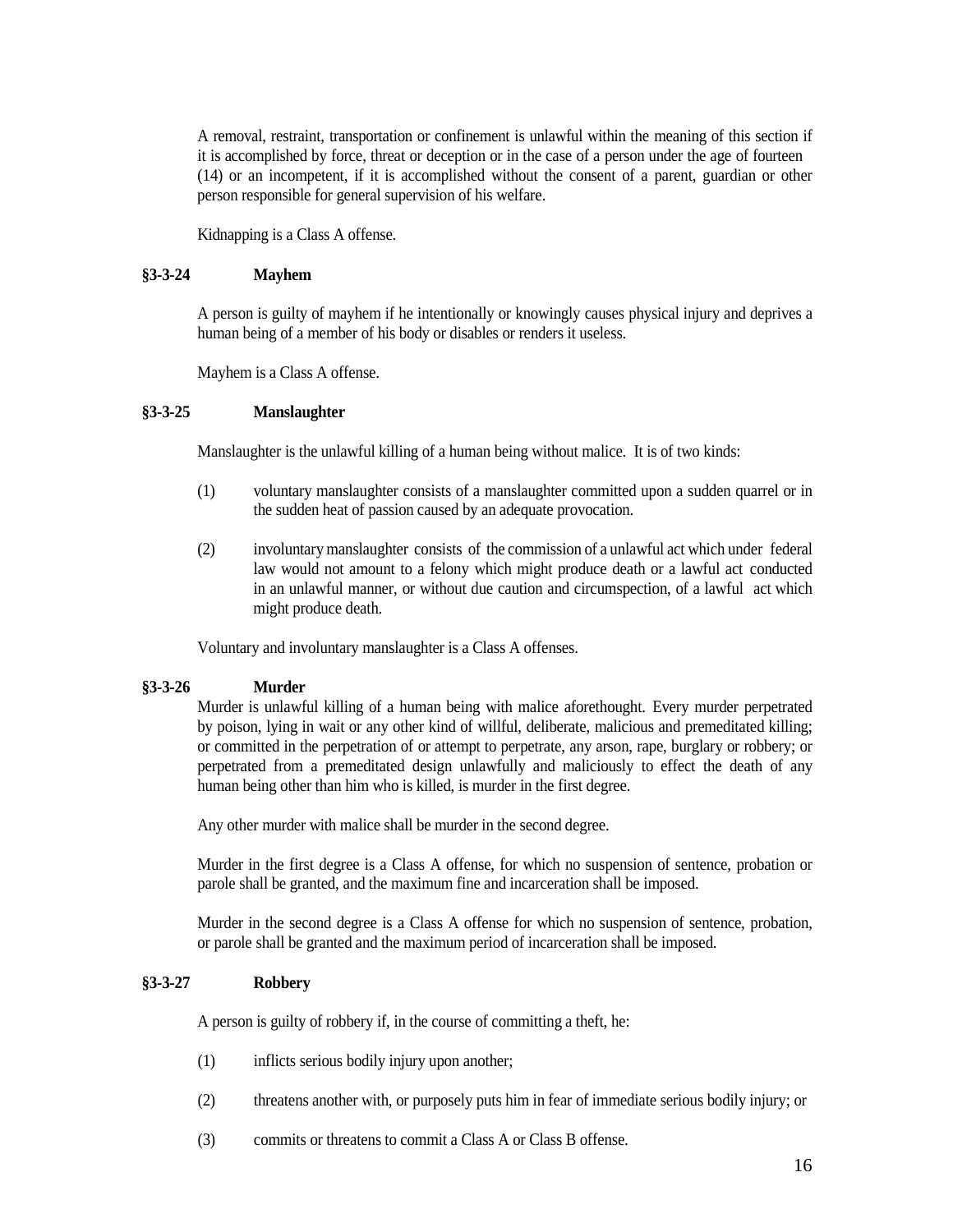An act shall be deemed "in the course of committing a theft" if it occurs in an attempt to commit a theft or in flight after the attempt or commission of a theft.

## <span id="page-16-0"></span>**§3-3-28 Rape**

- (1) Rape is the unlawful and intentional causing of a person to engage in sexual intercourse, cunnilingus, fellatio or anal intercourse of the causing of penetration, to any extent and with any object, of the genital or anal openings of another, whether or not there is any emission.
- (2) Rape consists of all sexual penetration perpetrated by
	- (a) the use of force or coercion that results in personal injury or great mental anguish to the victim, or
	- (b) a person in a position of authority over an inmate confined in a correctional facility or jail when the perpetrator is in a position of authority over the inmate.
- (3) For purposes of this section "force or coercion" means:
	- (a) the use of physical force or physical violence including the use of deadly weapons;
	- (b) the use of threats to use physical violence or physical force against the victim or another when the victim believes that there is a present ability to execute the threats;
	- (c) the use of threats, including threats of physical punishment, kidnapping, extortion or retaliation directed against the victim or another when the victim believes that there is an ability to execute the threats;
	- (d) the perpetration of criminal sexual penetration or criminal sexual contact when the perpetrator knows or has reason to know that the victim is unconscious, asleep or otherwise physically helpless or suffers from a mental condition that renders the victim incapable of understanding the nature or consequences of the act; or
	- (e) the perpetration of criminal sexual penetration or criminal sexual contact by a psychotherapist on his patient, with or without the patient's consent, during the course of psychotherapy or within a period of one year following the termination of psychotherapy;

Physical or verbal resistance of the victim is not an element of force or coercion.

- (4) "Great Mental Anguish" means psychological or emotional damage that requires psychiatric or psychological treatment or care, either on an inpatient or outpatient basis, and is characterized by extreme behavioral change or severe physical symptoms.
- (5) "Personal Injury" means bodily injury to a lesser degree than great bodily harm and includes, but is not limited to, disfigurement, mental anguish, chronic or recurrent pain, pregnancy or disease or injury to a sexual or reproductive organ;
- (6) "Position of Authority" means that position occupied by a parent, relative, household member, teacher, employer, correctional faculty officer, when the perpetrator is in a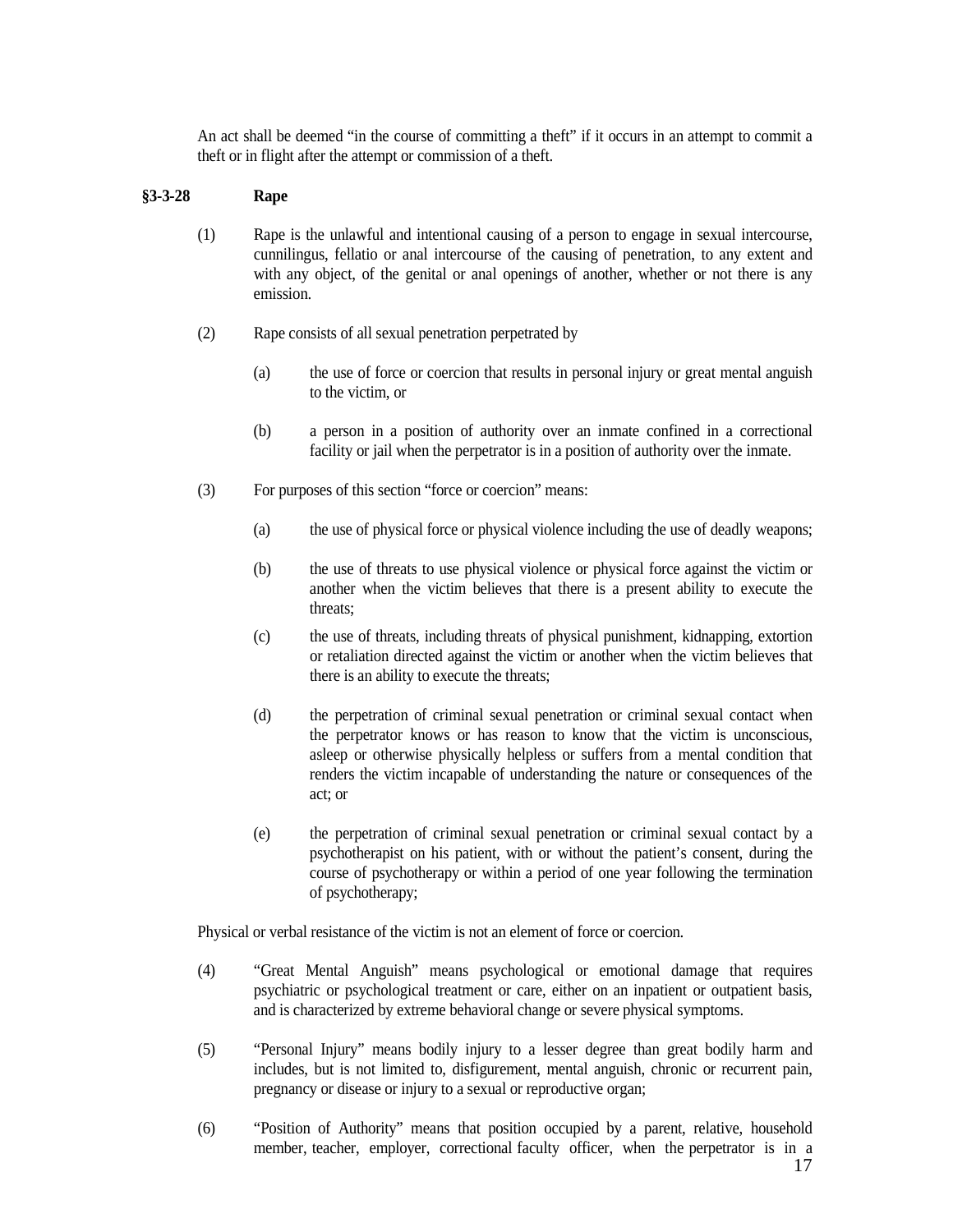position over authority of inmate or other person who, by reason of that position, is able to exercise undue influence over a victim.

- (7) "Psychotherapist" means a person who is or purports to be a:
	- (a) licensed physician who practices psychotherapy;
	- (b) licensed psychologist;
	- (c) licensed social worker;
	- (d) licensed nurse;
	- (e) counselor;
	- (f) substance abuse counselor;
	- (g) psychiatric technician;
	- (h) mental health worker;
	- (i) marriage and family therapist;
	- (j) hypnotherapist; or
	- (k) minister, priest, rabbi or other similar functionary of a religious organization acting in his role as a pastoral counselor.
- (8) "Psychotherapy" means professional treatment or assessment of a mental or an emotional illness, symptom or condition.

Rape is a Class A offense.

### <span id="page-17-0"></span>**§3-3-29 Sexual Assault**

A person is guilty of sexual assault if that person subjects another to any sexual contact:

- (1) with the knowledge that the conduct is offensive to the other person;
- (2) with knowledge that the other person suffers from a mental disease or defect which renders the other person incapable of appraising the nature of the conduct;
- (3) with knowledge that the other person is unaware that a sexual act is being committed; or
- (4) with knowledge that the other person's power to appraise or control the conduct is substantially impaired due to the excessive use or consumption of drugs, intoxicants, or other means of preventing resistance.

Sexual contact is any touching of the sexual or other intimate parts of the person of another or otherwise taking indecent liberties with another for the purpose of arousing or gratifying sexual desire of either party.

Sexual assault is a Class A offense.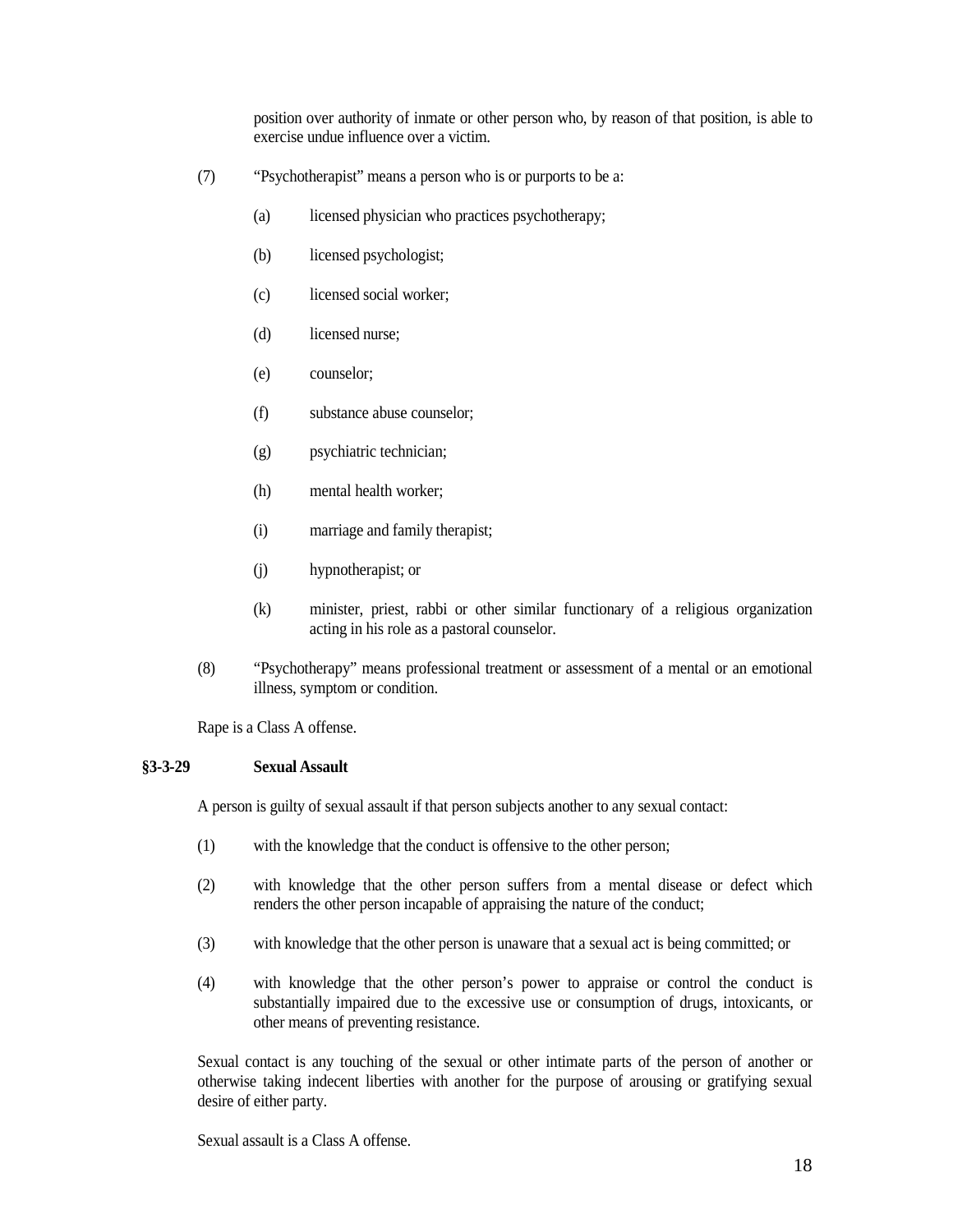## <span id="page-18-0"></span>**§3-3-30 Sodomy – Crimes Against Nature**

Any person who engages in unnatural carnal copulation with another person of the same or opposite sex or with an animal is guilty of sodomy. Penetration, however slight, is sufficient to complete the offense.

Sodomy is a Class A offense.

## <span id="page-18-1"></span>**§3-3-31 Criminal Sexual Penetration of a Minor**

- (1) Criminal sexual penetration of a minor is the unlawful and intentional causing of a minor to engage in sexual intercourse, cunnilingus, fellatio or anal intercourse or the causing of penetration, to any extent and with any object, of the genital or anal openings of another, whether or not there is any emission.
- (2) Criminal sexual penetration does not include medically indicated procedures.
- (3) Criminal sexual penetration consists of all sexual penetration perpetrated:
	- (a) on a minor of either sex where the minor has not attained the age of sixteen (16); or
	- (b) by the use of force or coercion that results in personal injury to the victim; or
	- (c) by the use of force or coercion when the perpetrator is aided or abetted by one or more persons; or
	- (d) when the perpetrator is armed with a deadly weapon.
- (4) A person is guilty of criminal sexual penetration of a minor if he or she engages in criminal sexual penetration with a minor sixteen (16) years of age but less than eighteen (18) years of age if the person is in a position of trust or authority over the child including without limitation the child's teacher, counselor, physician, psychiatrist, psychologist, minister, priest, physical therapist, chiropractor, foster parent, legal guardian, parent, stepparent, aunt, uncle, scout leader or coach.

Criminal sexual penetration of a minor is a Class A offense.

## <span id="page-18-2"></span>**§3-3-32 Infectious and/or Communicable Diseases – Causing Exposure to Another**

It shall be unlawful for any person to knowingly expose another person to an infectious and/or communicable disease when that person has been diagnosed as having such a disease or has reason to know that he has been exposed to such a disease. Dependent upon the type of infectious or communicable disease, exposure includes but is not limited to contact with blood, saliva, urine, feces, seminal, or other types of bodily fluids or secretions. For purposes of this section, the following are defined:

(1) "Communicable Disease" means an illness caused by an infectious agent or its toxins that occurs through the direct or indirect transmission of the infectious agent or its products from an infected individual via an animal, vector, or the inanimate environment to a susceptible animal or human host.

(2) "Infectious Disease" means illnesses caused by germs (such as bacteria, viruses, or fungi) that enter the body, multiply, and can cause infection. Infectious diseases may be categorized as:

(a) contagious, or communicable, which is spread from one person to another;

(b) spread by germs carried in air, water, food, or soil, or spread by vectors (such as biting insects) or by animals;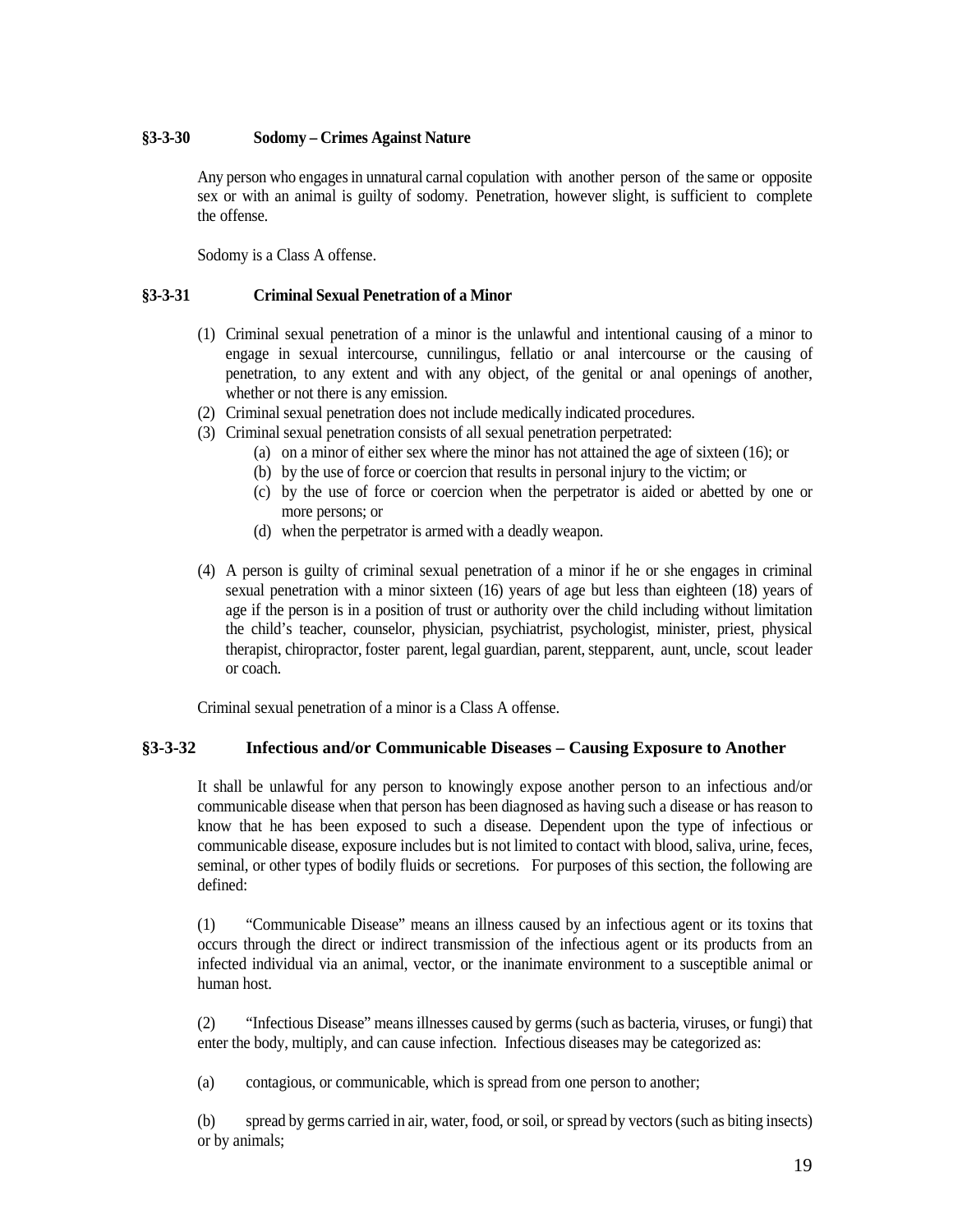(c) emerging which means infections that have increased recently or are threatening to increase in the near future, such as a completely new infection; an infection reappearing in an area; or old infections that have become resistant to antibiotics;

(d) zoonotic, which are infectious disease of animals that are spread to humans by ticks, mosquitoes, or fleas or contact with animals (such as diseases spread by ticks (such as Lyme disease), mosquitoes (such as West Nile virus), by mammals (such as rabies).

Causing Exposure to Another is a Class A offense.

## <span id="page-19-0"></span>**§3-3-33 Sexually Transmitted Diseases; Testing of Persons Convicted of Certain Sexual Offenses**

A test designed to identify any sexually transmitted disease may be performed on an offender convicted pursuant to tribal law of any sexual criminal offense:

- (1) involving contact between the penis and the vulva;
- (2) involving contact between the penis and anus;
- (3) involving contact between the mouth and penis;
- (4) involving contact between the mouth and vulva;
- (5) involving contact between the mouth and anus; or
- (6) when the court determines from the facts of the case that there was a transmission or likelihood of transmission of bodily fluids from the offender to the victim of the criminal offense.

When consent to perform a test on an offender cannot be obtained, the victim of a criminal offense under this section may petition the court to order that a test be performed on the offender. When the victim of the criminal offense is a minor or an incompetent, the parent or legal guardian of the victim may petition the court to order that a test be performed on the offender. The court shall order and the test shall be administered to the offender within ten (10) days after the petition is filed by the victim, his parent or guardian. The results of the test shall be disclosed only to the offender and to the victim or the victim's parent or legal guardian.

### <span id="page-19-1"></span>**§3-3-34 Violation of Isolation or Quarantine Orders**

Any person who shall knowingly violate lawful isolation or quarantine orders issued by a Tribal, Federal, or State official pursuant to laws or regulations of that jurisdiction for the protection of public health, where that person is afflicted with an infectious and/or communicable disease, or the causative agent thereof, shall be guilty of Violation of Isolation or Quarantine Orders. For purposes of this section, the following are defined:

(1) "Communicable Disease" means an illness caused by an infectious agent or its toxins that occurs through the direct or indirect transmission of the infectious agent or its products from an infected individual via an animal, vector, or the inanimate environment to a susceptible animal or human host.

(2) "Infectious Disease" means illnesses caused by germs (such as bacteria, viruses, or fungi) that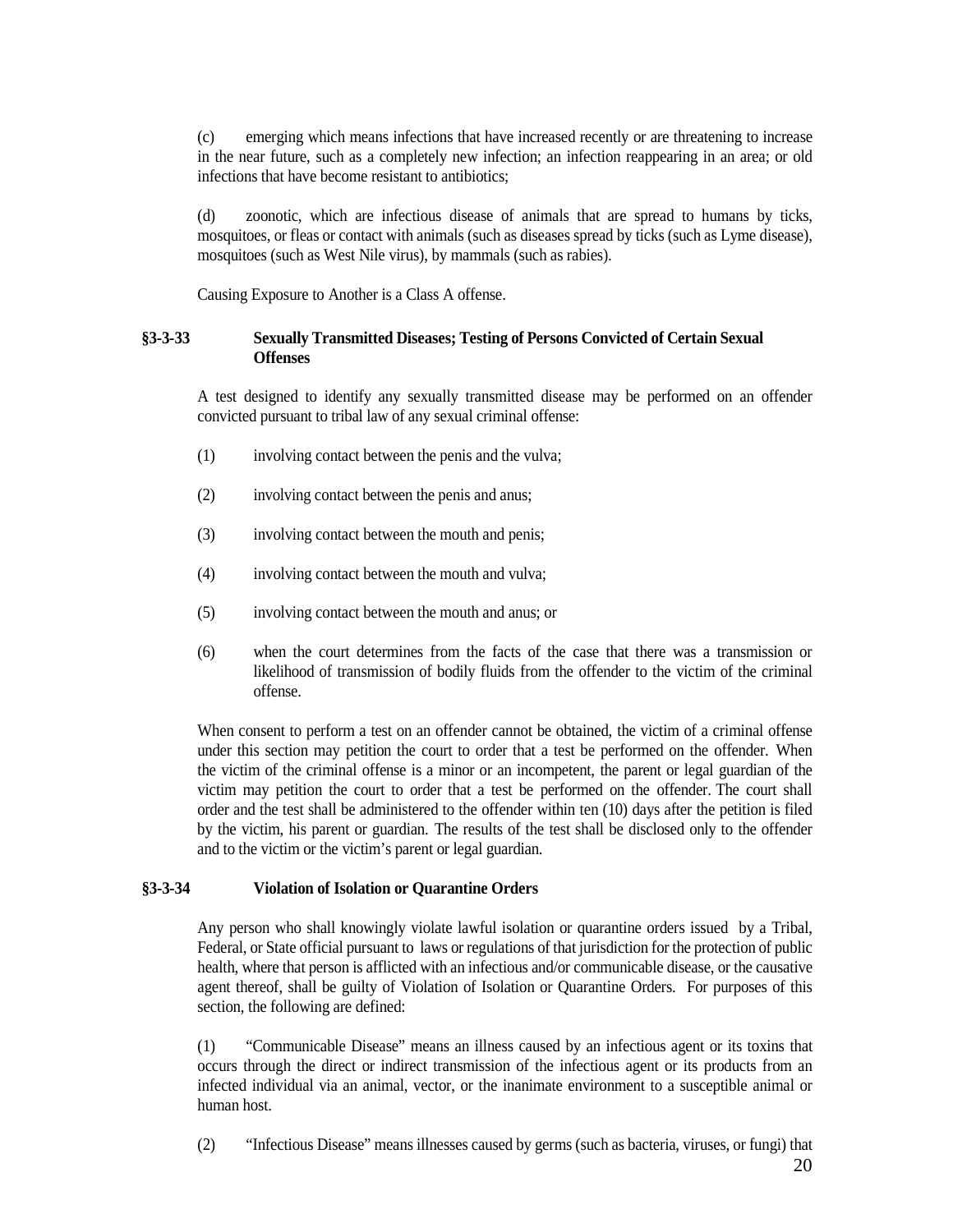enter the body, multiply, and can cause infection. Infectious diseases may be categorized as:

(a) contagious, or communicable, which is spread from one person to another;

(b) spread by germs carried in air, water, food, or soil, or spread by vectors (such as biting insects) or by animals;

(c) emerging which means infections that have increased recently or are threatening to increase in the near future, such as a completely new infection; an infection reappearing in an area; or old infections that have become resistant to antibiotics;

(d) zoonotic, which are infectious disease of animals that are spread to humans by ticks, mosquitoes, or fleas or contact with animals (such as diseases spread by ticks (such as Lyme disease), mosquitoes (such as West Nile virus), by mammals (such as rabies).

Violation of Isolation or Quarantine Orders is a Class A Offense.

## <span id="page-20-0"></span>**§3-3-35 Stalking**

Stalking consists of a person knowingly pursuing a pattern of conduct that would cause a reasonable person to feel frightened, intimidated or threatened. The alleged stalker must intend to place another person in reasonable apprehension of death, bodily harm, sexual assault, confinement or restraint or the alleged stalker must intend to cause a reasonable person to fear for his safety or the safety of a household member. In furtherance of the stalking, the alleged stalker must commit one or more of the following acts on more than one occasion:

- (1) following another person, in a place other than the residence of the alleged stalker;
- (2) placing another person under surveillance by being present outside that person's residence, school, workplace or motor vehicle or any other place frequented by that person, other than the residence of the alleged stalker; or
- (3) harassing another person.

As used in this section, "household member" means a spouse, former spouse, family member, including a relative, parent, present or former step-parent, present or former in-law, child or a person with whom the victim has had a continuing personal relationship. Cohabitation is not necessary to be deemed a household member for the purposes of this section.

Whoever commits stalking is guilty of a Class C offense.

In addition to any punishment provided pursuant to the provisions of this section, the court shall order a person convicted of stalking to participate in and complete a program of professional counseling at his own expense.

<span id="page-20-1"></span>**§3-3-36**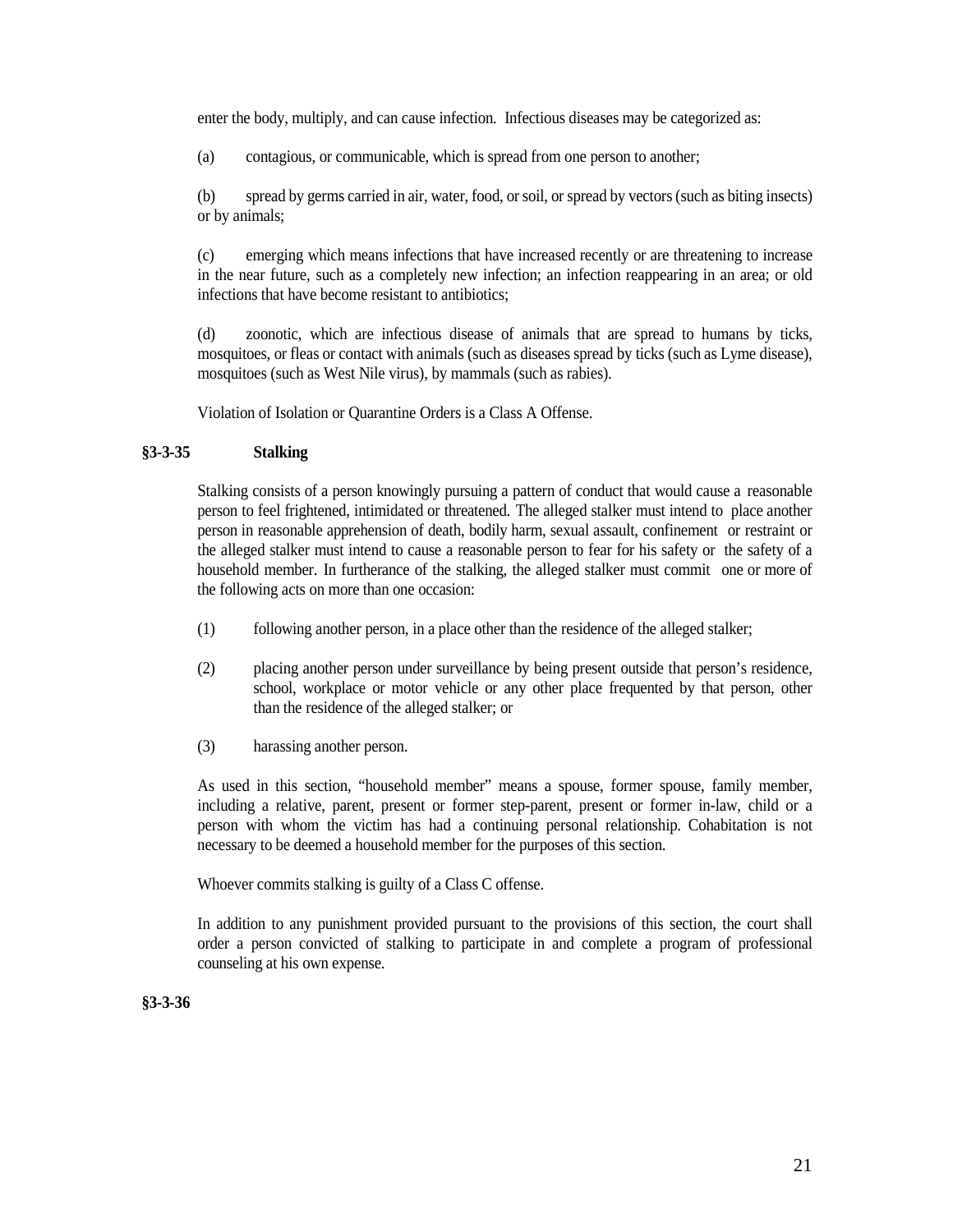## <span id="page-21-0"></span>**CHAPTER 4. CRIMES AGAINST PROPERTY**

### <span id="page-21-1"></span>**§3-4-1 Advertisements, Pulling Down**

Any person who shall, without proper authorization, pull down or deface any sign or advertisement authorized by law shall be guilty of an offense under this section.

Violation of this section is a Class C offense.

### <span id="page-21-2"></span>**§3-4-2 Criminal Damage to Property**

Criminal damage to property consists of intentionally damaging any real or personal property of another without the consent of the owner of the property.

When the value of the property damaged is less than five hundred dollars (\$500), it is a Class C offense.

When the value of the property damaged is five hundred dollars (\$500) or more, but less than one thousand dollars (\$1,000), it is a Class B offense.

When the value of the property damaged is one thousand dollars  $(\$1,000)$  or more, it is a Class A offense.

## <span id="page-21-3"></span>**§3-4-3 Arson**

Arson consists of 1) recklessly or 2) willfully and maliciously, starting a fire or causing an explosion with the purpose of destroying or damaging any building, occupied structure or property of another, or bridge, utility line, fence or sign; or with the purpose of destroying or damaging any property whether the person's own or another's.

When the value of the property destroyed or damaged is less than five hundred dollars (\$500), it is a Class C offense.

When the value of the property destroyed or damaged is five hundred dollars (\$500) or more, but less than one thousand dollars (\$1,000), it is a Class B offense.

When the value of the property destroyed or damaged is one thousand dollars (\$1,000) or more, it is a Class A offense.

If death or bodily injury occurs, it is a Class A offense.

As used in this section, "occupied structure" includes a boat, trailer, car, airplane, vehicle, structure or place adapted for the transportation or storage of property or for overnight accommodations of persons or for carrying on business therein, whether or not a person is actually present.

## <span id="page-21-4"></span>**§3-4-4 Burglary**

Burglary consists of the unauthorized entry of any vehicle, watercraft, aircraft, dwelling or other structure, movable or immovable, with the intent to commit any crime or theft therein. Any person who commits burglary is guilty of a Class A offense.

## <span id="page-21-5"></span>**§3-4-5 AggravatedBurglary**

Aggravated burglary consists of the unauthorized entry of any vehicle, watercraft, aircraft, dwelling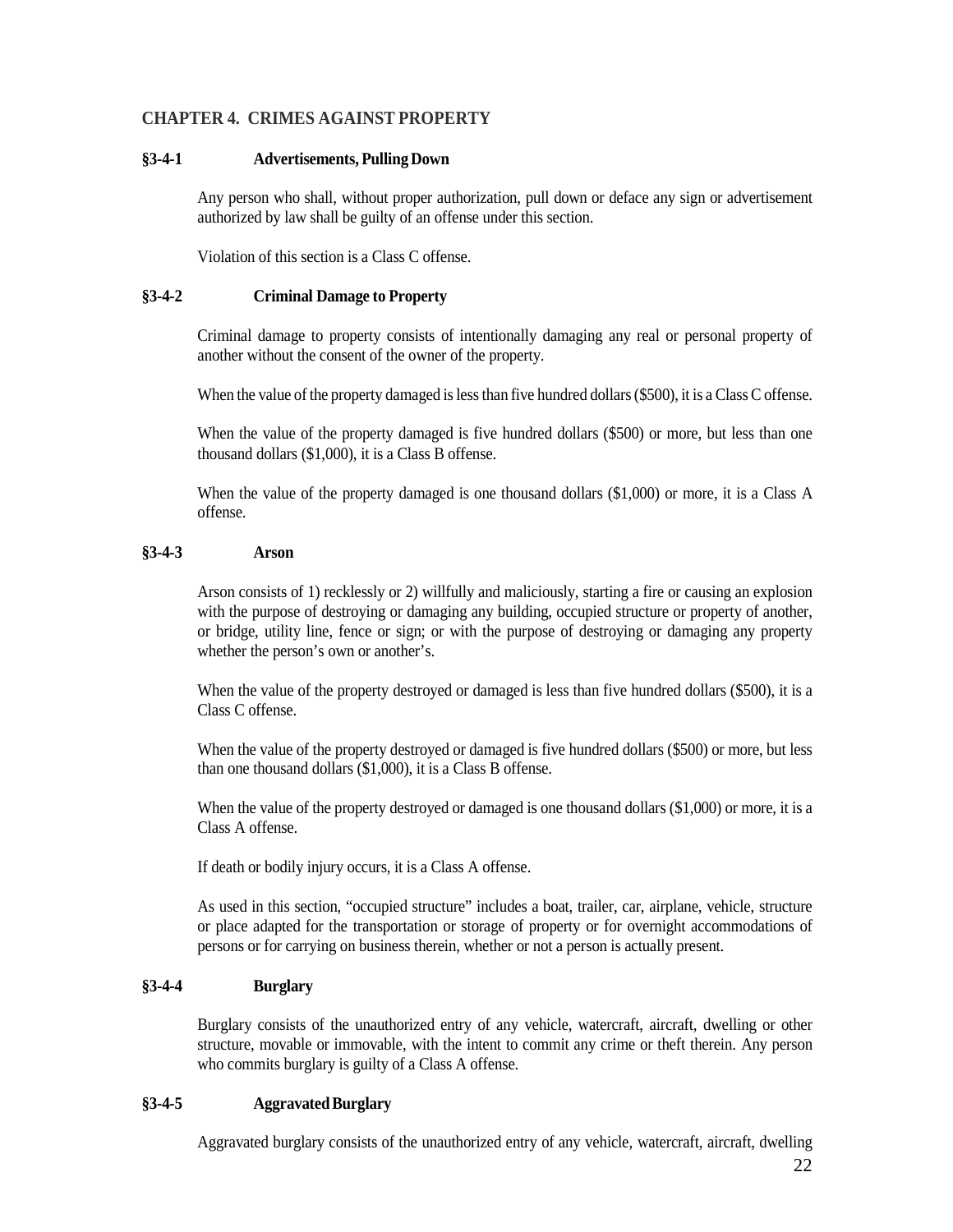or other structure, movable or immovable, occupied or unoccupied with intent to commit any crime or theft therein and the person:

- (1) is armed with a deadly weapon;
- (2) after entering, arms himself with a deadly weapon; or
- (3) commits a battery upon any person while in, entering or leaving such place. Whoever commits aggravated burglary is guilty of a Class A offense.

## <span id="page-22-0"></span>**§3-4-6 Criminal Mischief**

A person is guilty of criminal mischief if:

- (1) he intentionally and unlawfully tampers with the property of another and thereby:
	- (a) recklessly endangers human life; or
	- (b) recklessly causes or threatens a substantial interruption or impairment of any public utility service; or
- (2) intentionally damages, or defaces property of another or injures the livestock or domestic animal of another;
- (3) purposely or recklessly shoots or propels a missile or other object against a motor vehicle, bus, aircraft, boat or other mechanized equipment, whether moving or standing.

Criminal mischief is a Class B offense.

## <span id="page-22-1"></span>**§3-4-7 Criminal Trespass – Buildings**

Any person who shall enter or secretly remain in any building or occupied structure, or separately secured or occupied portion thereof, knowing that he is not licensed or privileged to do so, whether by day or night, shall be guilty of an offense under this section.

Criminal trespass to buildings is a Class B offense.

### <span id="page-22-2"></span>**§3-4-8 Criminal Trespass – Lands**

Any person who shall enter or remain upon any lands to which notice against trespass is given by actual communication to such person, or by posting in a manner reasonably likely to come to the attention of intruders, or by fencing or other enclosure manifestly designed to exclude intruders, shall be guilty of an offense under this section.

Criminal trespass to lands is a Class C offense.

## <span id="page-22-3"></span>**§3-4-9 Cruelty to Animals**

Any person who shall kill, torture, mistreat, mutilate, injure or abandon any animal shall be guilty of an offense under this section.

Cruelty to animals is a Class B offense.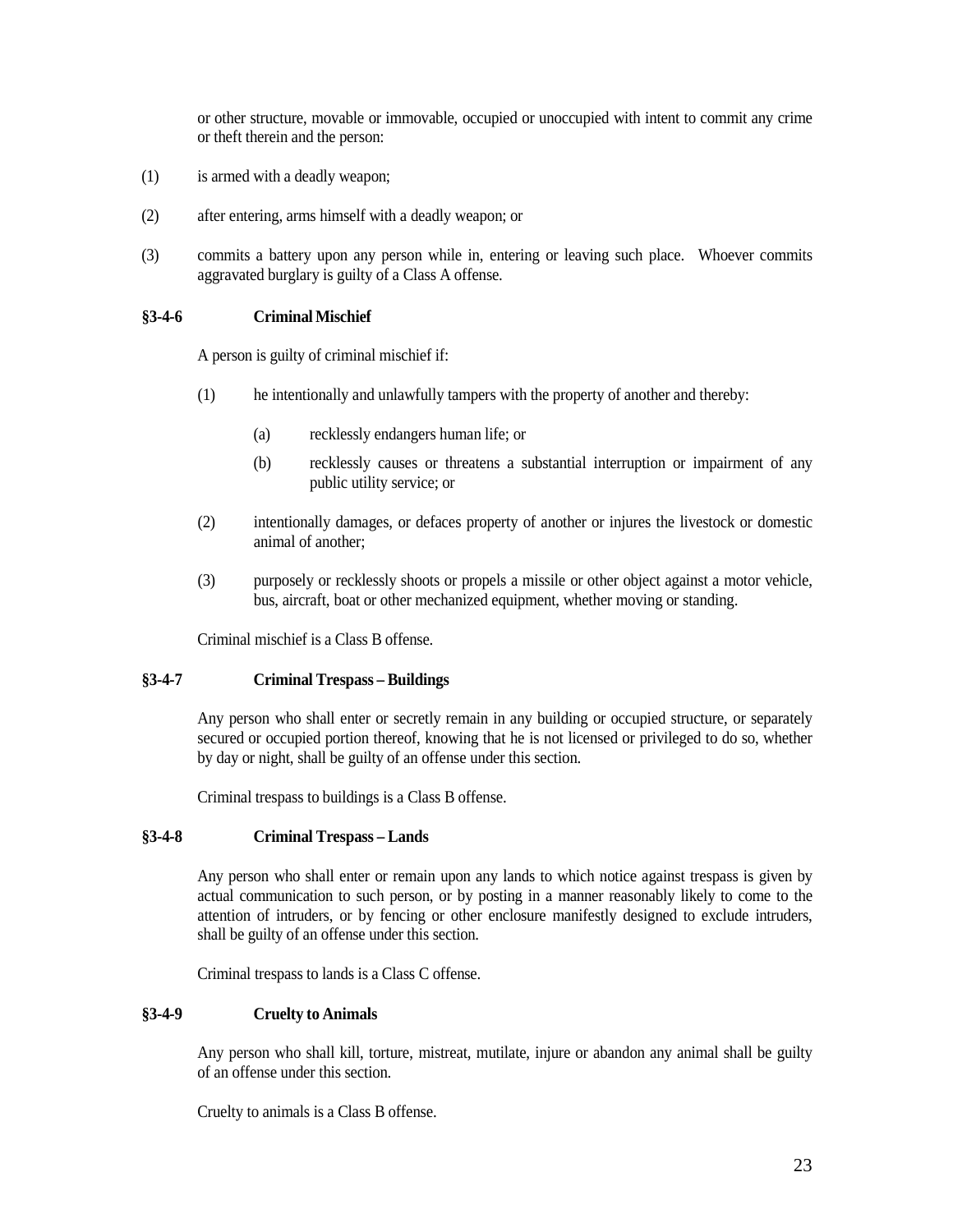## <span id="page-23-0"></span>**§3-4-10 Cutting Fence**

Any person who shall willfully cut the wire of a fence belonging to another person without his consent shall be guilty of an offense under this section.

The offense of fence cutting is a Class C offense.

## <span id="page-23-1"></span>**§3-4-11 Cutting Green Timber Without a Permit**

Any person who without first securing a permit from the Mississippi Band of Choctaw Indians cuts any standing green timber for commercial purposes on Tribal land shall be guilty of an offense under this section.

The offense of cutting green timber without a permit is a Class B offense.

## <span id="page-23-2"></span>**§3-4-12 Fire, Failure to Control or Report**

Any person who knows that a fire is endangering life or property of another and fails to take reasonable measures to put out or control the fire when he can do so without substantial risk to himself or, in any event, fails to give a prompt fire alarm or if he is under an official, contractual or other legal duty to prevent or combat the fire, or if the fire was started, lawfully, by him or with his assent or on property in his custody or control, shall be guilty of an offense under this section.

Failure to control or report a fire is a Class C offense.

## <span id="page-23-3"></span>**§3-4-13 Firing Timber**

Any person who shall willfully set on fire any timber, woods, meadow, marsh, field or prairie, not his own, shall be guilty of an offense under this section.

The offense of firing timber is a Class B offense.

## <span id="page-23-4"></span>**§3-4-14 Injury to Government Property**

Any person who by any means shall willfully or mischievously injure, destroy or deface any building or other property of the Mississippi Band of Choctaw Indians or of the United States Government or deface or write upon any walls or shall injure the grounds appurtenant thereto or the trees, fences, soil or pavement thereof shall be guilty of an offense under this section.

Injury to Government Property is a Class C offense.

### <span id="page-23-5"></span>**§3-4-15 Maintaining a Public Nuisance**

Any person who shall act in such a manner, or permit his property to fall into such condition as to injure or endanger the safety, health, comfort or property of his neighbors, shall be guilty of maintaining a public nuisance.

Maintaining a public nuisance is a Class C offense.

### <span id="page-23-6"></span>**§3-4-16 Misbranding**

Any person who shall knowingly and willfully misbrand, alter or deface any brand or mark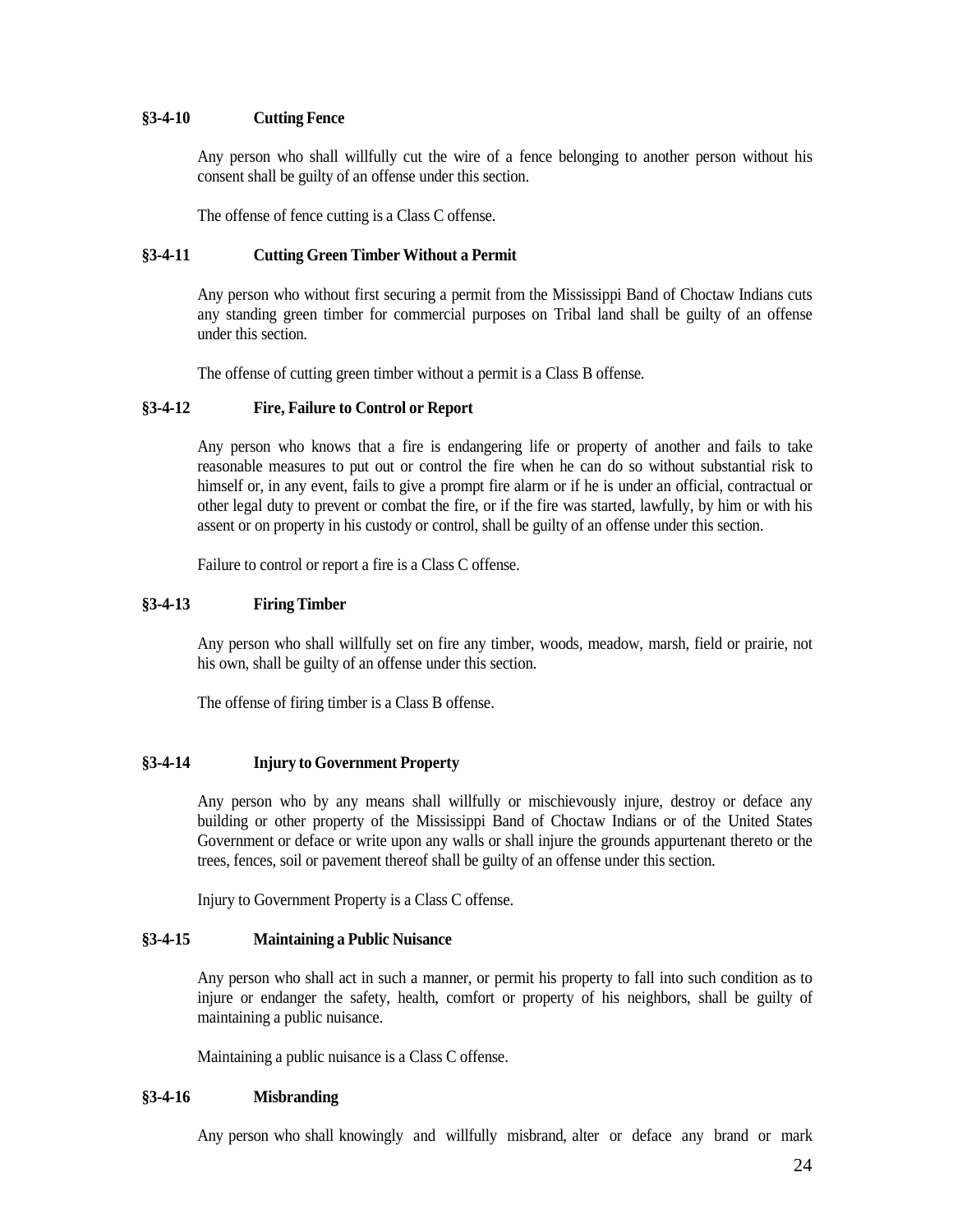intended to designate ownership of any livestock of another without the consent of the owner and with the intent to deprive the owner of his property shall be guilty of the offense of misbranding.

Misbranding is a Class C offense.

## <span id="page-24-0"></span>**§3-4-17 Theft**

Except as otherwise provided in this Title, any person who shall take, or exercise unlawful control over, the moveable property of another with the purpose to deprive the other thereof or who unlawfully transfers immovable property of another or any interest therein with the purpose to benefit himself or another not entitled thereto shall be guilty of the offense of theft.

Theft offenses shall be punishable in accordance with the Gradation and General Provisions; Theft Offences.

## <span id="page-24-1"></span>**§3-4-18 Receiving Stolen Property**

Any person who shall receive or conceal or aid in receiving or concealing any property, knowing or having good reason to believe the same to be stolen, embezzled, or obtained by fraud or false pretense, theft or burglary, shall be guilty of the offense of receiving stolen property.

Receiving stolen property shall be a Class A offense if the value of the stolen property is greater than two hundred fifty dollars (\$250.00) and a Class B offense if the stolen property is less than two hundred fifty dollars (\$250.00).

## <span id="page-24-2"></span>**§3-4-19 Theft Offenses; Gradation and General Provisions**

Accusations of theft brought under any section of this chapter or any other chapter of this title may at any stage of the proceedings prior to the rendition of a verdict be amended to conform to the evidence so as to charge any other theft offense including embezzlement or receiving stolen property, notwithstanding that a different manner of taking is charged in the complaint and subject only to the power of the court to ensure a fair trial by granting a continuance or other appropriate relief where the defense would be otherwise prejudiced by lack of a fair notice or by surprise.

Possession of property recently stolen, when no satisfactory explanation of such possession is made, shall be deemed prima facie evidence that the person in possession stole the property.

Theft of property or service under any provision of this title unless otherwise stated shall be punishable as follows:

- (1) if the value of the property or services involved is more than two hundred fifty dollars (\$250.00), the offense is a Class A offense;
- (2) if the value of the property or services involved is less than two hundred fifty dollars (\$250.00), the offense is a Class B offense;

Value of property or services for purposes of this section means the price at which the property could ordinarily be bought or sold at the time of the alleged criminal act.

### <span id="page-24-3"></span>**§3-4-20 Unauthorized Use of Another's Vehicle**

Any person who, having acquired the consent of the owner or other person having lawful possession of any automobile, truck or other motor to the limited use thereof, willfully fails or refuses without just cause to return said vehicle, or used said vehicle for purposes other than that for which it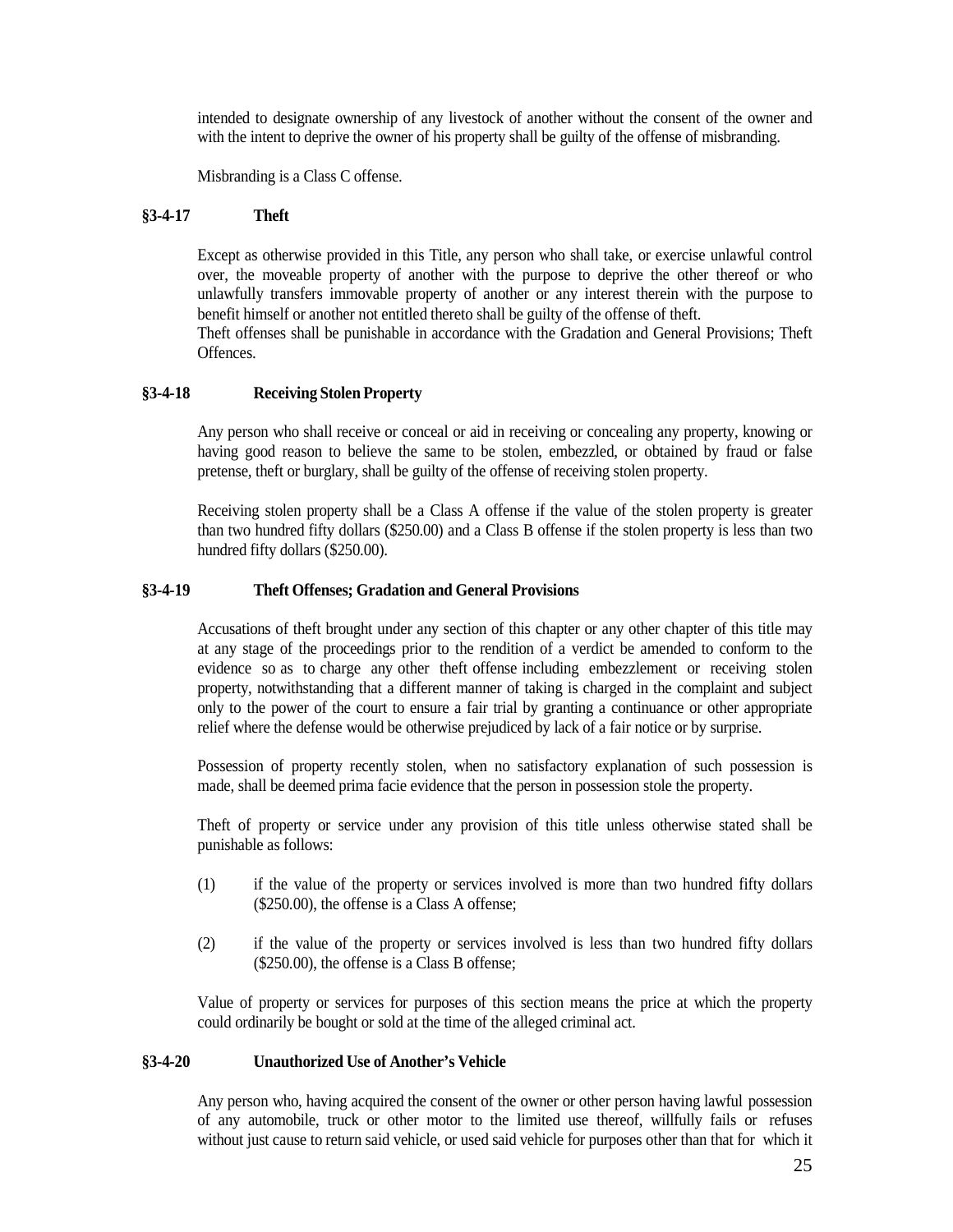was acquired, but without intent to permanently deprive the owner, is guilty of an offense under this section.

The offense of unauthorized use of another's vehicle is a Class B offense unless the actor affirmatively shows that the vehicle was returned undamaged and immediately upon being notified to do so, in which case it is a Class C offense.

The Court shall order any person convicted under this section who causes damage to any motor vehicle to pay restitution to the owner or owners of any such motor vehicle.

#### <span id="page-25-0"></span>**§3-4-21 Taking Possession of or Taking Away a Motor Vehicle**

Any person who shall willfully and without authority, take possession of or take away a motor vehicle belonging to another, and any person who knowingly shall aid and abet in such taking possession or taking away, is guilty of this offense.

Taking possession of a motor vehicle is a Class A offense.

Any person convicted under this section who causes damage to any motor vehicle shall be ordered by the court to pay restitution to the owner of any such motor vehicle.

This section shall not apply to the enforcement of a security interest in a motor vehicle.

#### <span id="page-25-1"></span>**§3-4-22 Carjacking; Attempted Carjacking; Armed Carjacking**

Whoever shall knowingly or recklessly by force or violence, whether against resistance or by sudden or stealthy seizure or snatching, or by putting in fear, or attempting to do so, or by any other means take a motor vehicle from another person's immediate actual possession shall be guilty of carjacking.

Carjacking is a Class A offense.

A person who is convicted of attempted carjacking shall receive the same punishment as the person who is convicted of carjacking.

Whoever commits the offense of carjacking while armed with or having readily available any pistol or other firearm or imitation thereof or other dangerous or deadly weapon, including a sawed-off shotgun, shotgun, machine gun, rifle, dirk, Bowie knife, butcher knife, switchblade, razor, blackjack, billy, or metallic or other false knuckles, or any object capable of inflicting death or serious bodily harm, shall be guilty of armed carjacking.

Armed carjacking is a Class A offense.

Any person who is convicted of attempted armed carjacking shall receive the same punishment as the person who is convicted of armed carjacking.

## <span id="page-25-2"></span>**CHAPTER 5. CRIMES AFFECTING COMMERCE AND TRADE**

## <span id="page-25-3"></span>**§3-5-1 Bad Checks**

It is unlawful for any person to issue in exchange for anything of value, with intent to defraud, any check, draft or order for the payment of money, knowing at the time of the issuing that the offender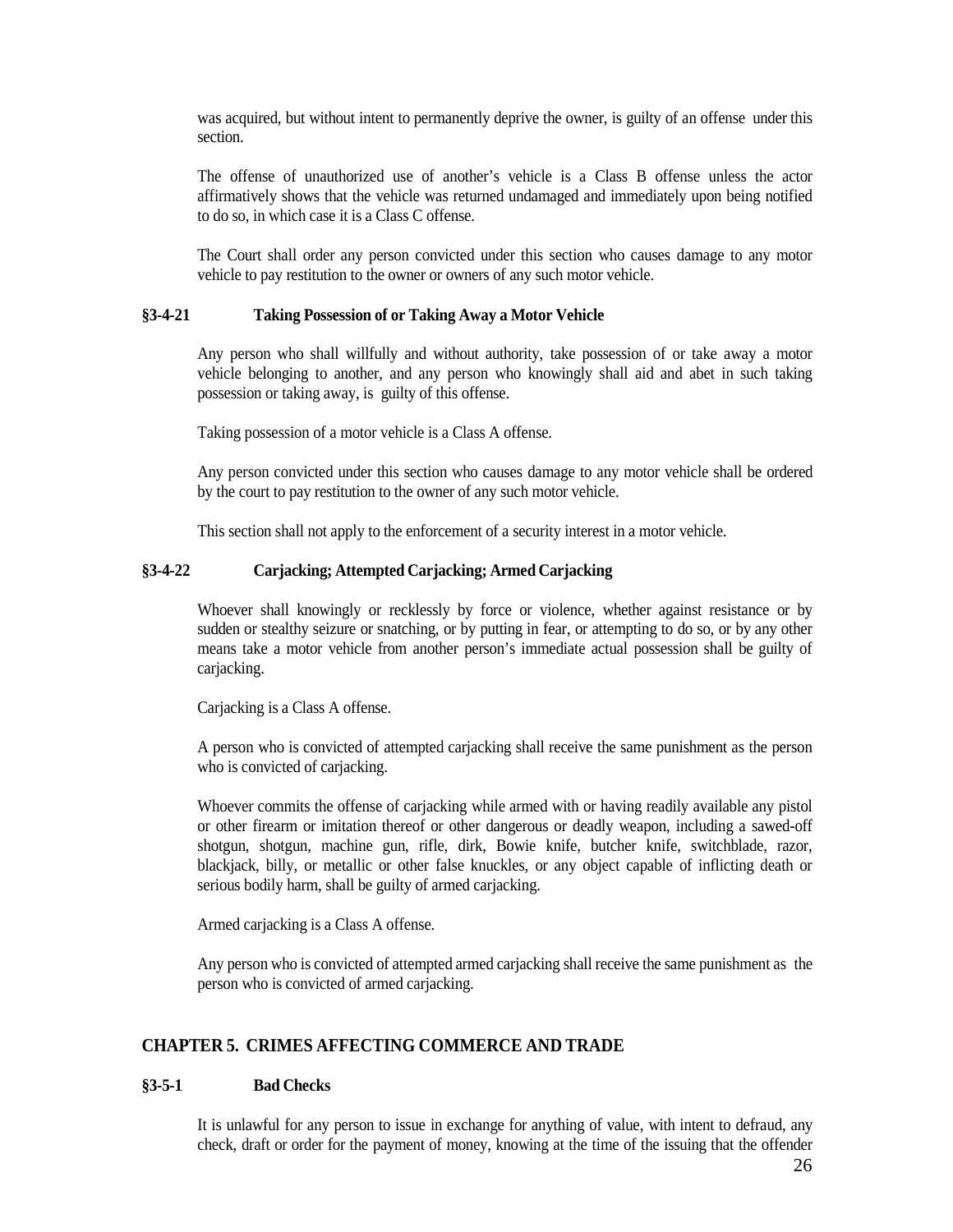has insufficient funds in or credit with the bank.

Any person violating this section is guilty of a Class C offense when the amount of the check, draft or order of the total amount of the checks, drafts or orders is less than twenty-five dollars (\$25.00). Any person violating this section is guilty of a Class B offense when the amount of the check, draft or order or the total amount of the checks, drafts or order is more than twenty-five dollars (\$25.00) but less than five hundred dollars (\$500.00).

Any person violating this section is guilty of a Class A offense when the amount of the check, draft or order or the total amount of the checks, drafts and orders is greater than five hundred dollars (\$500.00).

This section does not apply to:

- (1) Any check where the payee or holder knows or has been expressly notified prior to the drawing of the check that the drawer did not have on deposit or to his credit with the drawee sufficient funds to insure payment on its presentation; or
- (2) Any post-dated check.

## <span id="page-26-0"></span>**§3-5-2 Embezzlement**

Any person who shall, having lawful custody of property not his own, appropriate the same to his own use with intent to deprive the owner thereof, is guilty of the offense of embezzlement. Each separate incident of embezzlement constitutes a separate and distinct offense.

As used in this section, embezzlement shall include the spending of a minor's funds by a parent or guardian for other than the purpose for which the funds were placed in the custody of the parent or guardian.

Whoever commits embezzlement when the value of the property embezzled is less than two hundred fifty dollars (\$250.00) is guilty of a Class B offense and if the value of the property embezzled is over two hundred fifty dollars (\$250.00) is guilty of a Class A offense.

## <span id="page-26-1"></span>**§3-5-3 Forgery**

Forgery consists of:

- (1) falsely making or altering any signature to or any part of, any writing purporting to have any legal efficacy with intent to injure or defraud; or
- (2) knowingly issuing or transferring a forged writing with intent to injure or defraud. Forgery is guilty of a Class B offense.

### <span id="page-26-2"></span>**§3-5-4 Counterfeiting; Making or Possessing Counterfeit Diesfor Coins**

Whoever, without lawful authority:

- (1) makes any die, hub, or mold, or any part thereof, either of steel or plaster, or any other substance, in likeness or similitude as to the design or the inscription thereon, of any die, hub, or mold designated for the coining or making of any of the genuine gold, silver, nickel, bronze, copper or other coins coined at the mints of the United States; or
- (2) possesses any such die, hub, or mold, or any part thereof, or permits the same to be used for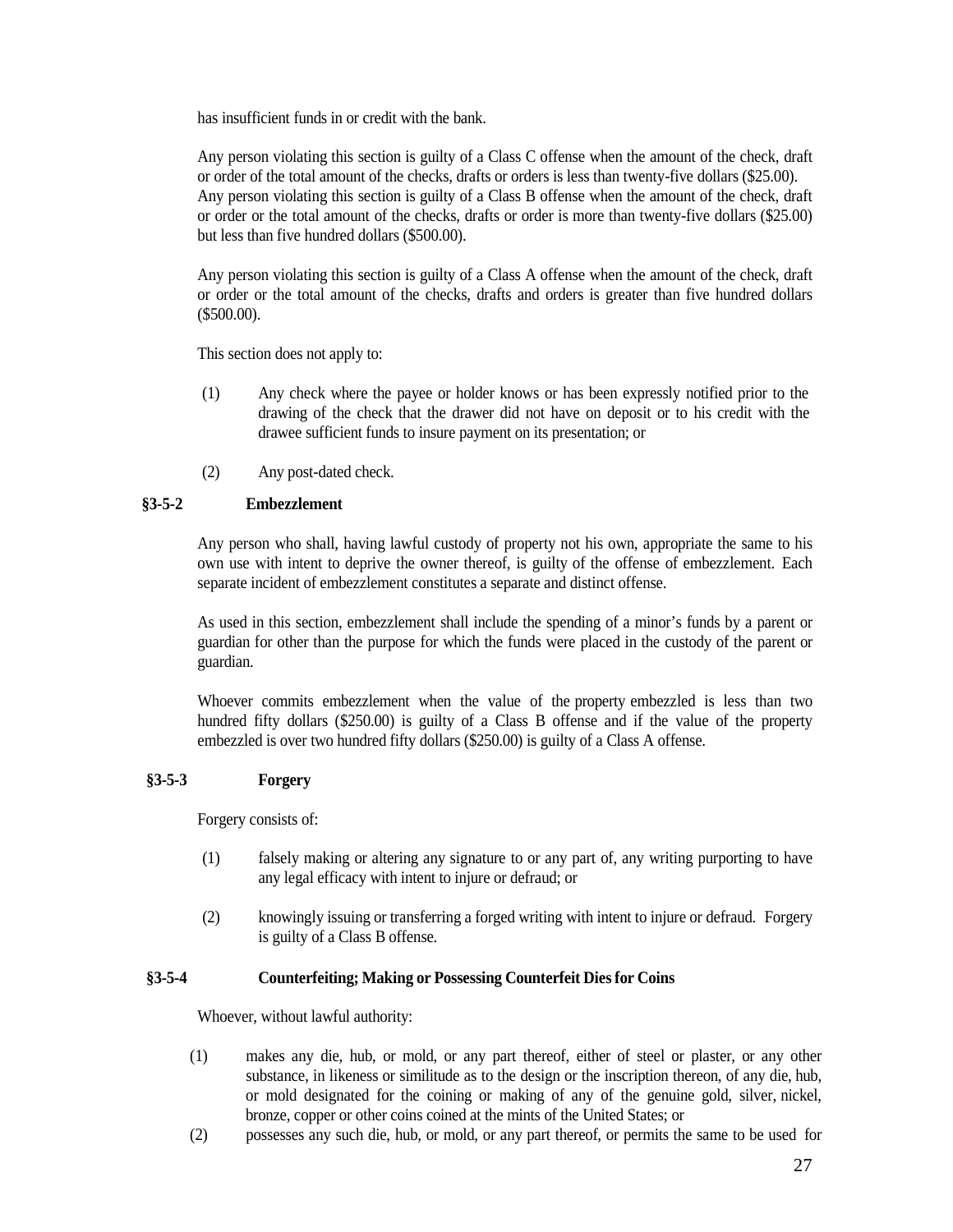or in aid of the counterfeiting of any such coins of the United States is guilty of a Class A offense.

### <span id="page-27-0"></span>**§3-5-5 Possession of Counterfeit Gold or Silver Coin with Intention to Utter**

It shall be unlawful for any person to have in his possession any counterfeit or any gold or silver coin, knowing the same to be counterfeited, with intent to defraud or injure, by uttering the same, as true or false, or by causing the same to be so uttered. Any person violating this section is guilty of a Class A offense.

### <span id="page-27-1"></span>**§3-5-6 Fraud**

A person is guilty of fraud if, by willful misrepresentation or deceit, or by fraudulent conduct, practices or representations he obtains any money or other property from another.

A person deceives if he purposely:

- (1) creates or reinforces a false impression, including false impressions as to law, value, intention or other state of mind; but deception as to a person's intention to perform a promise shall not be inferred from the fact alone that he did not subsequently perform the promise;
- (2) prevents another from acquiring information which would affect his judgment of a transaction;
- (3) fails to correct a false impression which the deceiver previously created or reinforced, or which the deceiver knows to be influencing another to whom he stands in a fiduciary or confidential relationship; or
- (4) fails to disclose a lien, adverse claim or other legal impediment to the enjoyment of property which he transfers or encumbers in consideration for the property obtained, whether such impediment is or is not valid or is not a matter of official record.

The term "deceive" does not, however, include matters having no pecuniary significance, or mere puffing by statements unlikely to deceive ordinary persons in the group addressed.

The offense of fraud shall be punishable in accordance with the section titled Gradation and General Provisions of Theft Offenses.

### <span id="page-27-2"></span>**§3-5-7 Theft of Telecommunications Service**

It is unlawful for any person to:

- (1) obtain or attempt to obtain telecommunications service by trick, artifice, deception, use of any illegal device or decoder or other fraudulent means without authorization of the provider;
- (2) assist or instruct any person to obtain or attempt to obtain any telecommunications service without authorization of the provider;
- (3) make or attempt to make or assist any person to make or maintain a telecommunications service connection whether physical, electrical, mechanical, acoustical or by other means, with any cables, wires, components or other devices used for the distribution of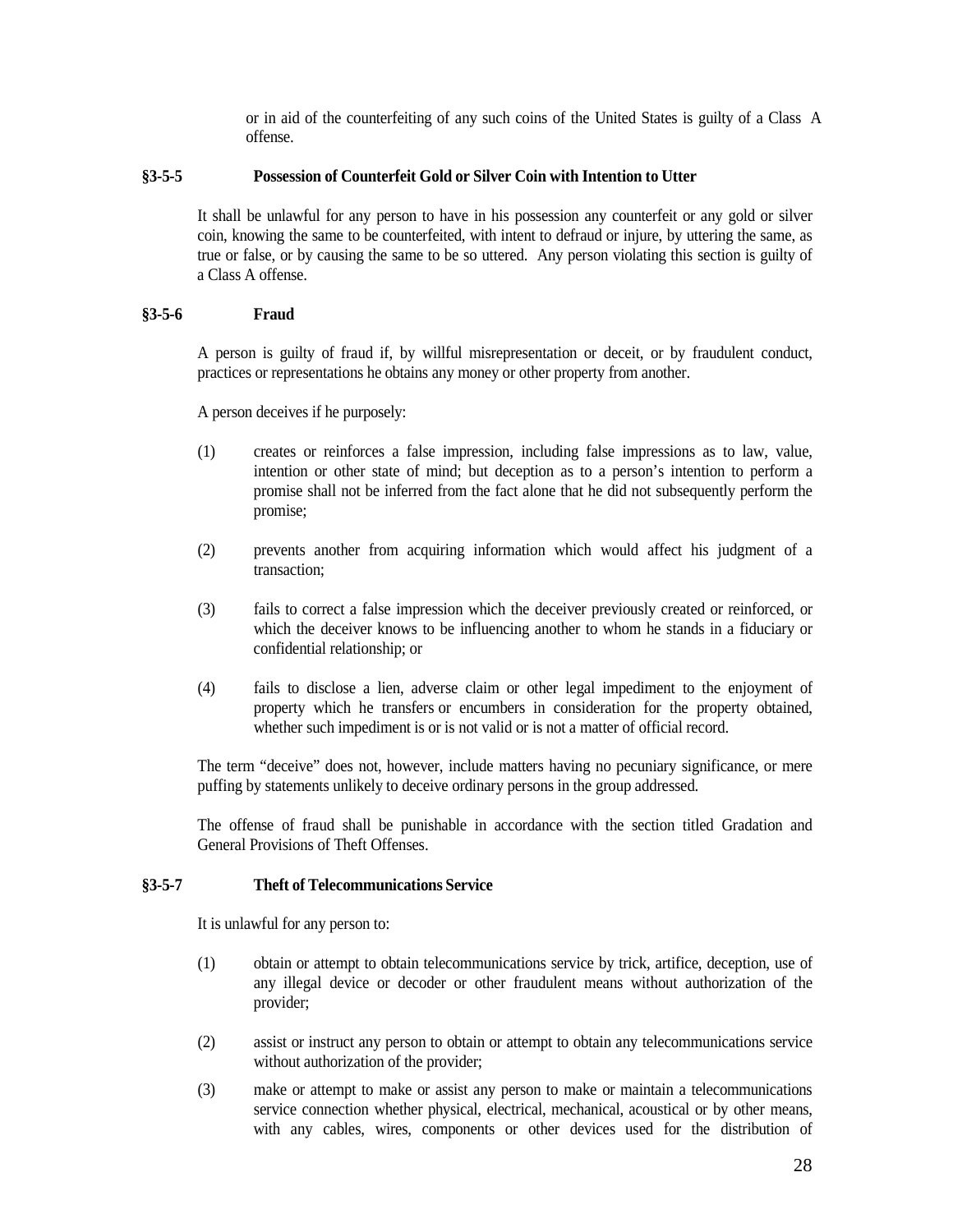telecommunications service without authorization of the provider; or

(4) make or maintain any modification or alteration to any device that was installed with the authorization of the provider for the purpose of intercepting or receiving any telecommunications service without authorization of the provider.

### Definitions:

- (1) "Provider" means a person that offers telecommunication service for lawful compensation.
- (2) "Telecommunication service" means any audio, video, data or programming offered for a fee or other consideration to facilitate the origination, transmission, emission or reception of signs, signals, data, writings, images, sounds or intelligence of any nature delivered by telephone or telephone service, including cellular or other wireless telephones, cable television service, wire, radio, electromagnetic, photo-electronic or photo-optical equipment, coaxial or fiber optic cable, terrestrial microwave, television broadcast or satellite transmission.

Any person who violates this section is guilty of a Class B offense.

## <span id="page-28-0"></span>**§3-5-8 Fraudulent Use of A Credit Card**

A person is guilty of the fraudulent use of a credit card if he uses a credit card for the purpose of obtaining property or services with knowledge that:

- (1) the card is stolen;
- (2) the card has been revoked, canceled or is invalid; or
- (3) the use of the credit card is unauthorized by either the issuer or the person to whom the card has been issued.

"Credit card" means an instrument or device, whether knows as a credit card, credit plate, charge card or by any other name, issued with or without fee by an issuer for the use of the cardholder in obtaining money, goods, services, or anything else of value, either on credit or in consideration of undertaking or guarantees by the issuer of the payment of a check drawn by the cardholder.

Fraudulent use of a credit card is a Class A offense.

## <span id="page-28-1"></span>**CHAPTER 6. CRIMES AGAINST THE SOCIAL ORDER**

#### <span id="page-28-2"></span>**§3-6-1 False Alarms**

Any person who knowingly causes a false alarm of fire or other emergency to be transmitted to any official or volunteer or transmitted within any organization dealing with emergencies involving danger to life and property is guilty of an offense under this section.

<span id="page-28-3"></span>A False Alarm is a Class B offense.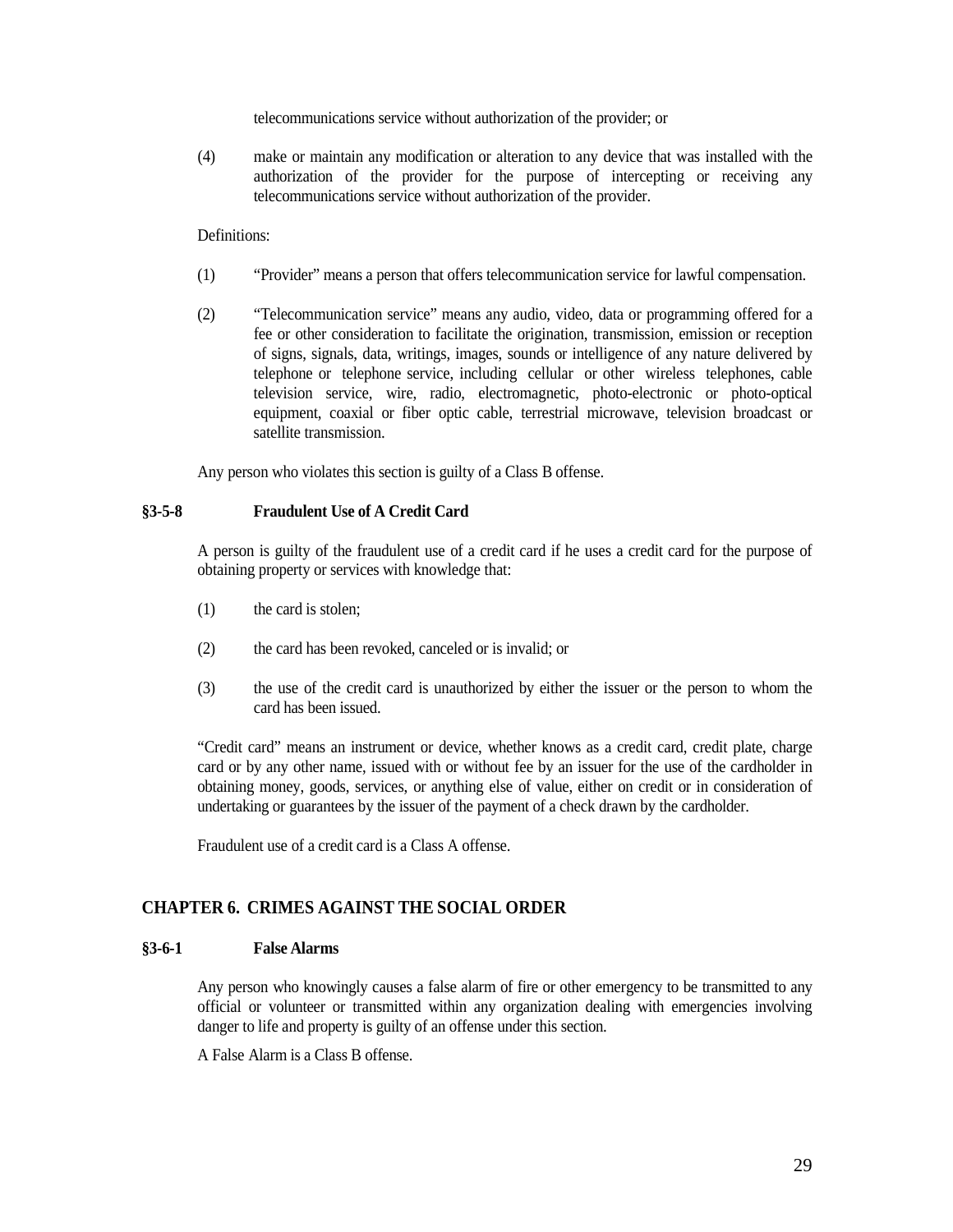## **§3-6-2 DischargingFirearms**

Any person who fires a gun within a hundred (100) yards of a residence or occupied building or structure or in any other place on the Reservation with careless disregard for human life is guilty of an offense under this section.

Discharging a Firearm is a Class B offense.

## <span id="page-29-0"></span>**§3-6-3 Flags – Desecration Thereof**

Any person who in any manner shall publicly mutilate, deface or defile, any official flag, color or ensign of the United States or the Mississippi Band of Choctaw Indians is guilty of an offense under this section.

Flag Desecration is a Class B offense.

## <span id="page-29-1"></span>**§3-6-4 Bootlegging/Manufacture of AlcoholicBeverage**

Any person who shall within the limits of the Choctaw Indian Reservation manufacture, sell, barter, manufacture, or transport for sale or barter upon the Choctaw Indian Reservation, any alcoholic beverage intended for the personal use or consumption of himself or others is guilty of an offense under this section.

These provisions shall not be applicable to any individual, partnership, corporation, association or other legal entity possessing a valid license or permit from the Mississippi State Tax Commission and the proper Tribal licensing authority under this section of Tribal Ordinance No. 16-T.

It is a Class B offense for any person to sell, barter, manufacture or transport for sale or barter any alcoholic beverage in violation of this section.

## <span id="page-29-2"></span>**§3-6-5 Littering**

Littering consists of discarding refuse:

- (1) on public property in any manner other than by placing the refuse in a receptacle provided for the purpose by the responsible governmental authorities or otherwise in accordance with lawful direction; or
- (2) on private property not owned or lawfully occupied or controlled by the person, except with the consent of the owner, lessee or occupant thereof.

Whoever commits littering is guilty of a Class B offense. The use of uniform traffic citations is authorized for the enforcement of this section. The court may to the extent permitted by law, as a condition to suspension of any other penalty provided by law, require a person who commits littering to pick up and remove from any public place or any private property, with prior permission of the legal owner, any litter deposited thereon.

Any jail sentence imposed pursuant to this section may be suspended, in the discretion of the magistrate or judge, upon conditions that the offender assist in litter clean-up in the jurisdiction for a period not to exceed the length of the suspended sentence.

For purposes of this section, "refuse" means any article or substance:

(1) which is commonly discarded as waste; or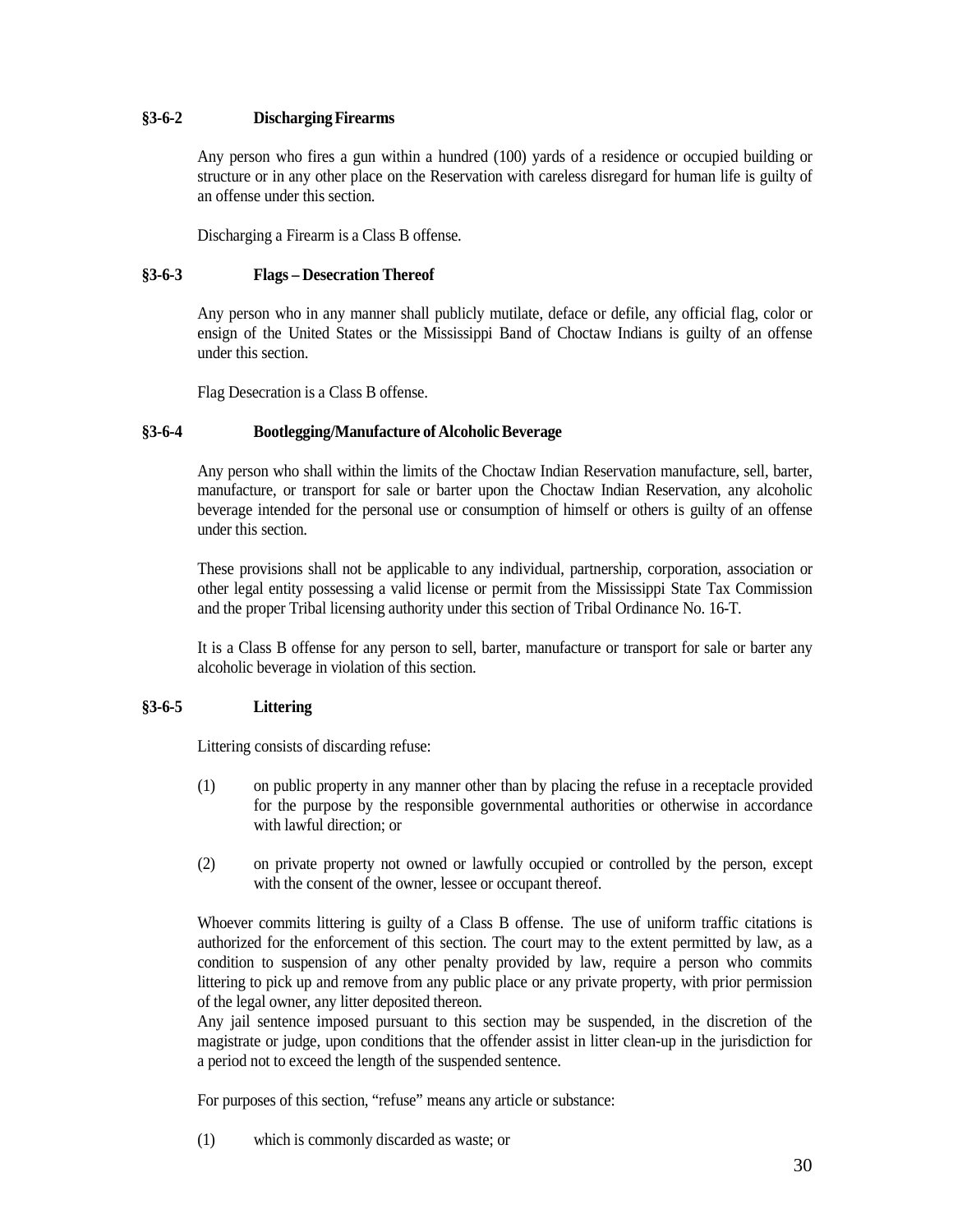(2) which, if discarded on the ground, will create or contribute to an unsanitary, offensive or unsightly condition.

Refuse includes also, but is not limited to, the following items or class of items: waste food; waste paper and paper products; cans, bottles or other containers; junked household furnishings and equipment; junked parts or bodies of automobiles and other metallic junk or scrap; portions or carcasses of dead animals; and collections of ashes, dirt, yard trimmings or other rubbish.

### <span id="page-30-0"></span>**§3-6-6 Marijuana – Simple Possession**

Any person who shall have possession of one ounce or less of or use any Marijuana or any mixture or compound thereof or any cigarettes, cigars or other commodities intended for smoking in which there is a mixture containing one ounce or less of Marijuana or any mixture or compound thereof is guilty of the offense of simple possession of marijuana under this section.

The offense of simple possession of marijuana is a Class B offense.

For the purposes of this Section, "Marijuana" means all parts of the plant *Cannabis*, including any and all varieties, species and subspecies of the genus *Cannabis*, whether growing or not, the seeds thereof and every compound, manufacture, salt, derivative, mixture or preparation of the plant or its seeds. It does not include "Hemp", meaning the plant *Cannabis sativa* L. and any part of that plant, including the seeds thereof and all derivatives, extracts, cannabinoids, isomers, acids, salts, and salts of isomers, whether growing or not, with a tetrahydrocannabinol ("THC") concentration of not more than three-tenths of one percent (0.3%) on a dry weight basis.

## <span id="page-30-1"></span>**§3-6-7 Marijuana – Sale, Manufacture & Possession Over 1 Ounce**

Any person who shall plant, grow, cultivate, keep for sale, sell, barter, give or have possession of more than one ounce of Marijuana or any mixture or compound thereof or any cigarettes, cigars or other commodities intended for smoking in which there is a mixture containing more than one ounce of Marijuana or any mixture or compound thereof is guilty of an offense under this section.

Violation of this section is a Class A offense.

For the purposes of this Section, "Marijuana" means all parts of the plant *Cannabis*, including any and all varieties, species and subspecies of the genus *Cannabis*, whether growing or not, the seeds thereof and every compound, manufacture, salt, derivative, mixture or preparation of the plant or its seeds. It does not include, "Hemp", meaning the plant *Cannabis sativa* L. and any part of that plant, including the seeds thereof and all derivatives, extracts, cannabinoids, isomers, acids, salts, and salts of isomers, whether growing or not, with a tetrahydrocannabinol ("THC") concentration of not more than three-tenths of one percent (0.3%) on a dry weight basis.

## <span id="page-30-2"></span>**§3-6-8 Narcotics and Dangerous Drugs; Possessing/Selling of Drug Paraphernalia**

- (1) It is a Class A offense for any person who without lawful authority knowingly possess, sell, trade, transport, give away, use or manufacture any of the following:
	- (a) any opium, cocaine, coca leaves, morphine, codeine, heroin or any derivative thereof;
	- (b) any drugs known as hallucinogens, psychotomimetics, desleptics or psychedelics including lysergic acid diethylamide (LSD), mescaline, psilocybin, dimethltrystamine (DMT) and methydimethoxy methyl-phenyl-ethylamine (STP);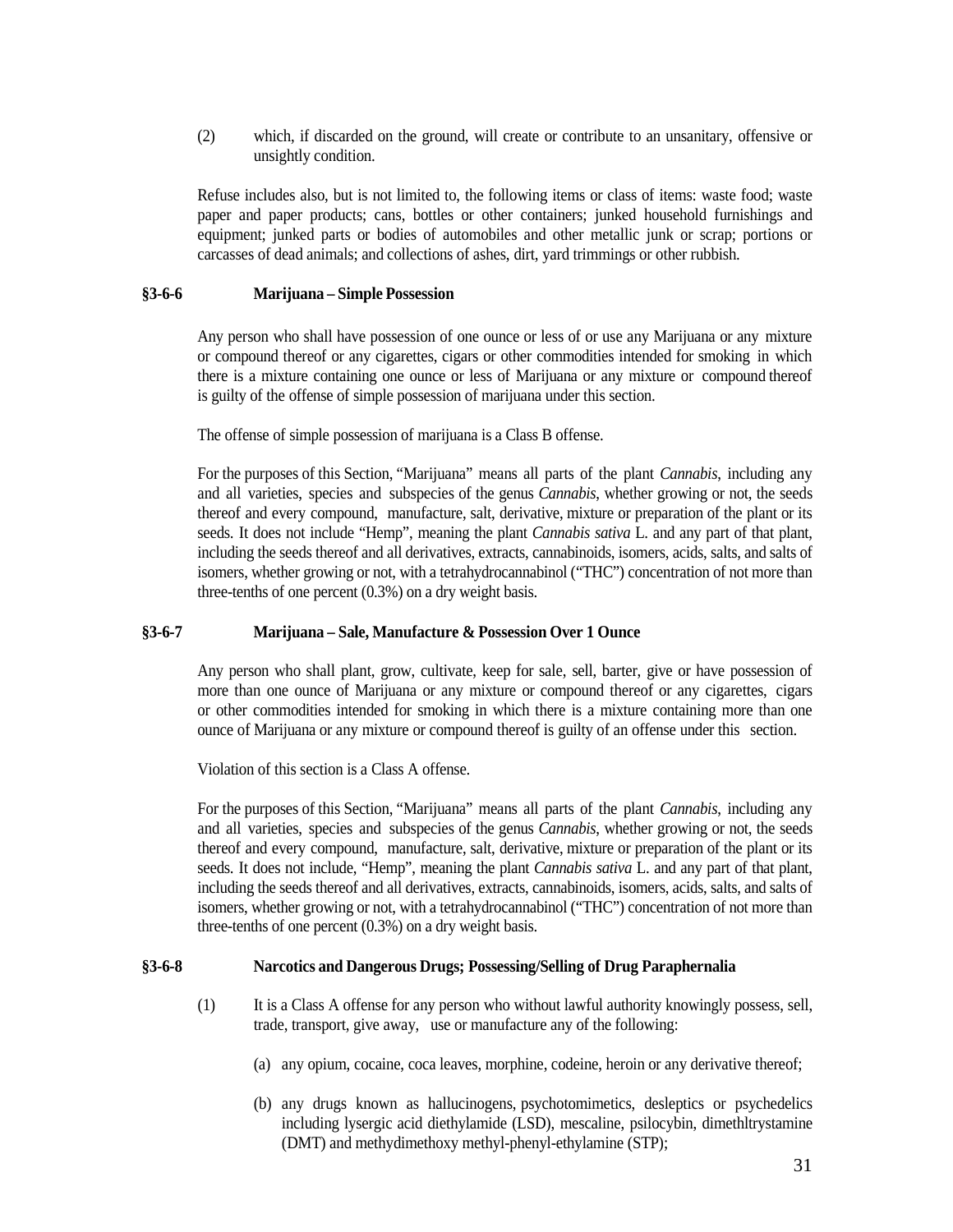- (c) any drug scheduled as a "controlled substance" under the provisions of Title 21, Chapter 13 of the United State Code as amended to the date of the offense; or
- (d) any of the following narcotic drugs, whether produced directly or indirectly by extraction from substances of vegetable origin or independently by means of chemical synthesis or by a combination of extraction and chemical synthesis:
	- (i) opium and opiate and any salt, compound, derivative or preparation of opium or opiate;
	- (ii) any salt, compound, isomer, derivative or preparation that is a chemical equivalent of any of the substances referred to in Paragraph (1) of this subsection, except the isoquinoline alkaloids of opium;
	- (iii) opium poppy and poppy straw, including all parts of the plant of the species Papaver somniferum L. except its seeds;
	- (iv) coca leaves and any salt, compound, derivative or preparation of coca leaves, any salt, compound, isomer, derivative or preparation that is a chemical equivalent of any of these substances except decocainized coca leaves or extractions of coca leaves that do not contain cocaine or ecgonine; or
	- (v) synthetic cannabinoids.
- (2) It is Class C offense for any person without lawful authority to knowingly possess, sell, trade, transport, give away, use or manufacture drug paraphernalia to plant, propagate, cultivate, grow, harvest, manufacture, compound, convert, produce, process, prepare, test, analyze, pack, repack, store, contain, conceal, inject, ingest, inhale or otherwise introduce into the human body marijuana or any drug scheduled as a "controlled substance" under the provisions of Title 21, Chapter 13 of the United States Code as amended to the date of the offense. In determining whether an object is drug paraphernalia, the Court shall consider, in addition to all other logically relevant factors, the following:
	- (a) statements by an owner or by anyone in control of the object concerning its use;
	- (b) prior convictions, if any of an owner, or of anyone in control of the object, under any state, tribal, or federal law relating to marijuana or any controlled substance;
	- (c) the proximity of the object, in time and space, to conduct that is a direct violation of this Chapter;
	- (d) the proximity of the object to marijuana or a controlled substance;
	- (e) the existence of any residue of marijuana or a controlled substance on the object;
	- (f) direct or circumstantial evidence of the intent of an owner, or of anyone in control of the object, to deliver it to persons whom he knows, or should reasonably know, intend to use the object to facilitate conduct in violation of this Chapter;
	- (g) the existence and scope of legitimate uses for the object in the community; and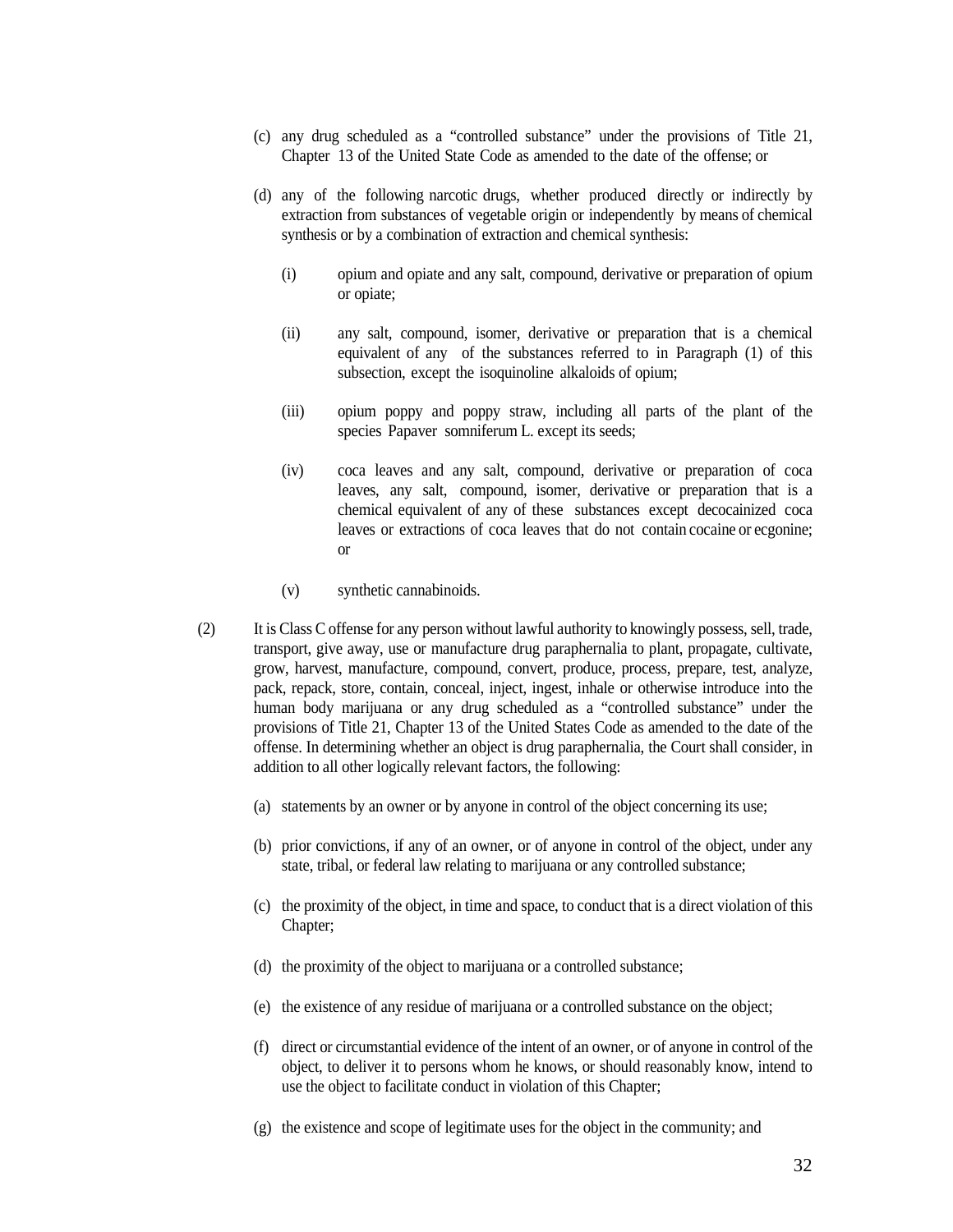(h) expert testimony concerning the object's use.

A second or subsequent conviction of selling/possessing drug paraphernalia within five (5) years shall be a Class B offense.

(3) This section does not apply to the nondrug use of peyote and mescaline in the bona fide religious ceremonies of the Native American Church.

## <span id="page-32-0"></span>**§3-6-9 Prostitution**

Prostitution consists of any person who knowingly engages or offers to engage in an act of sexual activity with another person for a fee or who pays or offers or agrees to pay another person a fee for the purpose of engaging in an act of sexual activity.

For purposes of this section the term "sexual activity" means sexual intercourse or any sexual act involving the genitals of one person and the genitals, mouth or anus of another person, regardless of the sex of either participant.

Prostitution is a Class A offense.

## <span id="page-32-1"></span>**§3-6-10 PatronizingProstitutes**

Patronizing prostitutes consists of:

- (1) entering or remaining in a house of prostitution or any other place where prostitution is practiced, encouraged or allowed with intent to engage in a sexual act with a prostitute; or
- (2) knowingly hiring or offering to hire a prostitute, or one believed by the offeror to be a prostitute, to engage in a sexual act with the actor or another.

Patronizing prostitutes is a Class A offense.

## <span id="page-32-2"></span>**§3-6-11 RecklesslyEndangering Another**

Any person who recklessly engages in conduct which places or may place another in danger of death or serious bodily injury shall be guilty of an offense under this section.

Recklessly endangering is a Class B offense.

## <span id="page-32-3"></span>**§3-6-12 Removal of Landmarks**

Any person who shall willfully remove, alter or destroy any boundary marker or other landmark erected by the Mississippi Band of Choctaw Indians or the United States Government within the limits of the Choctaw Indian Reservation shall be guilty of an offense under this section.

Removal of landmarks is a Class C offense.

## <span id="page-32-4"></span>**§3-6-13 Failing to Disclose Facts or Change of Circumstances to Obtain Public Assistance**

Any person knowingly fails to disclose any material facts known to be necessary to determine eligibility for public assistance or knowingly failing to disclose a change in circumstances for the purpose of obtaining or continuing to receive public assistance to which he is not entitled or in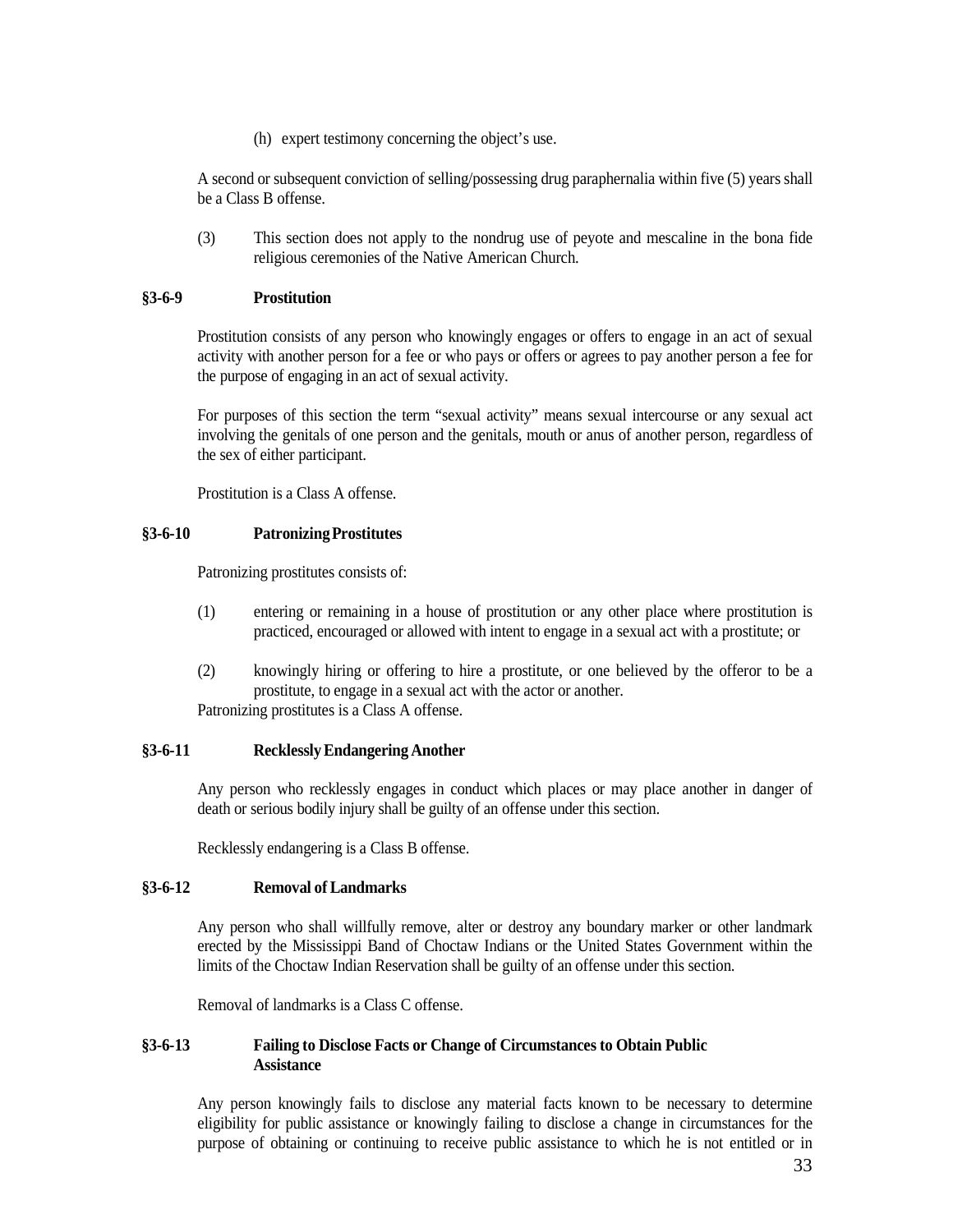amounts greater than that to which he is entitled shall be guilty under this section.

When the value of the assistance wrongfully received is one hundred dollars (\$100.00) or less it is a Class C offense.

When the value of the assistance wrongfully received is more than one hundred dollars (\$100.00) but not more than two hundred fifty dollars (\$250.00) it is a Class B offense.

When the value of the assistance wrongfully received is more than two hundred fifty dollars (\$250.00) it is a Class A offense.

#### <span id="page-33-0"></span>**§3-6-14 Misappropriating Public Assistance**

Any public officer or public employee who fraudulently misappropriates, attempts to misappropriate or aids and abets in the misappropriation of food stamp coupons, WIC checks pertaining to the special supplemental food program for women, infants and children, food stamps or medical identification cards, public assistance benefits or funds received in exchange for food stamp coupons, shall be guilty under this section of a public offense.

When the value of the thing misappropriated is one hundred dollars (\$100.00) or less it is a Class C offense.

When the value of the thing misappropriated is more than one hundred dollars (\$100.00) but not more than two hundred fifty dollars (\$250.00) it is a Class B offense.

When the value of the thing misappropriated is more than two hundred fifty dollars (\$250.00) but not more than two thousand five hundred dollars (\$2,500.00) it is a Class A offense.

### <span id="page-33-1"></span>**§3-6-15 Making or Permitting a False Claim for Reimbursement for Public Assistance Services**

Any person who knowingly makes, causes to be made or permits to be made a claim for reimbursement for service provided to a recipient of public assistance for services not rendered or making a false material statement or forged signature upon any claim for services, with intent that the claim shall be relied upon for the expenditure of public money shall be guilty under this section of an offense.

Making or permitting a false claim for reimbursement for public assistance services is a Class A offense.

### <span id="page-33-2"></span>**§3-6-16 Falsely Obtaining Services or Accommodations; Probable Cause; Immunity; Penalty**

Any person who falsely obtains services or accommodations consists of any person obtaining service, food, entertainment or accommodations without paying with the intent to cheat or defraud the owner or person supplying such service, food, entertainment or accommodations.

Any law enforcement officer may arrest without warrant any person he has probable cause to believe has committed the crime of falsely obtaining services or shall be guilty of an offense under this section of accommodations as defined in this section. Any merchant, owner or proprietor who causes such an arrest shall not be criminally or civilly liable if he has actual knowledge that the person so arrested has committed the crime of falsely obtaining services or accommodations.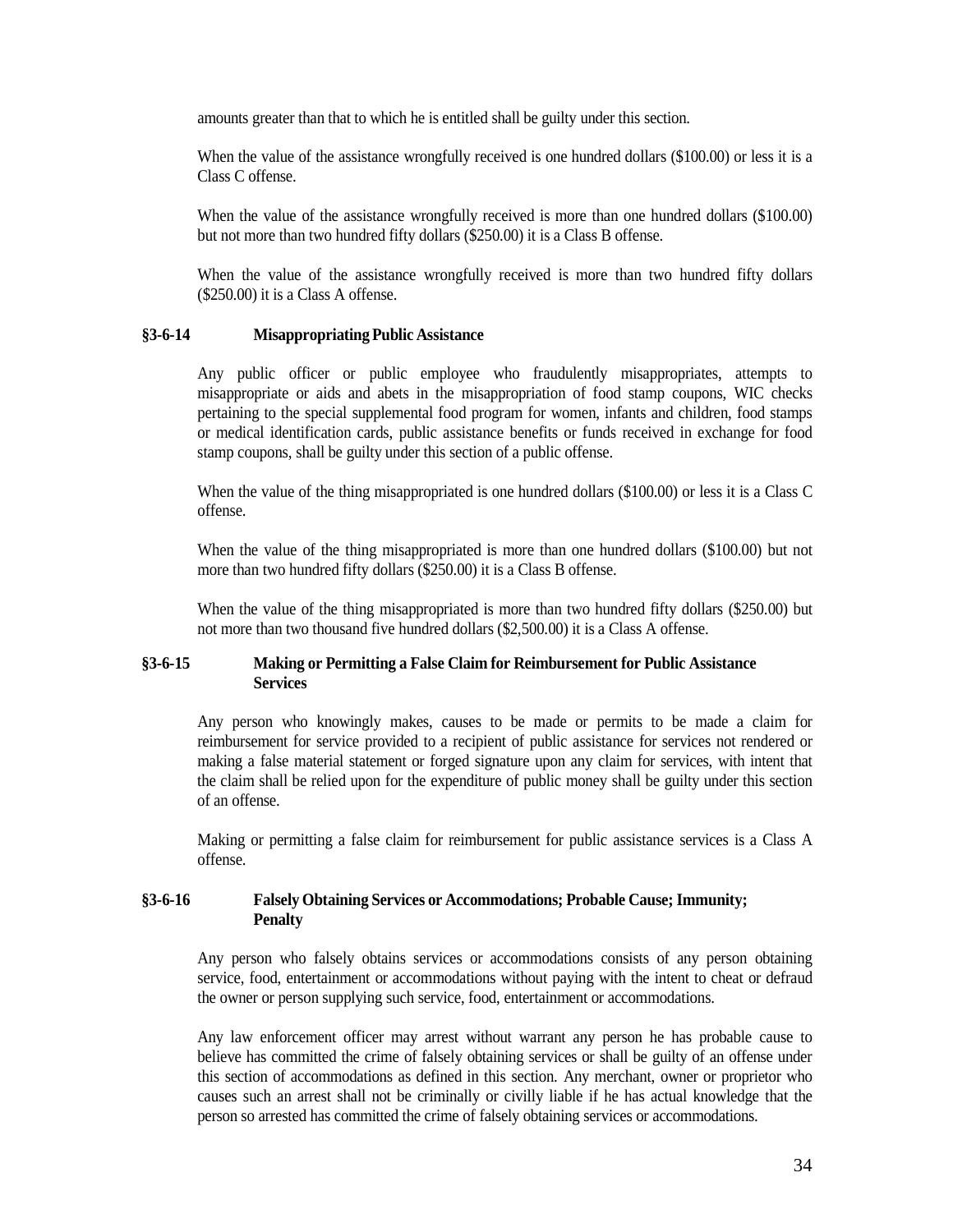When the value of the service, food, entertainment or accommodations furnished is less than one hundred dollars (\$100.00) it is a Class C offense;

When the value of the service, food, entertainment or accommodations furnished is more than one hundred dollars (\$100.00) but not more than two hundred fifty dollars (\$250.00) it is a Class B offense;

When the value of the service, food, entertainment or accommodations furnished is more than two hundred fifty dollars (\$250.00) it is a Class A offense.

### <span id="page-34-0"></span>**§3-6-17 Carrying a Concealed Deadly Weapon**

Any person who shall go about in public places with a deadly weapon concealed in whole or in part upon his person or in his possession shall be deemed guilty of this offense. For purposes of this title, a "deadly weapon" is defined as any firearm, whether loaded or unloaded; or any weapon which is capable of producing death or great bodily harm, including but not restricted to any type of daggers, brass knuckles, switchblade knives, Bowie knives, poniards, butcher knives, dirk knives and all such weapons with which dangerous cuts can be given, or with which dangerous thrusts can be inflicted, including swordcanes, and any kind of sharp pointed canes, also slingshots, slung shots, bludgeons; or any other weapons with which dangerous wounds can be inflicted.

Any person found in violation of subsection 1 of this section shall have said weapon seized by the arresting officer and such weapon upon conviction of the person charged shall be disposed of as ordered by the court.

Carrying a concealed weapon is a Class B offense.

### <span id="page-34-1"></span>**§3-6-18 Unlawful Carrying of a Deadly Weapon on School Premises**

Any person who carries a deadly weapon on school premises except by:

- (1) a peace officer;
- (2) a school security personnel;
- (3) a student, instructor or other school-authorized personnel engaged in Army, Navy, Marine Corps or Air Force Reserve Officer Training Corps Programs or state-authorized hunter safety training instruction; or
- (4) a person conducting or participating in a school-approved program, class or other activity involving the carrying of a deadly weapon shall be guilty of an offense under this section.

As used in this section, "school premises" means:

- (a) the buildings and grounds, including playgrounds, playing fields and parking areas and any school bus of any elementary, secondary, junior high or high school in or on which school or school-related activities are being operated; or
- (b) any other public buildings or grounds, including playing fields and parking areas that are not school property, in or on which school-related and sanctioned activities are being performed.

Carrying of a deadly weapon on school premises is a Class A offense.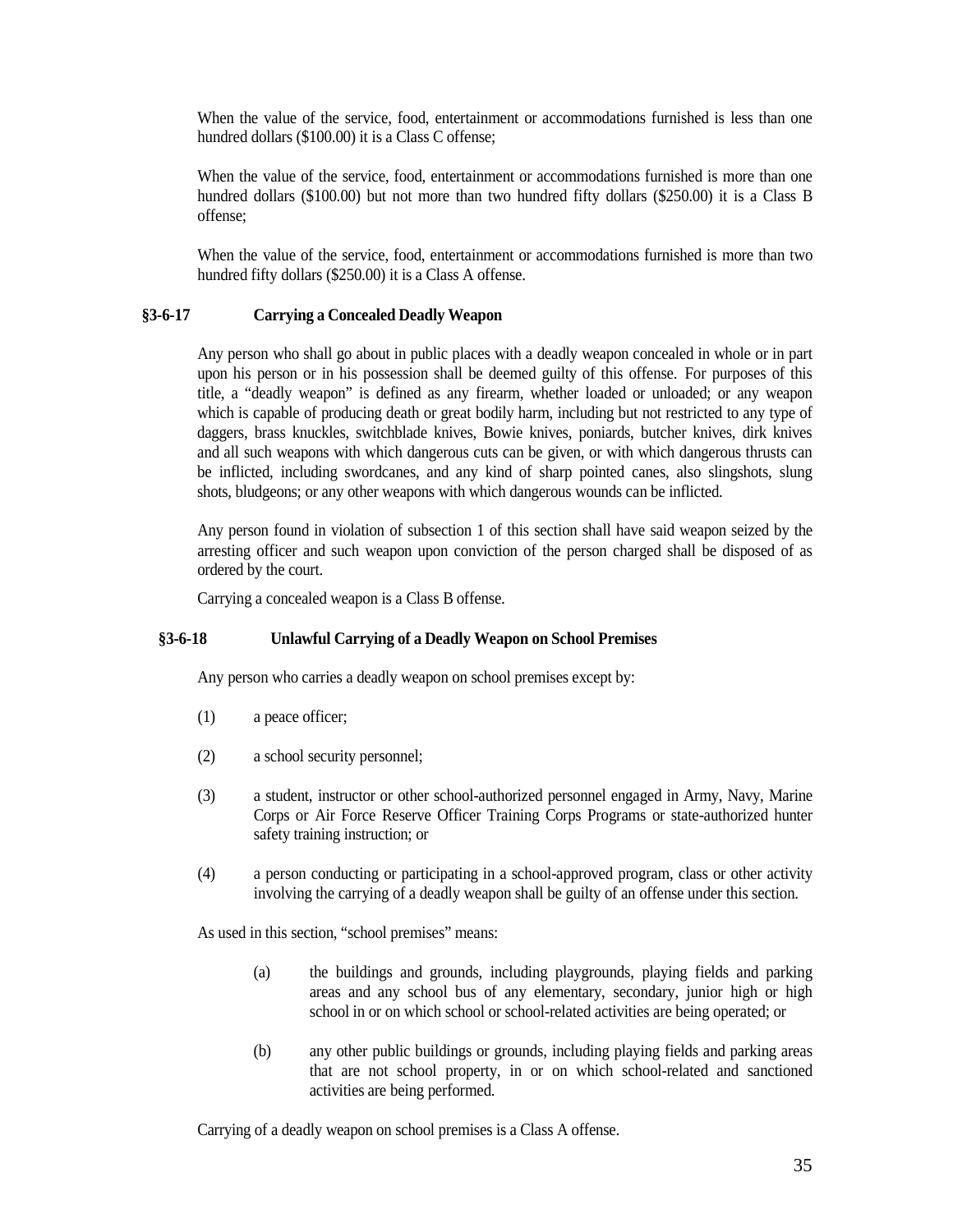## <span id="page-35-0"></span>**§3-6-19 Negligent Use of a Deadly Weapon**

Any person who:

- (1) discharges a firearm into any building or vehicle or so as to knowingly endanger a person or his property;
- (2) carries a firearm while under the influence of an intoxicant or narcotic;
- (3) endangers the safety of another by handling or using a firearm or other deadly weapon in a negligent manner; or
- (4) discharges a firearm within one hundred (100) yards of a dwelling or building, not including abandoned or vacated buildings on public lands during hunting seasons, without the permission of the owner or lessees thereof is guilty of an offense under this section.

The provisions of subsections (1), (3) and (4) of this section shall not apply to a peace officer or other public employee who is required or authorized by law to carry or use a firearm in the course of his employment and who carries, handles, uses or discharges a firearm while lawfully engaged in carrying out the duties of his office or employment.

The exceptions from criminal liability provided for in Subsection 2 of this section shall not preclude or affect civil liability for the same conduct.

Negligent use of a deadly weapon is a Class A offense.

## <span id="page-35-1"></span>**§3-6-20 Possession of Alcoholic Beverages**

It is unlawful for any person to keep or have in his possession any vinous, alcoholic, malt, intoxicating or spirituous liquor, or intoxicating bitters or drinks or any other liquor or beverage which, if drunk, will produce intoxication.

Possession of alcoholic beverages is a Class C offense.

This section shall not be applicable to business sales or give-aways conducted by the employees of any licensed gaming entity on Tribal trust lands designated by the Tribal Council as resort areas, nor shall this section be applicable to business sales conducted by the employees of any business holding a license or permit authorizing the on-premises consumption of alcoholic beverages, light wines, and beer issued by the Tribal Council.

## <span id="page-35-2"></span>**§3-6-21 Intoxication or Impairment; Treatment for Repeat Offenses**

It shall be unlawful to be under the influence of an intoxicating beverage, drugs, or other controlled substance in a public place, or in a private place where one unreasonably disturbs another person. Public place means any public property or any building, enclosure, roadway, sidewalk, restaurant, place of worship, entertainment venue, or place of instruction, where persons are generally allowed or invited to be in attendance.

Being under the influence of an intoxicating beverage may be identified by observation of slurred speech; red glossy eyes; staggered walking; odor of alcoholic beverage coming from the breath or person of the individual; incapacitation; evidence of alcoholic beverages at the scene of arrest; or statements made by the person. Public drunkenness may be further determined by Field Sobriety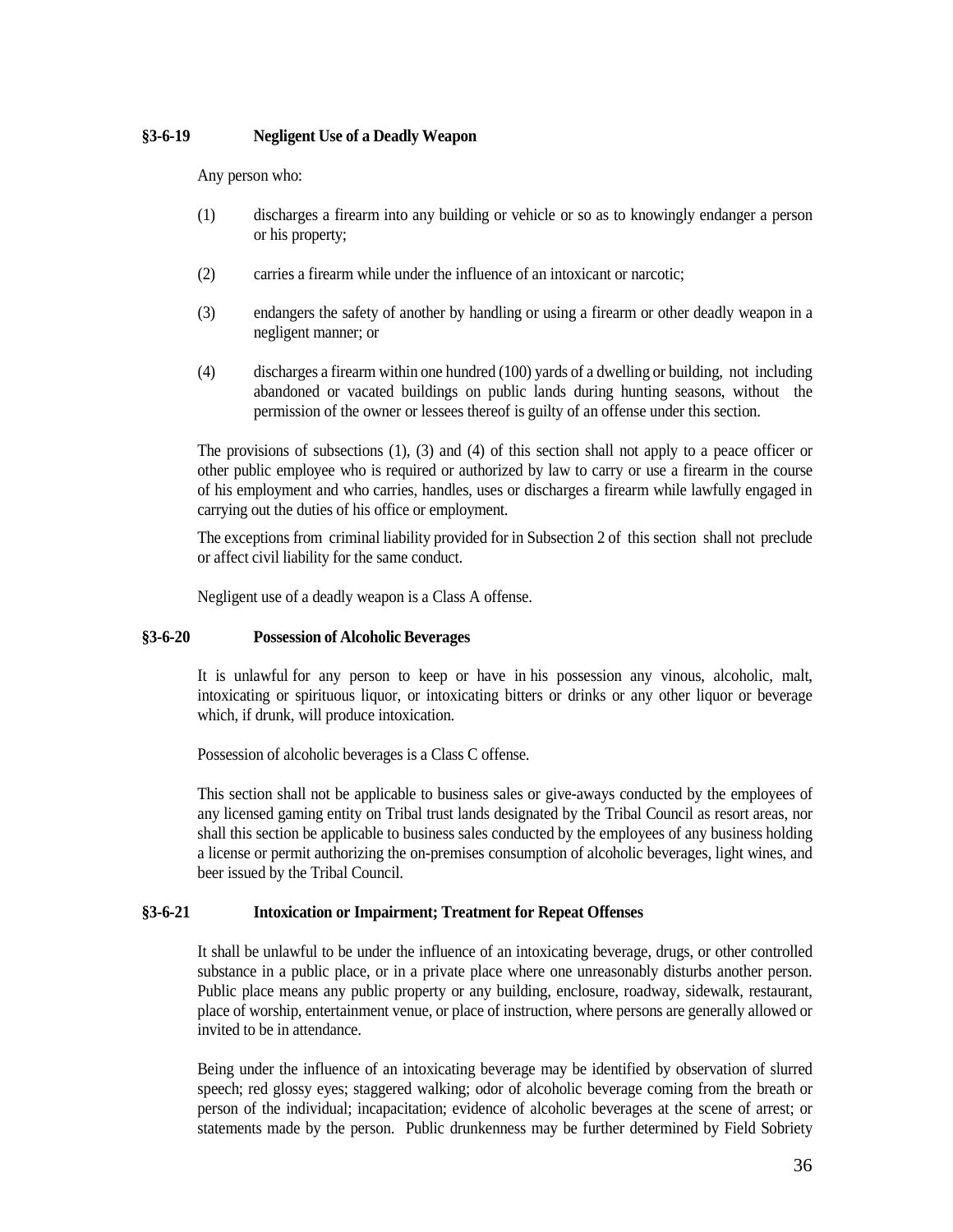Testing ("FST") procedures. Inability to complete FST's may present further evidence of drunkenness.

Intoxication or Impairment is a Class C offense.

Any person charged with a second or subsequent offense of public drunkenness or impairment, may, upon a plea of guilty, nolo contender ("no contest") or conviction thereof, be required by the court to complete an intake at Choctaw Behavioral Health and to participate in and complete a prescribed course of treatment for alcohol or substance abuse and rehabilitation. Acceptance of treatment under this section shall not be considered a commitment.

### <span id="page-36-0"></span>**§3-6-22 Inhalation of Noxious Fumes**

Any person who engages in the deliberate inhalation of noxious fumes for the purpose of producing an intoxicated or other unnatural state of mind, such as results from inhaling the fumes from glue, gasoline, aerosol propellant, or other substances, shall be guilty of inhalation of noxious fumes.

Inhalation of noxious fumes is a Class C offense.

#### <span id="page-36-1"></span>**§3-6-23 Disruption of Government Business**

It shall be unlawful for any person or group of persons to willfully and knowingly enter and remain in or upon the floor of the Office of the Tribal Chief, the Tribal Council Hall, the office of any duly elected member of the Tribal Council, or any such temporary offices or meeting places of the officers described above, or any posted or cordoned-off, or otherwise restricted area of a building or grounds at which the Tribal Chief or Tribal Council members are or will be temporarily visiting, with the intent to impede or disrupt the orderly conduct of governmental business or official functions, to engage in disorderly or disruptive conduct, or otherwise impair the due respect of the authority of such officers in or within proximity to any buildings or grounds so designated.

Disruption of government business is a Class A offense.

### <span id="page-36-2"></span>**§3-6-24 Cohabitation of Minors**

It shall be unlawful for any person eighteen (18) years of age or older to permit, in the person's place of residence, a person under eighteen (18) years of age to cohabit with another person not his spouse.

It shall be unlawful for any person eighteen (18) years of age or older to cohabit with another person under eighteen (18) years of age not the person's spouse.

Cohabitation of minors is a Class A offense.

#### <span id="page-36-3"></span>**§3-6-25 Owning or Possessing of Dangerous Dog Breed[s1](#page-40-5)**

Any person who knowingly owns, keeps, harbors, or possesses a dangerous dog breed shall be guilty under this section of an offense. Such animal shall be surrendered to law enforcement personnel or shall be seized.

A dangerous dog breed shall be defined as:

a. dog that belongs to a breed commonly known as a pit bull dog.

It shall be a defense to this section if the individual is authorized by Tribal Resolution and in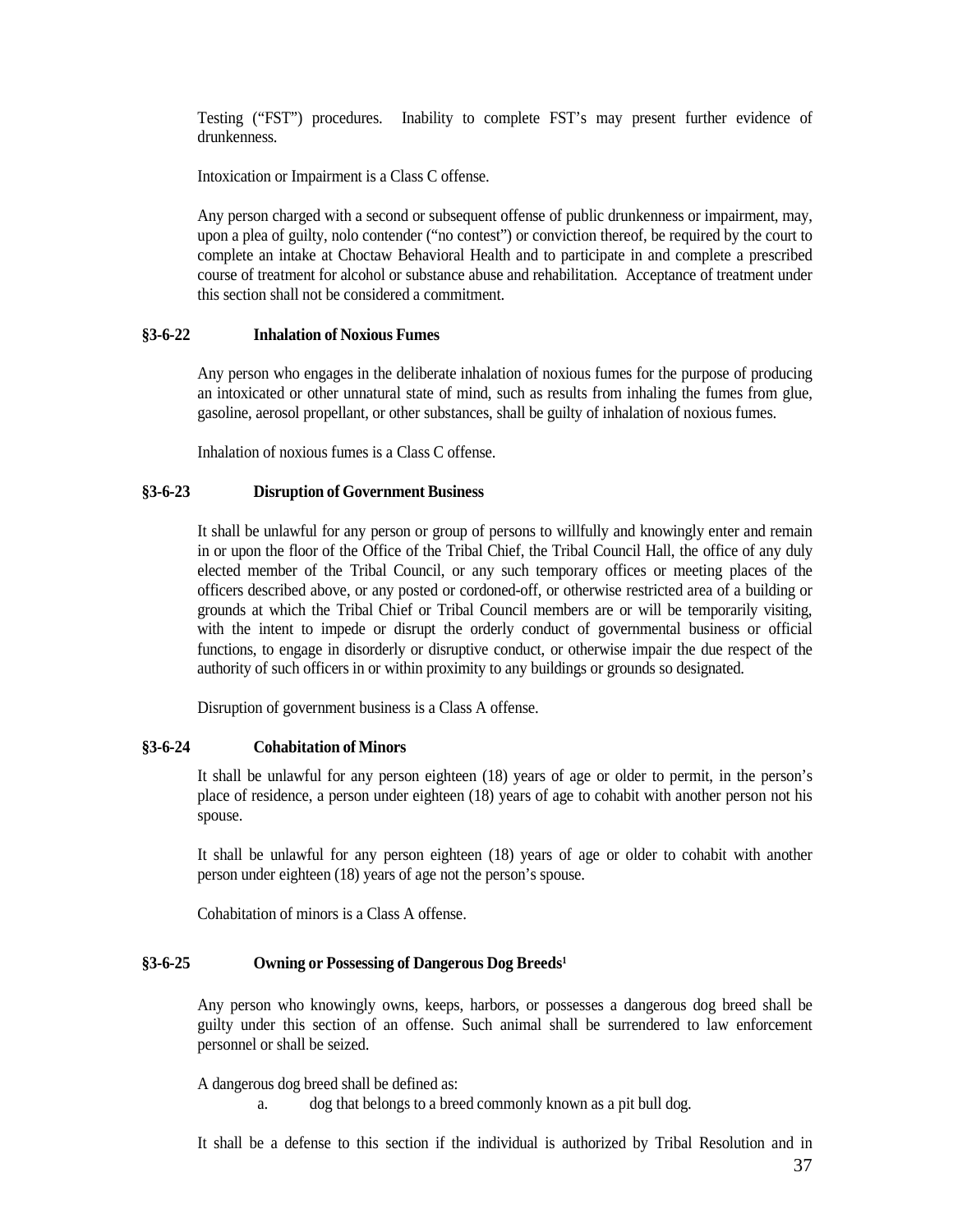furtherance of those duties as prescribed.

Violation of this section is a Class B offense.

### <span id="page-37-0"></span>**§3-6-26 CurfewViolation**

- (1) It shall be unlawful for any person to be on public, tribal government property, between the hours of 10:00 p.m. and 5:00 a.m. Sunday through Thursday or between the hours of 12:00 a.m. and 5:00 am Friday (Saturday morning) or Saturday (Sunday morning) unless he or she is in attendance at an organized school, church, or tribal function or working at their place of employment with the permission of their supervisor.
- (2) For purposes of this section, public tribal government property is defined as, but not limited to, property containing buildings, structural improvements, ballfields, or courts, pavilions, facility buildings, swimming pool areas, playground facilities or any other similar tribal property. Persons who are actively engaged in hunting or fishing activities are not subject to this curfew.

Curfew Violation is a Class C offense.

## <span id="page-37-1"></span>**§3-6-27 Criminal Defamation**

A person is guilty of criminal defamation if he knowingly and with malicious intent communicates to any person orally or in writing any information which he knows or should know to be false and knows that the information tends to impeach the honesty, integrity, virtue or reputation, or publish the natural defects of one who is alive, and thereby expose him to public hatred, contempt or ridicule. An injurious publication is presumed to have been malicious if no justification or motive for making it is shown by way of defense.

It shall be a defense to criminal defamation that the person making the publication was at the time engaged in the formal broadcast or publication of news by some public means or media of communication and in good faith believed he was reporting a newsworthy event with a basis in truth.

Criminal defamation is a Class C offense.

## <span id="page-37-2"></span>**§3-6-28 Possession and Distribution of Tobacco Products and Alternative Tobacco Products to Minors**

(a) No person under the age of twenty-one (21) shall have in his possession any tobacco products or alternative tobacco products, or shall procure or attempt to procure any tobacco products, or alternative tobacco products, for his own use or for use by any other person.

(b) No person shall knowingly sell, offer to sell, barter or give any tobacco product, or alternative tobacco product, to another person under the age of twenty-one (21).

"Tobacco products" means any substance that contains tobacco, including but not limited to cigarettes, cigars, pipes, snuff, smoking tobacco or smokeless tobacco; and also includes rolling papers, pipes or other paraphernalia used to consume tobacco products.

"Alternative tobacco products" means any other product that consists of or contains nicotine that may be ingested by chewing, smoking, absorbing, dissolving, inhaling or by any other means.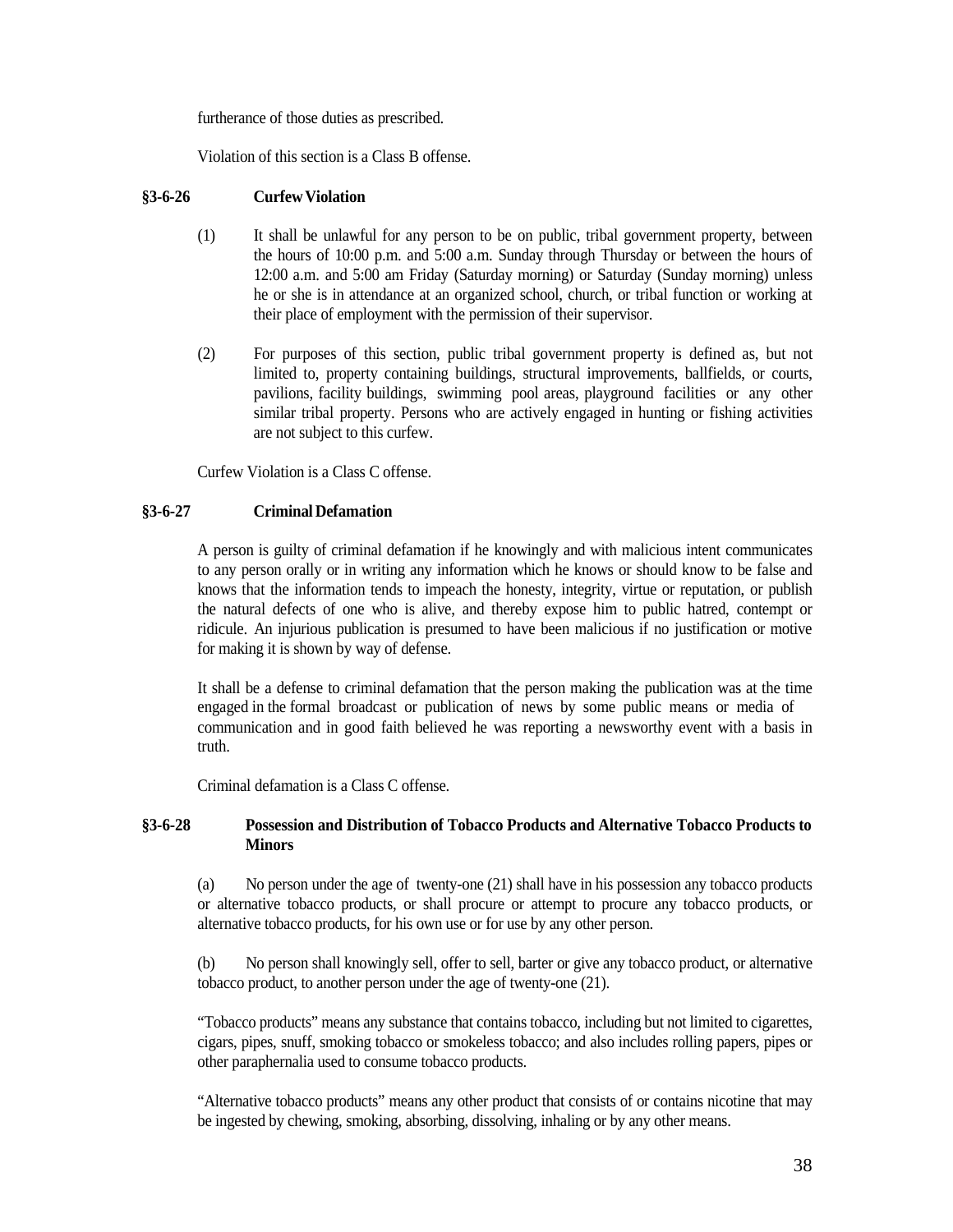"Electronic cigarette or cigar, cigarillo or pipe" means an electronic product or device that produces a vapor to deliver nicotine or other substances by inhaling vapor from the device which simulates smoking (commonly referred to as "vaping").

Violation of this section is a Class B offense.

## <span id="page-38-0"></span>**§3-6-29 Presenting False Evidence of Age or Identity for Tobacco Products and Alternative Tobacco Products**

No person under the age of twenty-one (21) shall present any written, printed or photostatic evidence of age or identity that is false for the purpose of procuring or attempting to procure any tobacco products or alternative tobacco products.

Violation of this section is a Class B offense.

## <span id="page-38-1"></span>**§3-6-30 Distribution of Tobacco or Alternative Tobacco Products as Free Samples Prohibited**

A person who sells, distributes, promotes or advertises tobacco, or alternative tobacco products, shall not provide free samples of tobacco or alternative tobacco products to a person under the age of twenty-one (21).

Any person who violates this section is guilty of a Class B offense.

## <span id="page-38-2"></span>**§3-6-31 Presenting False Evidence of Age or Identity for Alcohol Beverages**

A minor who presents to any person, employee, agent or lessee licensed to distribute alcohol to any written, printed or photostatic evidence of age or identity that is false, for the purpose of procuring or attempting to procure any alcoholic beverages, is guilty of a Class B offense.

### <span id="page-38-3"></span>**§3-6-32 Disorderly Conduct**

A person is guilty of disorderly conduct if he intentionally or knowingly:

(1) uses violent, abusive, indecent, profane, or vulgar language, and the language by its very utterance tends to incite an immediate breach of the peace;

(2) makes an offensive gesture or display in a public place, or to someone in a public place and the gesture or display tends to incite an immediate breach of peace;

- (3) creates, by chemical means, a noxious and unreasonable odor in a public place;
- (4) makes unreasonable noise in a public place or near a private residence that he has no right to occupy; or
- (5) commits any of the acts enumerated herein during an incident of domestic violence.

For purposes of this section, "breach of the peace" shall be defined as the criminal offense of creating a public disturbance or engaging in disorderly conduct, particularly by making an unnecessary or distracting noise.

Disorderly conduct is a Class C offense.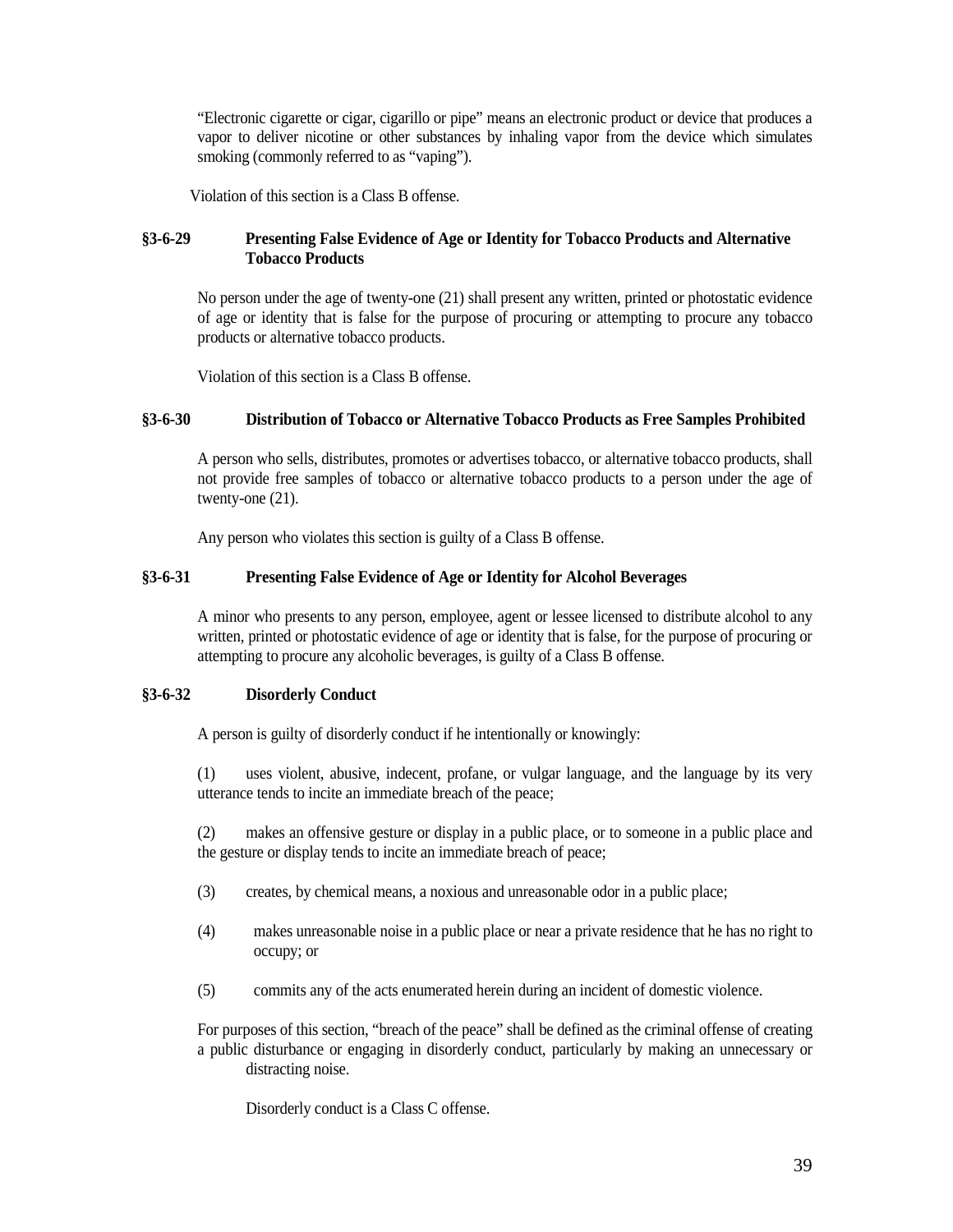## <span id="page-39-0"></span>**§3-6-33 Failure to Send Children to School**

A parent, guardian or custodian of a compulsory-school-age child shall cause such child to enroll in and attend a Bureau of Indian Affairs ("BIA") funded school, public school or legitimate nonpublic school for the period of time that such child is of compulsory-school-age except:

(1) when a compulsory-school-age child is physically, mentally or emotionally incapable of attending school as determined by the appropriate school official based upon sufficient medical documentation;

(2) when a compulsory-school-age child is being educated in a legitimate home instruction program approved by the Tribe or the State of Mississippi;

(3) when a waiver of school attendance requirements is granted by the Chief pursuant to Resolution CHO 70-96. Parents, guardians or custodians of compulsory-age-children who obtain a waiver and who fail to comply with the requirements in Resolution CHO 70-96 may be subject to prosecution under this section; or

(4) if the child has been expelled from his or her school. The parent, guardian or custodian of the compulsory-school-age child shall immediately enroll such child in another school or obtain a waiver pursuant to Resolution CHO 70-96.

Any parent, guardian or custodian of a compulsory-school-age child who refuses or willfully fails to enroll or send such child to school shall be guilty of failure to send children to school, a Class C offense.

Compulsory-school-age child means a child who has attained the age of five (5) by September 1 of the calendar year and who has not attained the age of eighteen (18) years on or before September 1 of the calendar year.

Any terms not specifically defined in this section or school policies and procedures not contained in this section shall be interpreted or applied in accordance with the Parent-Student Handbook or School Policy Handbooks of the appropriate schools of where the student is attending.

## <span id="page-39-1"></span>**§3-6-34 Harboring or Assisting Excluded Persons in Violation of an Order of Exclusion**

Any person who knowingly or intentionally:

- (a) harbors or conceals a person who has been formally adjudicated by the Tribal Court to be excluded, or banned, from being within the boundaries of the reservation, or from residing on the reservation; or
- (b) warns the excluded person of impending apprehension by law enforcement; or
- (c) prevents or obstructs law enforcement or refuses to aid law enforcement in the search for or apprehension of an excluded person; or
- (d) prevents lawful service of process of summons or subpoenas upon an excluded person by either law enforcement or private process server upon an excluded person who is being unlawfully concealed,

shall be guilty of Harboring or Assisting Excluded Persons in Violation of an Order of Exclusion.

Harboring or Assisting Excluded Persons in Violation of an Order of Exclusion is a Class A offense.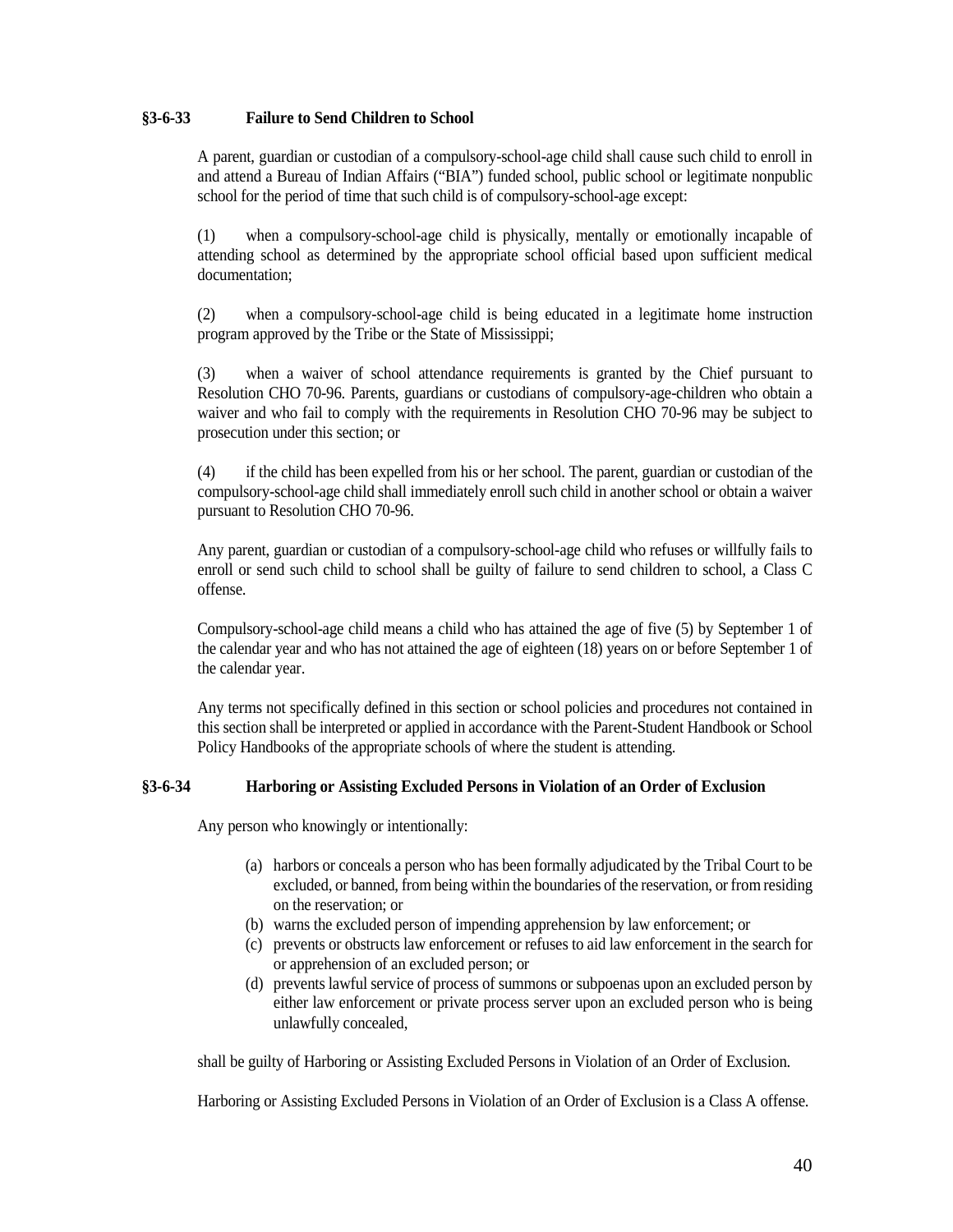## <span id="page-40-0"></span>**§3-6-35 Harboring or Assisting Non-Members Residing in Choctaw Indian Country without a Permit**

Any person who intentionally or knowingly:

- (a) aids, abets or harbors a person(s) who is/are required to comply with the residency application process under Title XIX (19) of this Code; or
- (b) prevents or obstructs law enforcement of the Tribe's permit officer from lawfully serving a permit notice to any non-Indian residing on the reservation; or
- (c) prevents lawful service of process of summons or subpoenas upon any non-Indian person(s) by either law enforcement or private process server who is being unlawfully concealed; or
- (d) continues to provide a residence or shelter to any non-Indian person(s) who have been denied a permit after an application has been denied, or after non-renewal of a prior permit, or after revocation of a permit,

shall be guilty of Harboring or Assisting Non-Member Residents in Choctaw Indian Country.

Harboring or Assisting Non-Member Residents in Choctaw Indian Country is a Class B offense.

## <span id="page-40-1"></span>**CHAPTER 7. CRIMES RELATING TO PUBLIC OFFICE**

## <span id="page-40-2"></span>**§3-7-1 Abuse of Office**

<span id="page-40-5"></span>Any person who shall subject another to arrest, detention, search, seizure, mistreatment, dispossession, or shall deny or impede another in the exercise of enjoyment of any right, privilege, power, or immunity, by acting or purporting to act in an official capacity on behalf of the Mississippi Band of Choctaw Indians or the United States government, or taking advantage of such actual or purported capacity knowing that his conduct is illegal, shall be guilty of an offense under this section.

Abuse of office is a Class B offense.

### <span id="page-40-3"></span>**§3-7-2 Bribery**

Any person who shall give or offer to give any money, services or other gain or advantage to another person with corrupt intent to influence such person in the discharge of his public duties or conduct and any person who shall accept, solicit or attempt to solicit any bribe shall be guilty of the offense of bribery.

Bribery is a Class B offense.

### <span id="page-40-4"></span>**§3-7-3 Extortion**

Any person who compels or induces another person to deliver property or anything of value to himself or to a third person by threatening that the actor or another will:

- (1) cause physical injury to some person;
- (2) cause damage to property;
- (3) accuse some person of a crime or cause criminal charges to be brought against some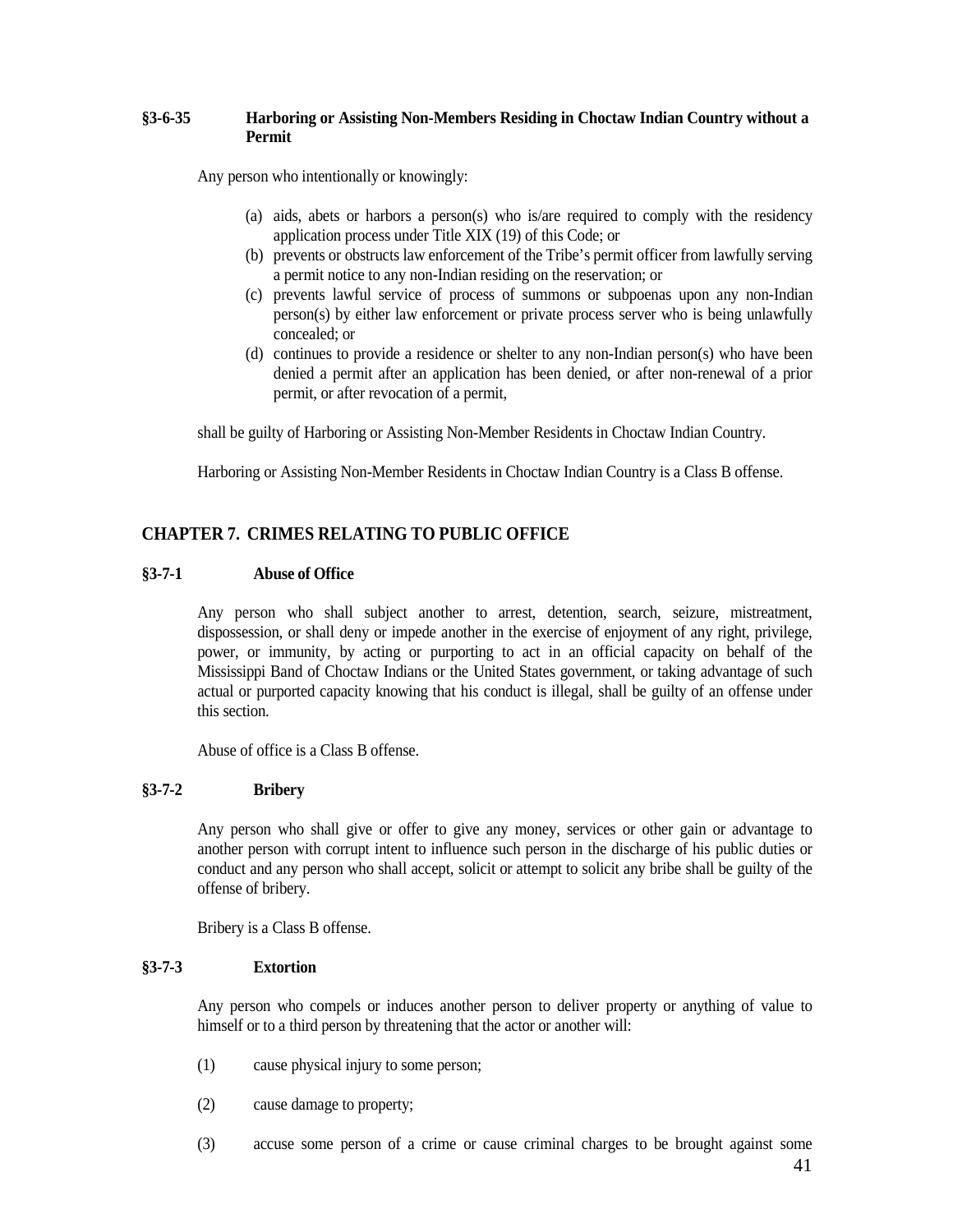person;

- (4) publicize an asserted fact, whether true or false, tending to subject some person to hatred, contempt, disgrace, or ridicule; or
- (5) kidnap the person threatened or another person shall be guilty of the offense of extortion.

Extortion is a Class B offense.

## <span id="page-41-0"></span>**§3-7-4 Misusing Public Money**

A person is guilty of "misusing public money" if, being a public servant or other person charged with the receipt, safekeeping, transfer or disbursement of public monies, he:

- (1) without lawful authority appropriates the money or any portion of it to his own use or the use of another;
- (2) loans the money or any portion thereof without lawful authority;
- (3) fails to keep the money in his possession until lawfully disbursed or paid out;
- (4) deposits the money in a bank or with a person not lawfully authorized to receive such;
- (5) knowingly keeps any false account, or makes a false entry or erasure in any document of or relating to the money;
- (6) fraudulently alters, falsifies, conceals, destroys, or obliterates any such account;
- (7) knowingly refuses or omits to pay over on lawful demand by competent authority any public monies in his hands;
- (8) knowingly omits to transfer money when transfer is required by proper authority;
- (9) makes a profit for himself or another not lawfully entitled to such, or in an unlawful manner, out of public monies;
- (10) fails to pay over to the proper account or authority any fines, forfeitures, or fees received by him; or
- (11) handles public money in a reckless manner as a result of which a risk of loss of such money is significant.

"Public money" includes all money, bonds, and evidence of indebtedness or their equivalent, belonging to, or received or held by the Tribe or any other government, or any agency, authority, commission or other operation within this jurisdiction providing a service or benefit for the public.

Misusing public money is a Class A offense.

## <span id="page-41-1"></span>**§3-7-5 Retaliation for Official Action**

A person is guilty of retaliation for official action if he harms any person by any unlawful act in retaliation for anything lawfully done by another person in his capacity as a public servant.

Retaliation for official action is a Class B offense.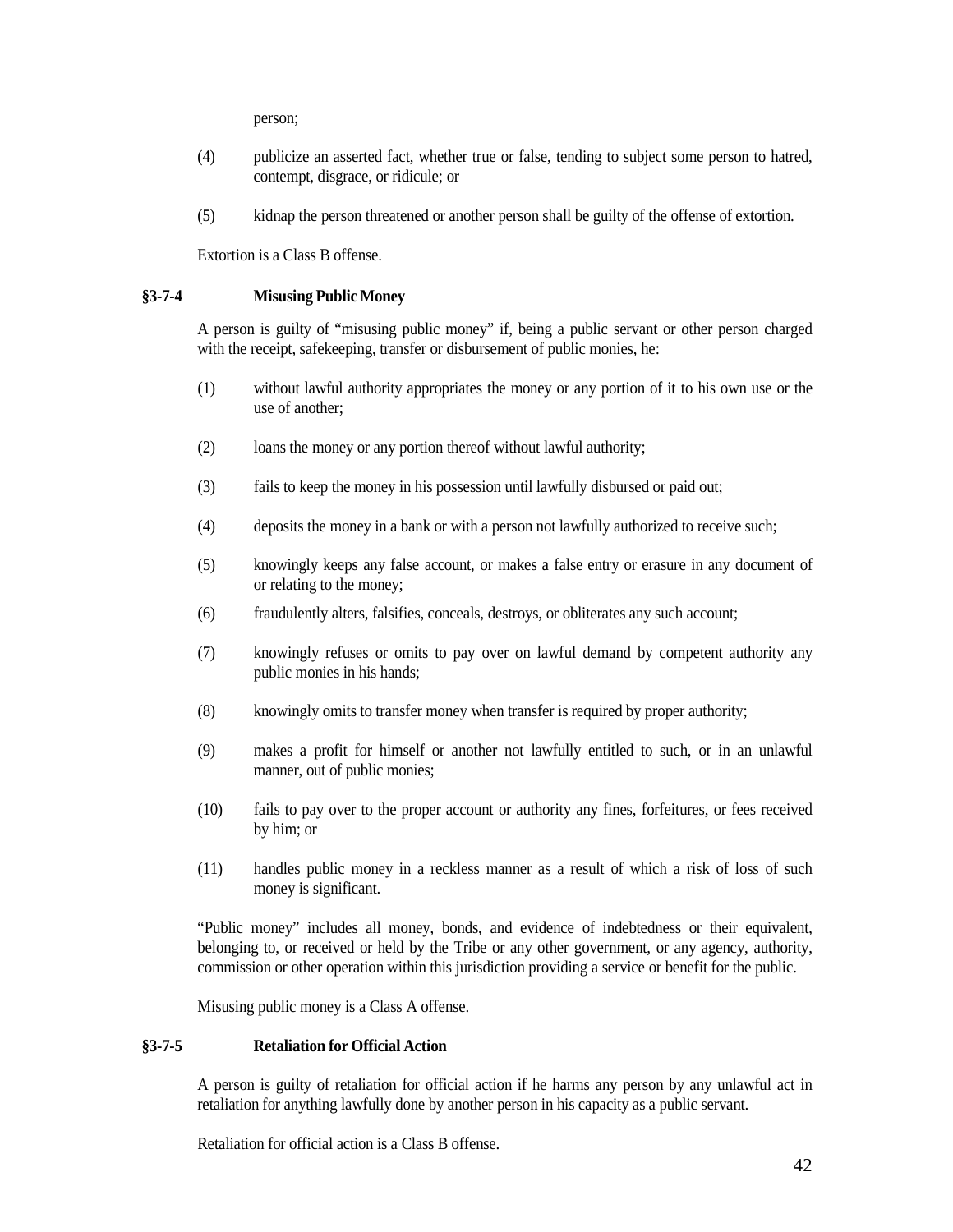## <span id="page-42-0"></span>**§3-7-6 Threat or Intimidation**

Any person who, directly or indirectly, utters or addresses any threat of unlawful harm to any other person with the purpose to influence his decision, opinion, recommendation, vote or other exercise of discretion as a public servant or voter or to influence a public official to violate any public duty shall be guilty of an offense under this section.

Threat or intimidation is a Class A offense.

## <span id="page-42-1"></span>**§3-7-7 UnswornFalsification**

Any person who shall, with the purpose of misleading a public servant in the performance of an official function, make a false written statement which he does not believe to be true or submits any writing which he knows to be forged, altered or otherwise lacking in authenticity shall be guilty of an offense under this section.

Unsworn falsification is a Class B offense.

## <span id="page-42-2"></span>**§3-7-8 Tribal Government and Tribal Entities: Records, Documents, Papers: Unauthorized Disclosure, Theft, Unauthorized Copies, Concealment, or DestructionThereof**

The unauthorized disclosure, stealing, unauthorized copying and/or carrying away, or fraudulently withdrawing, concealing or taking away or destroying any record, document, paper, etc., whether the same be paper or computer record, deposited with the Tribal government of the Mississippi Band of Choctaw Indians, any of its agencies, or any Tribally-owned entity, whether owned in whole or in part by the Mississippi Band of Choctaw Indians, shall be larceny without reference to the value of the document, record, paper, etc., so disclosed, carried away, or destroyed. Such offense is a Class A offense.

## <span id="page-42-3"></span>**CHAPTER 8. CRIMES RELATING TO JUDICIAL ADMINISTRATION**

## <span id="page-42-4"></span>**§3-8-1 Bail Jumping**

Any person who if, having been released on bail or on his own recognizance by court order or other lawful authority upon condition that he subsequently appear on a charge of an offense, he fails without just cause to appear in person or in the case where a Class B or Class C offense is charged, by counsel at the time and place which have been lawfully designated for his appearance shall be guilty of an offense under this section.

Bail jumping is a Class B offense.

## <span id="page-42-5"></span>**§3-8-2 Disobedience to Lawful Order of Court**

Any person who shall willfully disobey any order, subpoena, summons, warrant or command duly issued, made or given by any Court of the Mississippi Band of Choctaw Indians or any judge thereof will be guilty of an offense under this section.

Disobedience to lawful order of court is a Class B offense.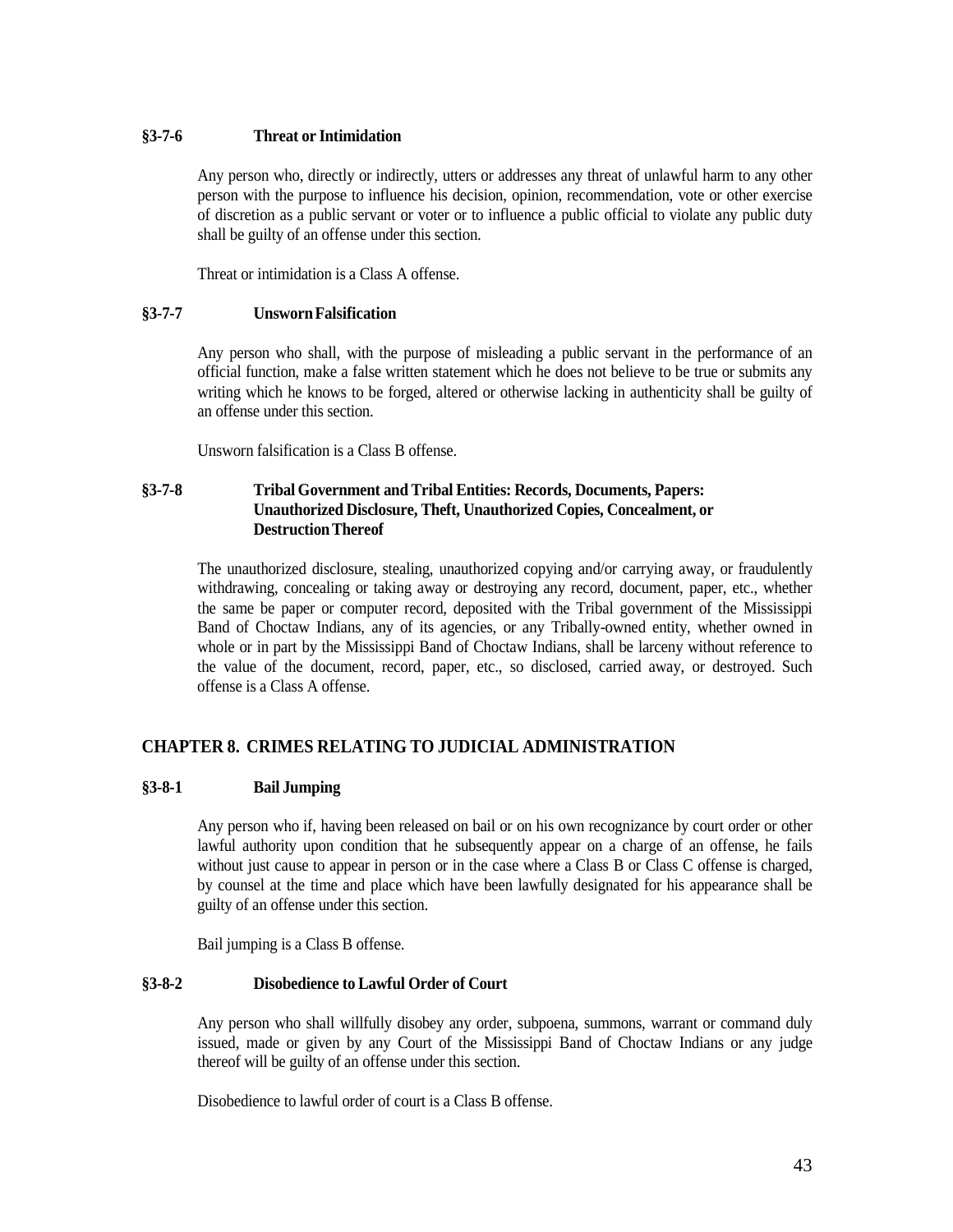## <span id="page-43-0"></span>**§3-8-3 Escape**

Any person who shall unlawfully remove himself from official detention or fail to return to official detention following temporary leave granted for a specific purpose or limited period (excluding probation, parole, release on bail) shall be guilty of escape.

Escape is a Class B offense.

## <span id="page-43-1"></span>**§3-8-4 False Arrest**

Any person who shall willfully and knowingly make, or cause to be made, the unlawful arrest, detention or imprisonment of another shall be guilty of false arrest.

False arrest is a Class C offense.

## <span id="page-43-2"></span>**§3-8-5 Flight to Avoid Prosecution or Judicial Process**

Any person who shall absent himself from the Choctaw Indian Reservation for the purpose of avoiding arrest, prosecution or other judicial process shall be guilty of an offense under this section.

Flight to avoid prosecution or judicial process is a Class B offense.

## <span id="page-43-3"></span>**§3-8-6 Obstructing Justice**

Any person who with the purpose of hindering the apprehension, prosecution, conviction or punishment of another for a crime, shall harbor or conceal another, provide a weapon, transportation or other means of escape, warn another of impending discovery or give false information to a police officer concerning the whereabouts of a person sought, shall be guilty of obstructing justice.

Obstructing justice is a Class B offense.

## <span id="page-43-4"></span>**§3-8-7 Perjury**

Any person who shall willfully and deliberately, in any judicial proceeding in any Court of the Mississippi Band of Choctaw Indians, falsely swear or interpret, or shall make a sworn statement or affidavit knowing the same to be untrue, or shall induce or procure an affidavit another same to be untrue, shall be guilty of perjury under this section.

Perjury is a Class B offense.

## <span id="page-43-5"></span>**§3-8-8 Resisting Lawful Arrest or Process; Failure to Comply with Commands of Law Enforcement Officers**

Any person who shall willfully and knowingly:

- (1) by force or violence, resist or assist another person to resist a lawful arrest, or the serving or execution of any legal process; or
- (2) fails or refuses to promptly comply with or obey a request, command or order of a law enforcement officer, having the authority to then and there arrest any person for a violation of the law;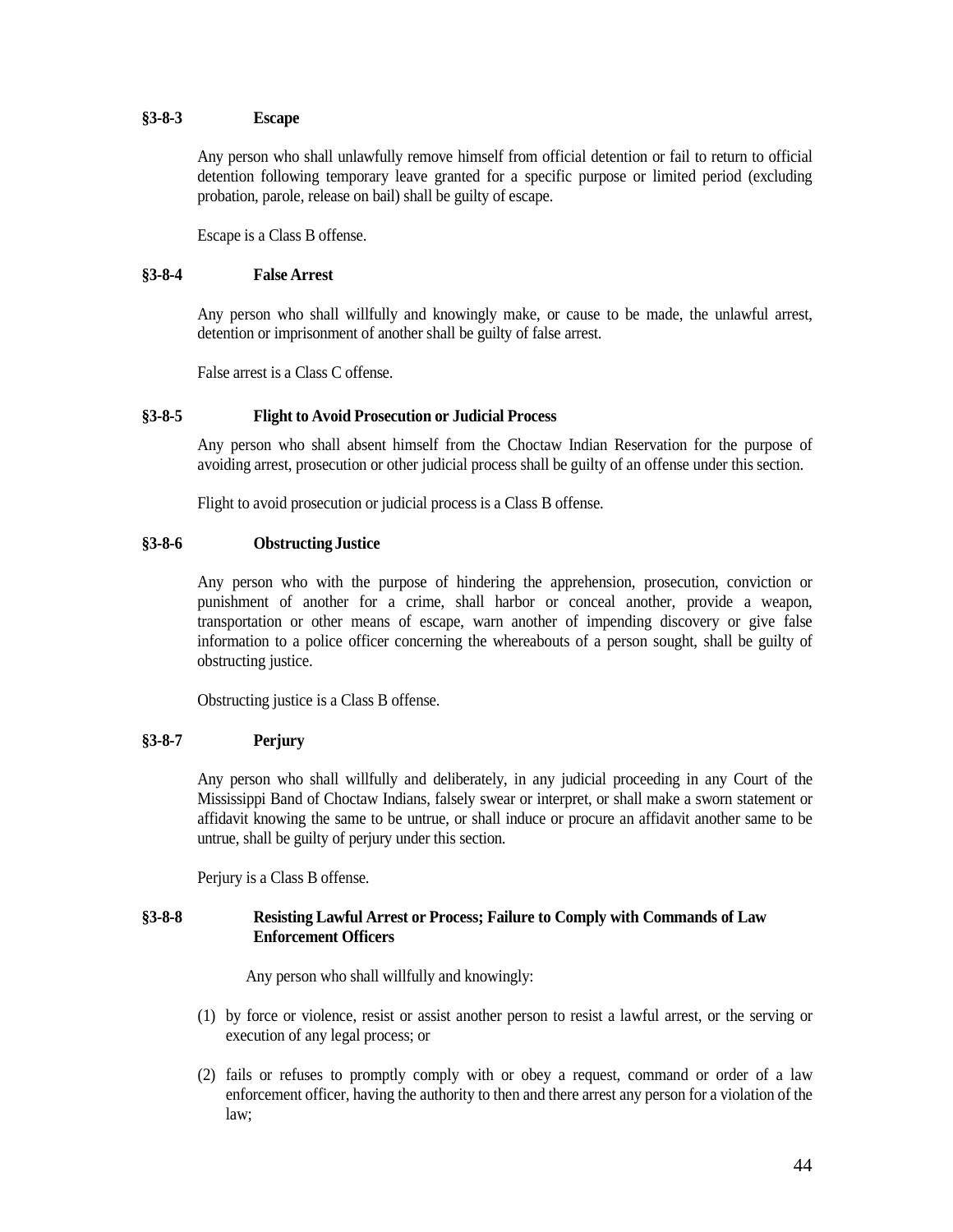- (a) move or absent himself and any vehicle or object subject to his control from the immediate vicinity where the request, command or order is given; or
- (b) arise, if lying or sitting down, and move to a point designated by an officer outside the immediate area; or
- (c) refrain from lying or sitting down in the immediate vicinity; or
- (d) refrain from obstructing, with his body or any part thereof, or in any manner, the lawful movement or passage of any vehicle; or
- (e) refrain from placing, permitting or cooperating with another to place, his body or any part thereof, in front of or behind any vehicle, in such a manner as to interfere with, or prevent its movement or block its path in lawful movement; or
- (f) refrain from chaining or tying or to bind himself or another to any object or person; or
- (g) unbind, unchain or loosen himself, or remove himself, from any chain or others means whereby he may be prevented from moving away from the place or the immediate vicinity where he may be when such officer issues said order, request or command; or
- (h) walk, or move to, enter and remain in, either or both, as may be directed by such officer, any police or other vehicle operated by any law enforcement officer or department, or any other vehicle designated by such an officer; or
- (i) act or do or refrain from acting or doing as ordered, requested or commanded by said officer to avoid any breach of the peace at or near the place of issuance of such order, request or command.

shall be guilty of Resisting Lawful Arrest or Process; Failure to Comply with Commands of Law Enforcement Officers, which shall be a Class B offense.

## <span id="page-44-0"></span>**§3-8-9 Witness Tampering; Destruction of Evidence**

Any person who shall, believing that an official proceeding or investigation is pending or about to be instituted, attempt to induce a witness to testify or inform falsely or avoid process or absent himself from any proceeding or investigation for which he has been legally summoned or who shall alter, destroy or conceal any document or thing to impair its authenticity or availability in such proceeding or investigation or attempt to or influence any juror's determinations outside of formal court proceedings and deliberations or any judge presiding in the case shall be guilty of an offense under this section.

Witness Tampering; Destruction of Evidence is a Class B offense.

## <span id="page-44-1"></span>**§3-8-10 Refusing to Aid an Officer**

All persons must aid arresting officers when commanded. Any person who shall neglect or refuse when called upon by any Tribal police or a police officer to assist in a nonviolent situation after the arrest of any person charged with of convicted or any offense or in securing such offender when apprehended, or in transporting such offender to the nearest place of confinement shall be deemed guilty of an offense.

Refusing to aid an officer is a Class B offense.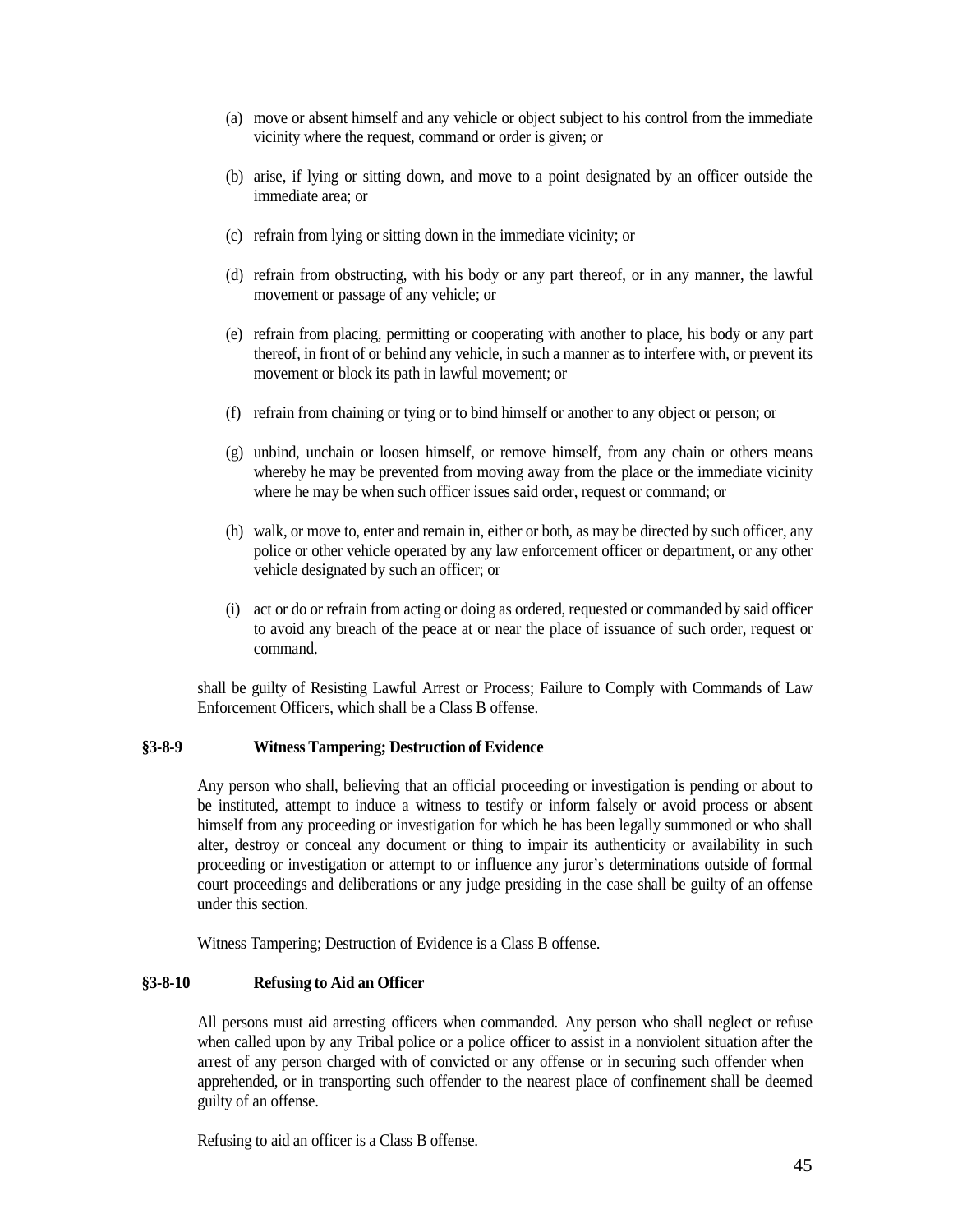## <span id="page-45-0"></span>**§3-8-11 Assault or Battery on a Tribal Employee**

(1) A person commits the offense of Assault or Battery on a Tribal Employee if the person purposely or knowingly causes:

(a) bodily injury on a Tribal Employee who is acting in the course of their duties;

(b) reasonable apprehension of serious bodily injury by use of a weapon in a Tribal Employee who is acting in the course of their duties or in;

(c) bodily injury with a weapon to Tribal Employee who is acting in the course of their duties;

(d) serious bodily injury to a Tribal Employee who is acting in the course of their duties; or

(e) bodily fluids to make physical contact with a Tribal Employee who is acting in the course of their duties.

- (2) For the purposes of this Section, the following definitions apply:
- (a) "Tribal Employee" means an Elected Official or any employee of:
- (i) the Mississippi Band of Choctaw Indians' tribal government;
- (ii) Choctaw Shopping Center Enterprise;
- (iii) Choctaw Resort Development Enterprise;
- (iv) Choctaw Residential Center Enterprise;
- (v) Chahta Enterprise; or
- (vi) any other Ordinance 56 enterprise.

(b) "Elected Official" means either the Tribal Chief or a member of the Tribal Council of the Mississippi Band of Choctaw Indians.

(c) "Bodily Fluids" means any bodily secretion, including, but not limited to, feces, urine, blood, saliva, and seminal fluid.

(3) When the offense of Assault or Battery on a Tribal Employee is on an Elected Official, then the Elected Official shall be presumed to have been acting in the course of their duties.

Violation of this Section shall be a Class A offense. Violation of Subsections (1)(b), 1(c), 1(d), or 1(e) shall result in a mandatory six (6) months to serve in detention.

## <span id="page-45-1"></span>**§3-8-12 Furnishing/Possessing Contraband**

(1) It shall be unlawful for any person to knowingly furnish or attempt to furnish contraband to an inmate of a correctional facility or jail.

(2) It shall be unlawful for an inmate of a correctional facility or jail to knowingly possess or attempt to possess contraband.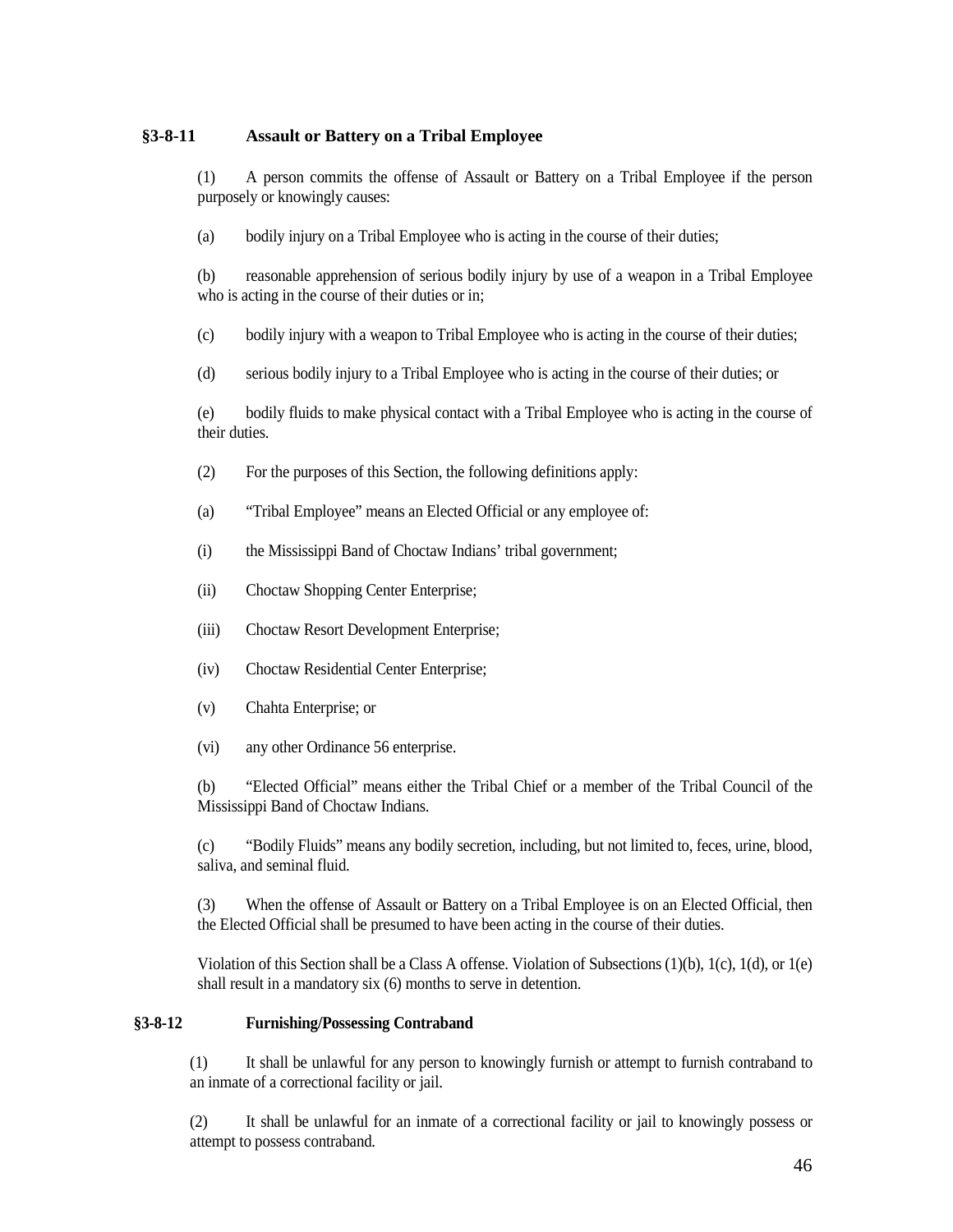(3) "Contraband" means any marijuana as defined in Criminal Code §3-6-6, narcotic or dangerous drugs as listed in Criminal Code §3-6-8, drug paraphernalia, tobacco products or alternative tobacco products or electronic cigarette or pipe as defined in Criminal Code §3-6-28, dangerous weapon, alcohol, unauthorized electronic device, cell phone or any of its components or accessories to include, but not limited to, Subscriber Information Module (SIM) cards or charges. "Dangerous weapon" is any firearm, knife, sharpened instrument, material or substance, which is calculated or designed to inflict death or bodily harm, or to be used in a manner likely to inflict death or bodily harm.

Violation of this Section shall be a Class A offense.

## <span id="page-46-0"></span>**CHAPTER 9. CRIMINAL SENTENCING AND PUNISHMENT**

## <span id="page-46-1"></span>**§3-9-1 Sentencing in General**

A person adjudged guilty of an offense under this Tribal Code shall be sentenced in accordance with this chapter.

Penal laws enacted or adopted after the effective date of this Tribal Code shall be classified for sentencing purposes in accordance with the provisions of this chapter.

## <span id="page-46-2"></span>**§3-9-2 Designation of Offenses**

Offenses are designated as Class A offenses, Class B offenses, and Class C offenses. Where so designated, a given offense may fall into two (2) or more possible classes, depending on the nature and seriousness of the actual offense committed.

## <span id="page-46-3"></span>**§3-9-3 General Principles**

The sentence imposed in each case should call for the minimum amount of custody or confinement which is consistent with the protection of the public, the gravity of the offense, and the rehabilitative needs of the defendant.

## <span id="page-46-4"></span>**§3-9-4 Sentences and Combinations of Sentences; Civil Penalties**

A court may, as provided in this chapter, sentence a person adjudged guilty of an offense to any one of the following sentences or a combination of such sentences:

- (1) to payment of a fine;
- (2) to probation and/or suspension of sentence on such terms and conditions as the court may direct; or
- (3) to imprisonment or confinement, either full or part time.

A court shall also have the authority to order a person adjudged guilty of an offense to pay any or all of the following amounts or do the following acts:

- (1) pay court costs not to exceed twenty-five dollars (\$25);
- (2) pay any civil penalty provided by law; or
- (3) pay money damages, surrender property, or perform any other act for the benefit of any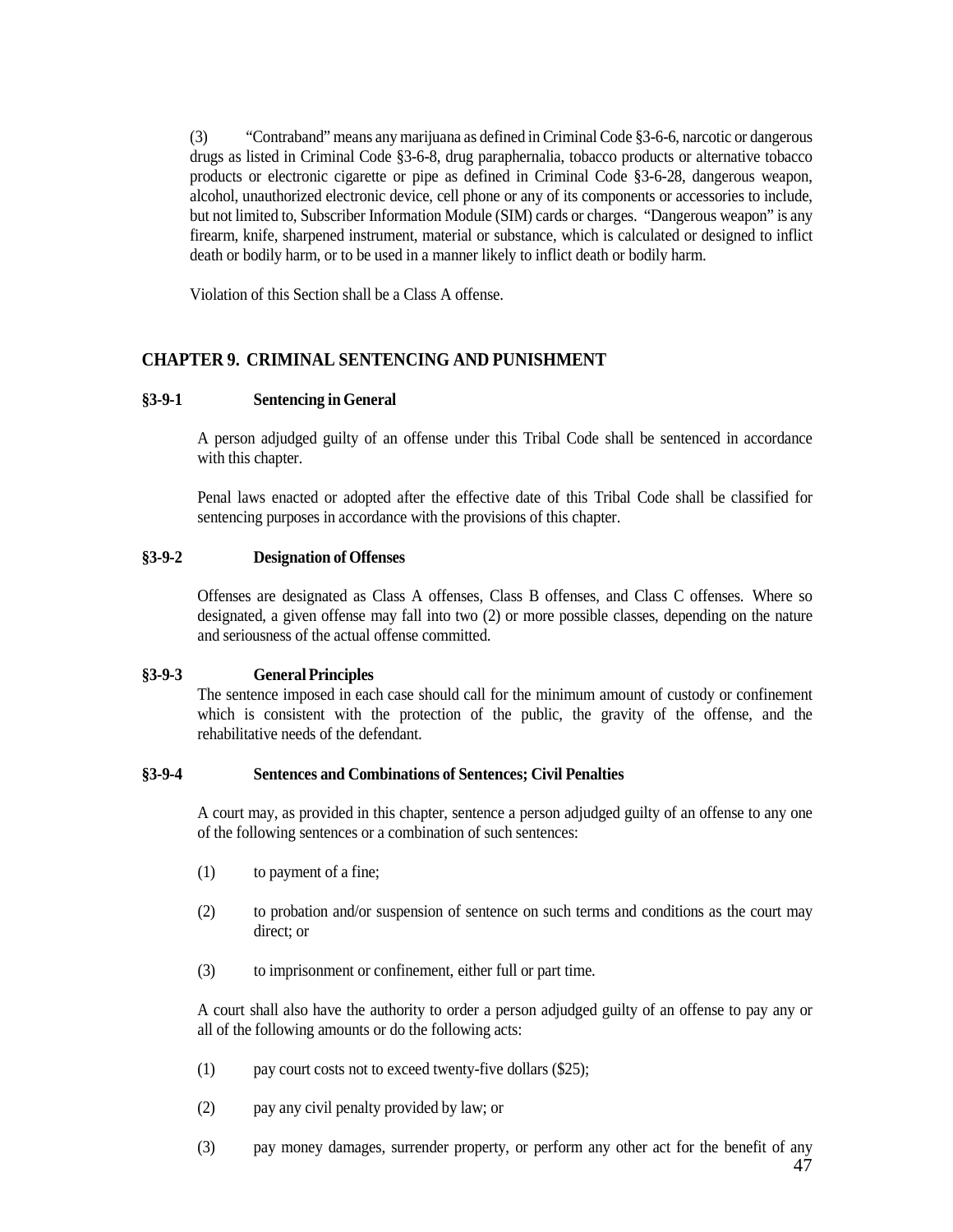person or party injured personally or his property by the person adjudged guilty provided such injuries are fairly attributable to the act or failure to act constituting the offense for which guilt was adjudged.

This section shall not deprive a court of authority to cite for contempt, cancel or suspend a license, forfeit property or do any other act or make any other order authorized by law.

#### <span id="page-47-0"></span>**§3-9-5 Maximum Fines and Sentences of Imprisonment**

A person convicted of an offense may be sentenced as follows:

- (1) if the offense is a Class A offense, to a term of imprisonment not to exceed six (6) months and to a fine not to exceed five hundred dollars (\$500);
- (2) if the offense is a Class B offense, to a term of imprisonment not to exceed three (3) months and to a fine not to exceed two hundred fifty dollars (\$250);
- (3) if the offense is a Class C offense, to a term of imprisonment not to exceed thirty (30) days and to a fine not to exceed one hundred dollars (\$100).

The terms of imprisonment listed above apply only to full-time incarceration in the Tribal or some other jail or penitentiary and do not apply to full or part-time residence or confinement in a medical or rehabilitative facility as a condition of probation or parole or as otherwise ordered by the court.

The fines listed above may be imposed in addition to any amounts ordered paid as restitution, civil penalties or court cost.

## <span id="page-47-1"></span>**§3-9-6 Payment of Fines and Other Monies**

Fines shall be paid by cash, or money order, or with the consent of the court, may be worked off by performing approved labor for the Tribe, at the rate of five dollars (\$5.00) per day, or as otherwise established by the Tribal Council.

The court may, upon request of a defendant or upon its own motion, allow that any fines or other required payments be paid in installments and on conditions tailored to the means of the defendant.

The imposition of incarceration should not be imposed as an automatic alternative to payment of a fine or other money, but rather a court should, upon default to pay a fine or other money as required, examine the reason for the default, and may, if justice requires, impose an additional sentence of incarceration of no more than one (1) day of incarceration for each five dollars (\$5.00) of the required money left unpaid.

The methods available for collecting a civil judgment shall be available to collect any unpaid money upon order of the court following a failure to make any required payment and ascertainment of a reason therefore.

When justice requires, the court may revoke a fine or any unpaid portion thereof or any other monies required to be paid, or may modify the terms and conditions of payment.

No indigent defendant shall be incarcerated solely on account of his inability to pay a money fine. No alternative sentence offering a choice of a jail term of payment of monetary fine shall be entered against an indigent defendant.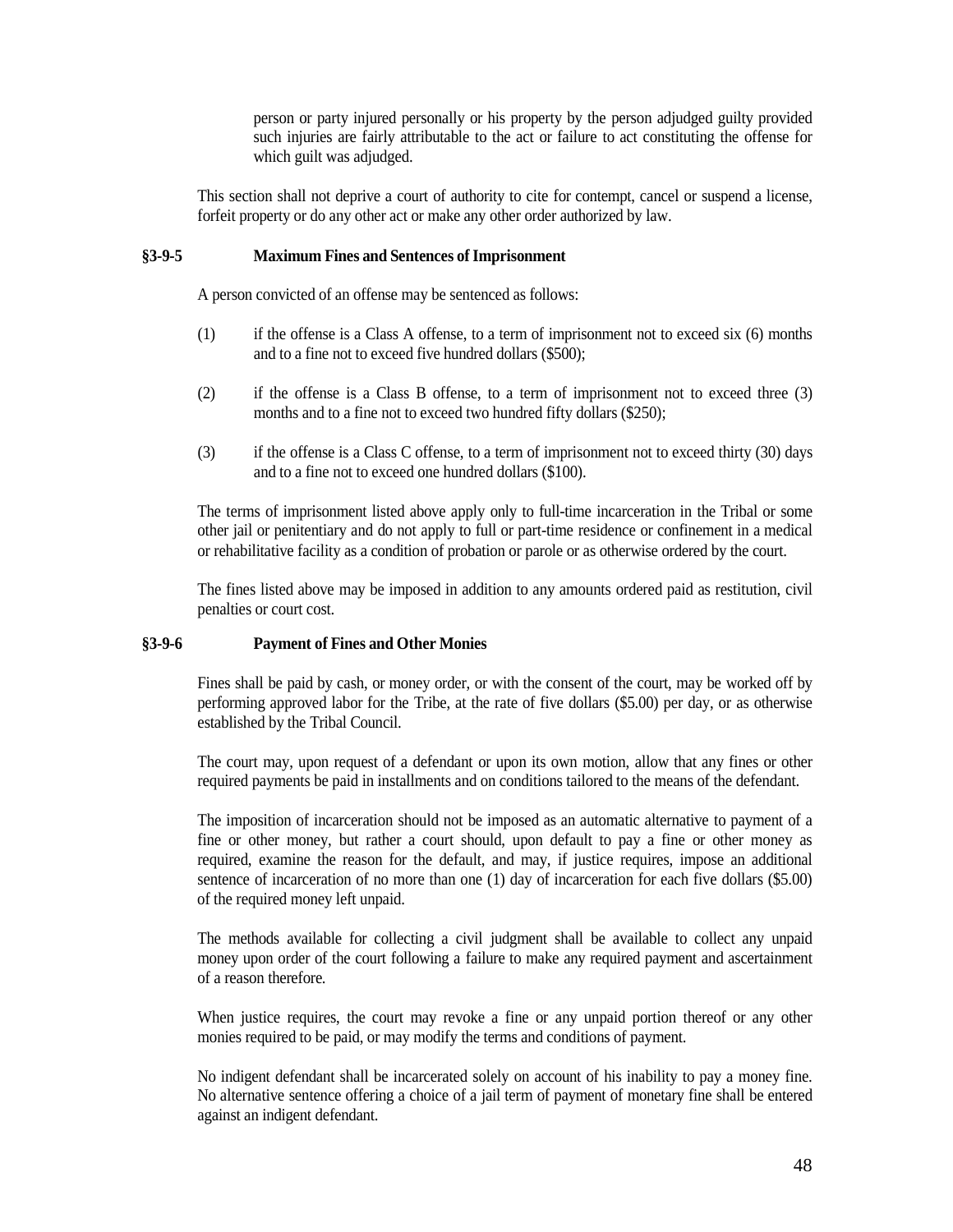## <span id="page-48-0"></span>**§3-9-7 Guilty Pleas**

If a plea of guilty is made by the defendant, the judge shall make inquiry of the complaining witnesses, arresting officers or the individuals having knowledge of the pertinent facts as to the circumstances surrounding the commission of the offense charged, and the previous record of the defendant. The judge shall also make inquiry concerning the health of the defendant, his family status, the defendant's income, the defendant's record of employment, and all such other matters as may assist the judge in reaching a conclusion on which to base the imposition of a fair and just sentence. A maximum sentence shall be imposed only in aggravated cases and in those involving repeated violations of the law.

## <span id="page-48-1"></span>**CHAPTER 10. CRIMES INVOLVING DOMESTIC VIOLENCE**

## <span id="page-48-2"></span>**§3-10-1 Purpose**

- (1) The Crimes involving Domestic Violence Chapter shall be construed to promote the following:
	- (a) that violence against family members is not in keeping with Choctaw values. It is the expectation that the criminal justice system and other service providers respond to victims of domestic violence with fairness, compassion and in a prompt and effective manner. The goal of this Chapter is to provide victims of domestic violence with safety and protection;
	- (b) it is also the goal to utilize the criminal justice system in setting standards of behavior within the family that are consistent with Choctaw values and as such, the criminal justice system will be utilized to impose consequences upon offenders for behavior that violates Choctaw values that hold the family sacred. These consequences are meant as responses that will allow offenders the opportunity to make positive changes in their behavior and understand that violence is never an acceptable choice; or
	- (c) the prevention of future violence in all families through prevention and public education programs that promote cultural teachings and Choctaw values so as to nurture non-violence within Choctaw families and respect for Choctaw men and women alike.

### <span id="page-48-3"></span>**§3-10-2 Definitions**

As used in this chapter, unless context otherwise requires:

- (1) "Abuse/Domestic Violence" means the occurrence of one or more of the following acts between family or household members who reside together or who formerly resided together, but does not include acts of self-defense:
	- (a) attempting to cause or intentionally, knowingly or recklessly causing bodily injury or serious bodily injury with or without a deadly weapon;
	- (b) placing, by physical menace or threat, another in fear of serious bodily injury;
	- (c) causing a family or household member to engage involuntarily in sexual activity by force, threat of force, or duress;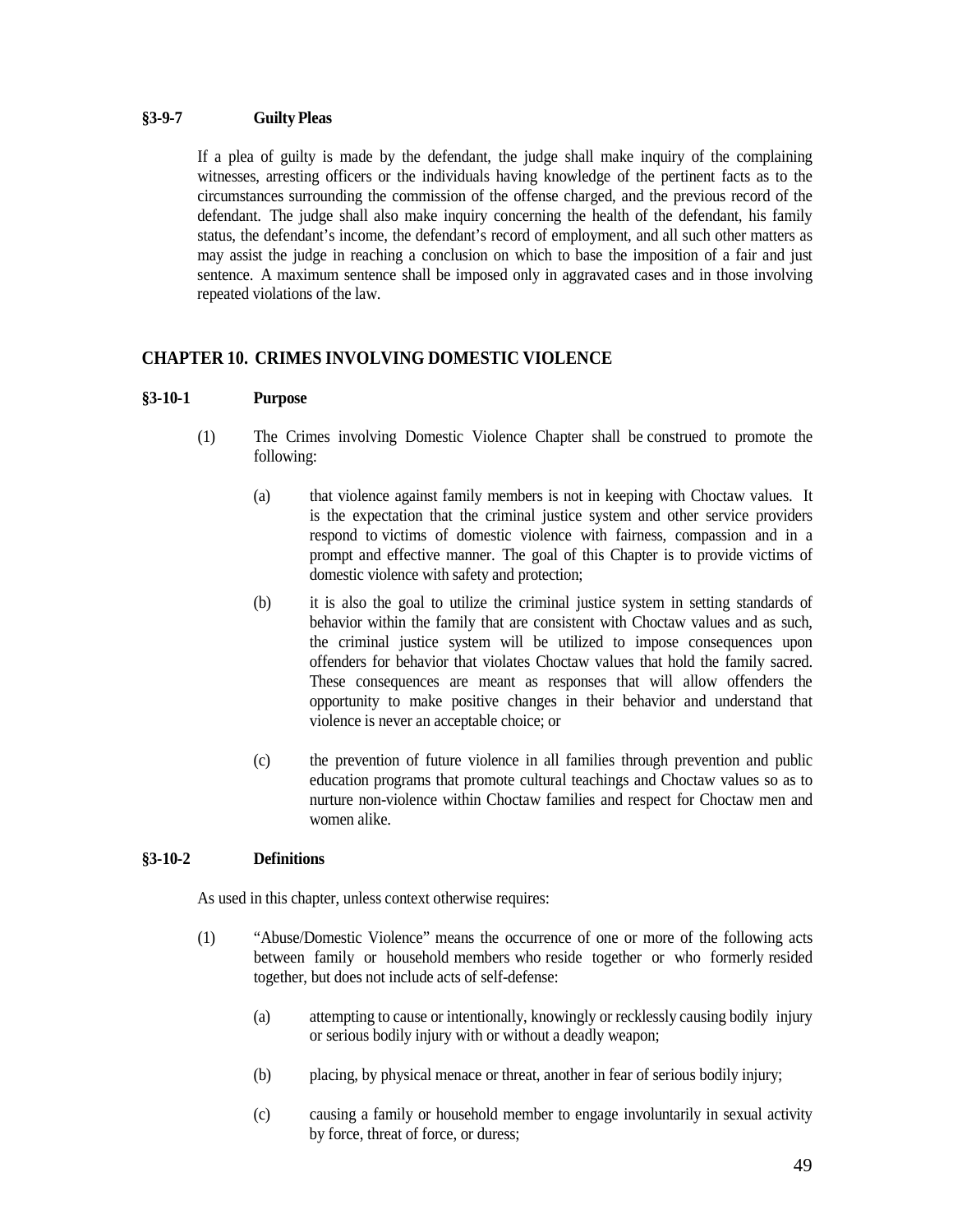- (d) criminal sexual conduct committed against a minor in violation of this chapter; or
- (e) intentionally, knowingly or recklessly causing damage in excess of one hundred dollars (\$100.00) to the property of family or household members.
- (2) "Family" or "household" members include:
	- (a) adults who are current or former spouses;
	- (b) adults or minors who live together or who have lived together;
	- (c) adults or minors who are related or formerly related by marriage as recognized by state statute or common law.
	- (d) minor children of a person in a relationship that is subsection a through c above.
- (3) "Program for batterers" means a specialized behavioral modification or counseling program that accepts both court-ordered participants and voluntary participants who have battered or abused a family or household member.
- (4) "Program for victims of domestic violence" means a specialized program for victims of domestic violence and their children that includes but is not limited to advocacy, shelter, crisis intervention, supportive services and referrals.
- (5) "Crime involving domestic violence" means when a family or household member commits an act of abuse or domestic violence as defined in this chapter against another family or household member and said act is committed in conjunction with or is an underlying element of one or more of the following crimes:
	- (a) Crimes Against Persons:
		- (1) Abduction, §3-3-1;
		- (2) Assault, §3-3-2;
		- (3) Battery, §3-3-3;
		- (4) Aggravated Assault, §3-3-4;
		- (5) Aggravated Battery, §3-3-5;
		- (6) Harassment, §3-3-19;
		- (7) Use of Telecommunications or Electronic Communications to Terrify, Intimidate, Threaten, Harass, Annoy or Offend, §3-3-20;
		- (8) Sexual Assault, §3-3-29; or
		- (9) Stalking, §3-3-35
	- (b) Crimes Against Property: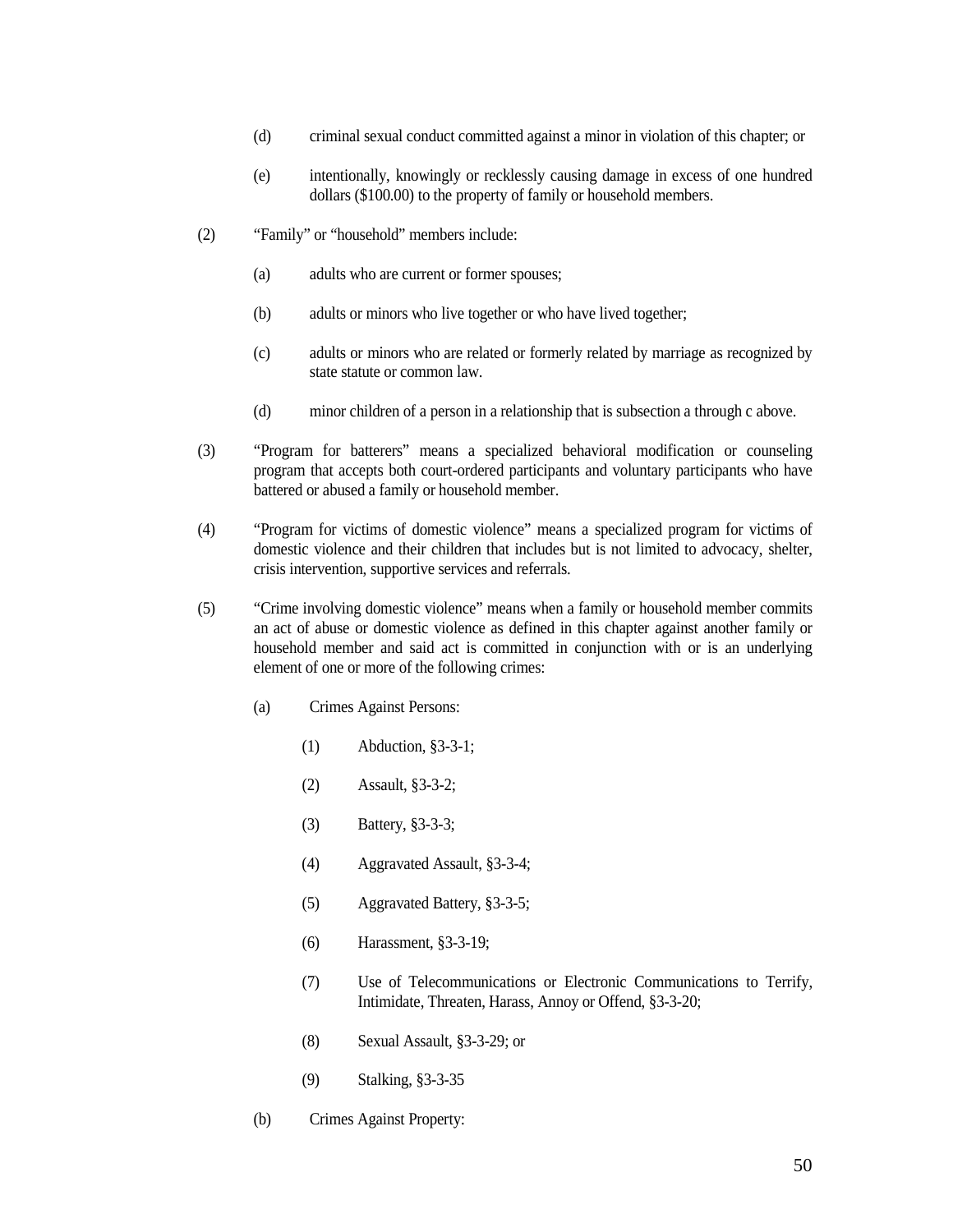- (1) Criminal Damage to Property, §3-4-2;
- (2) Cruelty to Animals, §3-4-9; or
- (3) Theft, §3-4-17
- (c) Crimes Against the Social Order:
	- (1) Recklessly Endangering Another, §3-6-11; or
	- (2) Negligent Use of a Deadly Weapon, §3-6-19

The crimes listed in Subsections A through C above shall be charged as a domestic violence crime and shall be designated as such on all police and court documents. For example, an assault against a family or household member shall be charged as "assault, §3-3-2 (Domestic, §3-10-2(5)(a)(2)).

The use of alcohol or any other mind altering substance in the committing of domestic violence or any crime related to domestic violence shall not diminish the seriousness of domestic violence or take precedence over the crime of domestic violence. The fact that the perpetrator was under the influence at the time of the offense shall not be utilized by law enforcement, prosecution or the court to mitigate the severity of the violence. Voluntary intoxication, which is available as a legal defense only in cases involving specific intent crimes, shall not be available as a defense to a perpetrator, nor shall it be utilized to lessen the consequences to the perpetrator.

- (6) "Deadly weapon" means any firearm, whether loaded or unloaded or any weapon which is capable of producing death or serious bodily injury, including but not restricted to knives and all such weapons with which dangerous cuts can be given, or with which dangerous thrusts can be inflicted, or any other objects with which serious bodily injury can be inflicted.
- (7) "Serious bodily injury" means an injury to the person which creates a high probability of death or which causes serious disfigurement; or which results in permanent or protracted loss or impairment of the function of any member or organ of the body.
- (8) "Spouse" means a husband or wife within a marriage which is recognized by the Choctaw Tribal Code.

### <span id="page-50-0"></span>**§3-10-3 Penalties; Protective Orders, Consent Agreements, Conditions of Release and Probation**

- (1) Violation of a protective order or a court-approved consent agreement known to the defendant shall be a Class A Offense. Likewise, a Class A offense shall be charged for any violation of any criminal court order, including but not limited to orders containing conditions of release or conditions of probation imposed upon the defendant for a crime involving domestic violence. Such conditions of release or probation are not limited to but may include the following:
	- (a) enjoin the defendant from threatening to commit or committing acts of domestic violence against the petitioner or other family or household members;
	- (b) prohibit the defendant from harassing, annoying, telephoning, contacting or otherwise communicating verbally, or in writing with the petitioner directly or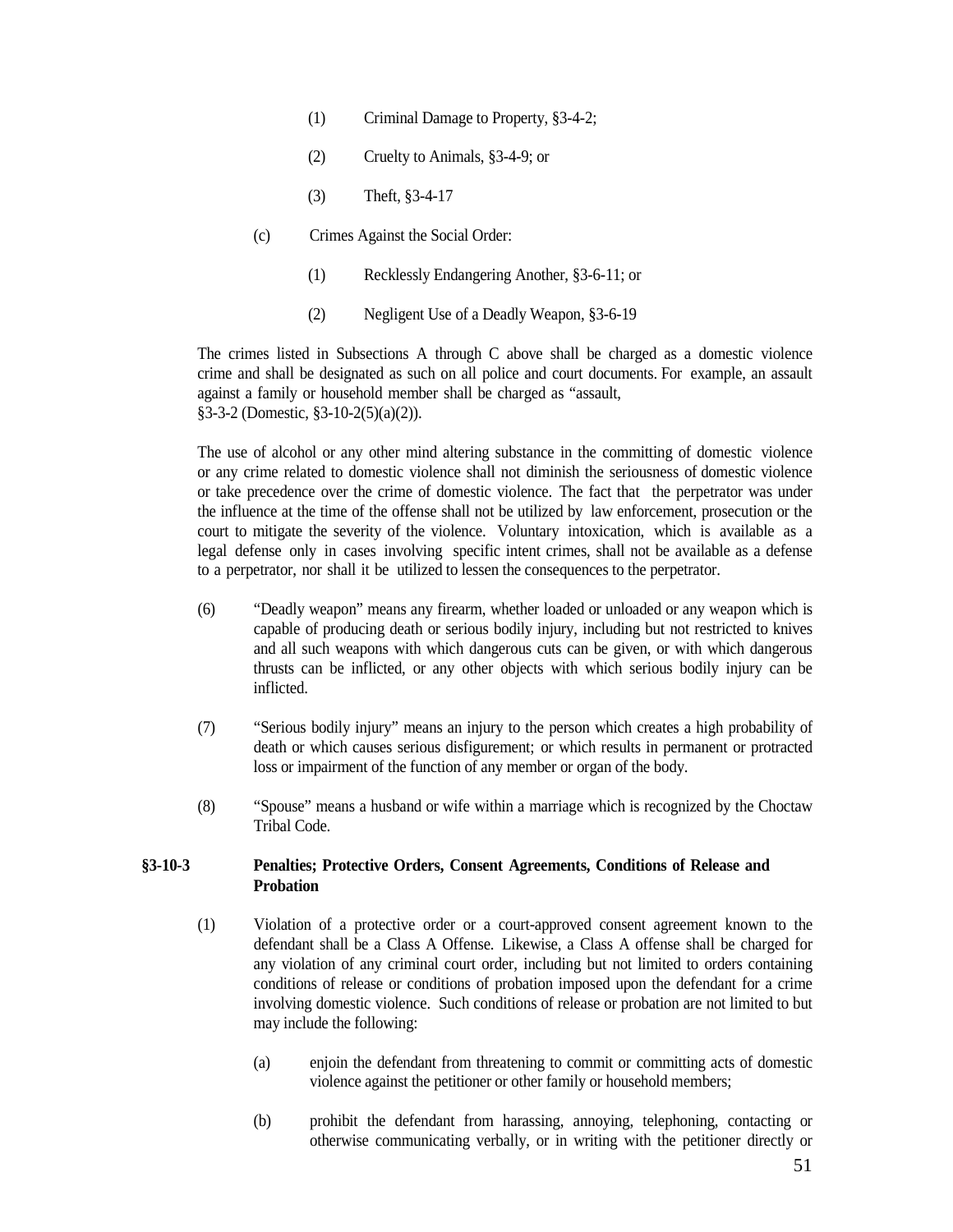indirectly through family members, relations by marriage, friends and coworkers;

- (c) remove or exclude the defendant from the residence of the petitioner;
- (d) require the defendant to stay away from the residence, school, place of employment or a specified place frequented regularly by the petitioner and any named family member or household member;
- (e) prohibit or not prohibit the defendant from using or possessing a firearm within the discretion of the court unless a firearm has been used in the commission of the act;
- (f) require the defendant to attend a program for batterers or some other counseling and/or treatment program;
- (g) direct the defendant to pay restitution to the victim; or
- (h) impose any other condition necessary to protect the victim of domestic violence and any designated family or household member or to rehabilitate the defendant.
- (2) Violation of any of the above condition ordered by the court carries a maximum penalty of six (6) months in jail or imposition of a fine of five hundred dollars (\$500.00), or both.
- (3) The petitioner to whom a protective order has been is granted cannot be arrested for violation of an order that has been issued for the purpose of protecting the petitioner unless the order specifically prohibited the petitioner from making contact with the defendant.

#### <span id="page-51-0"></span>**§3-10-4 Duties of Law Enforcement Officer to Victim of Domestic Violence**

- (1) A law enforcement officer who responds to an allegation of domestic violence shall use all reasonable means to protect the victim and others present from further violence and have a duty to arrest upon finding probable cause to believe that domestic violence has occurred. Such means of protection include but are not limited to:
	- (a) taking the action necessary to provide for the safety of all the victims and any family or household member;
	- (b) confiscating any weapon involved in the alleged act(s) of domestic violence;
	- (c) obtaining from any available service provider transportation for the victim and any child or children to a shelter or any other place of safety;
	- (d) assisting the victim and any child or children in removing essential personal effects; or
	- (e) assisting the victim and any child or children in obtaining medical treatment, including transportation to a medical facility.

#### <span id="page-51-1"></span>**§3-10-5 Mandatory Arrest for Crimes Involving Domestic Violence**

A law enforcement officer shall arrest a person with or without a warrant when he has probable cause to believe that the person has, within twenty-four (24) hours of such arrest, knowingly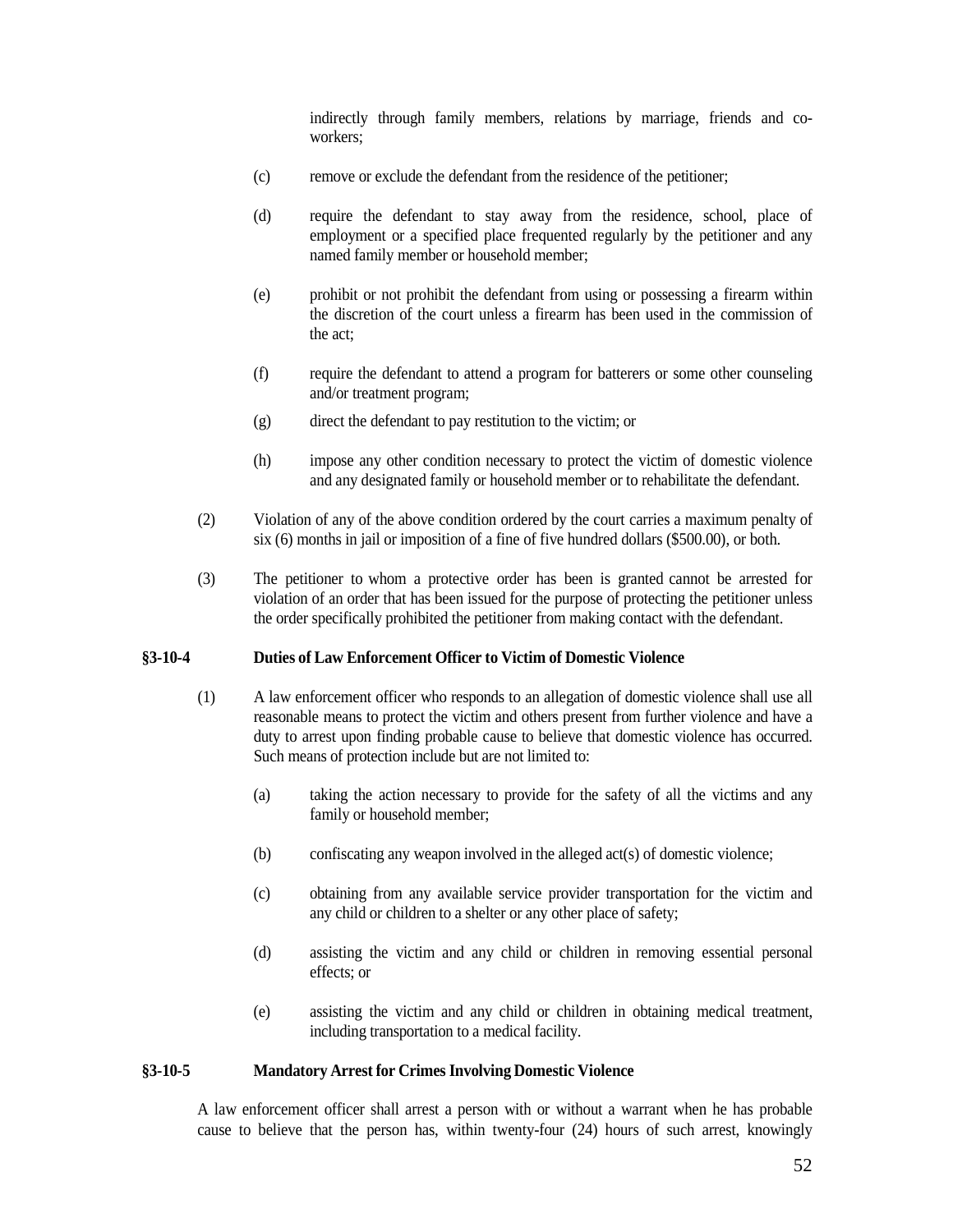committed any crime involving domestic violence as defined in §3-10-2(1) and (5), regardless of whether the alleged act occurred in the presence of the law enforcement officer.

Any arrest made pursuant to subsection (1) of this section shall be designated as a crime involving domestic violence on all police and court documents.

## <span id="page-52-0"></span>**§3-10-6 Mandatory Arrest for Certain Violations of Orders for Protection, Court-Approved Consent Agreements or Criminal Court Orders**

- (1) A police officer shall arrest, without a warrant and take into custody a person whom the police officer has probable cause to believe has violated one of the following orders of the court, if the existence of the order can be verified by the officer. If probable cause has been established and an arrest is not made within twenty-four (24) hours, the police officer shall file with the Court an affidavit requesting a warrant to apprehend.
	- (a) Protective Order
	- (b) Court-Approved Consent Agreement
	- (c) Any criminal court order issued against the defendant for a crime involving domestic violence, including but not limited to conditions of release or probation.
- (2) Violation of any of the above orders carries a maximum penalty of six (6) months in jail or imposition of a fine of five hundred dollars (\$500.00) or both.

#### <span id="page-52-1"></span>**§3-10-7 Authority of Law Enforcement Officer to Seize Weapons**

- (1) Incident to an arrest for a crime involving domestic violence, a law enforcement officer shall:
	- (a) seize all weapons that are alleged to have been involved or threatened to be used in the commission of a crime; or
	- (b) seize a weapon that is in plain view or which is located during a search authorized by a person entitled to consent to the search. The seizure of weapons is without regard to ownership of the weapons; weapons owned by a third party are subject to confiscation when officers conclude that the weapon must be confiscated to protect law enforcement, victims of domestic violence or others.

### <span id="page-52-2"></span>**§3-10-8 Possession of a Firearm While Subject to an Order of Protection**

It is illegal for a person to possess a firearm while subject to a court order restraining such person from harassing, stalking, threatening or otherwise inflicting emotional or physical abuse upon a family or household member provided that the protection order was issued following an evidentiary hearing where the defendant had notice and an opportunity to appear. The protection order must also include a specific finding that the defendant represents a credible threat to the physical safety of the victim, or must include an explicit prohibition against the use of force that would reasonably be expected to cause injury.

## <span id="page-52-3"></span>**§3-10-9 Possession of a Firearm after Conviction of a Crime Involving Domestic Violence**

(1) It is illegal to possess a firearm for a period of two (2) years following a conviction of a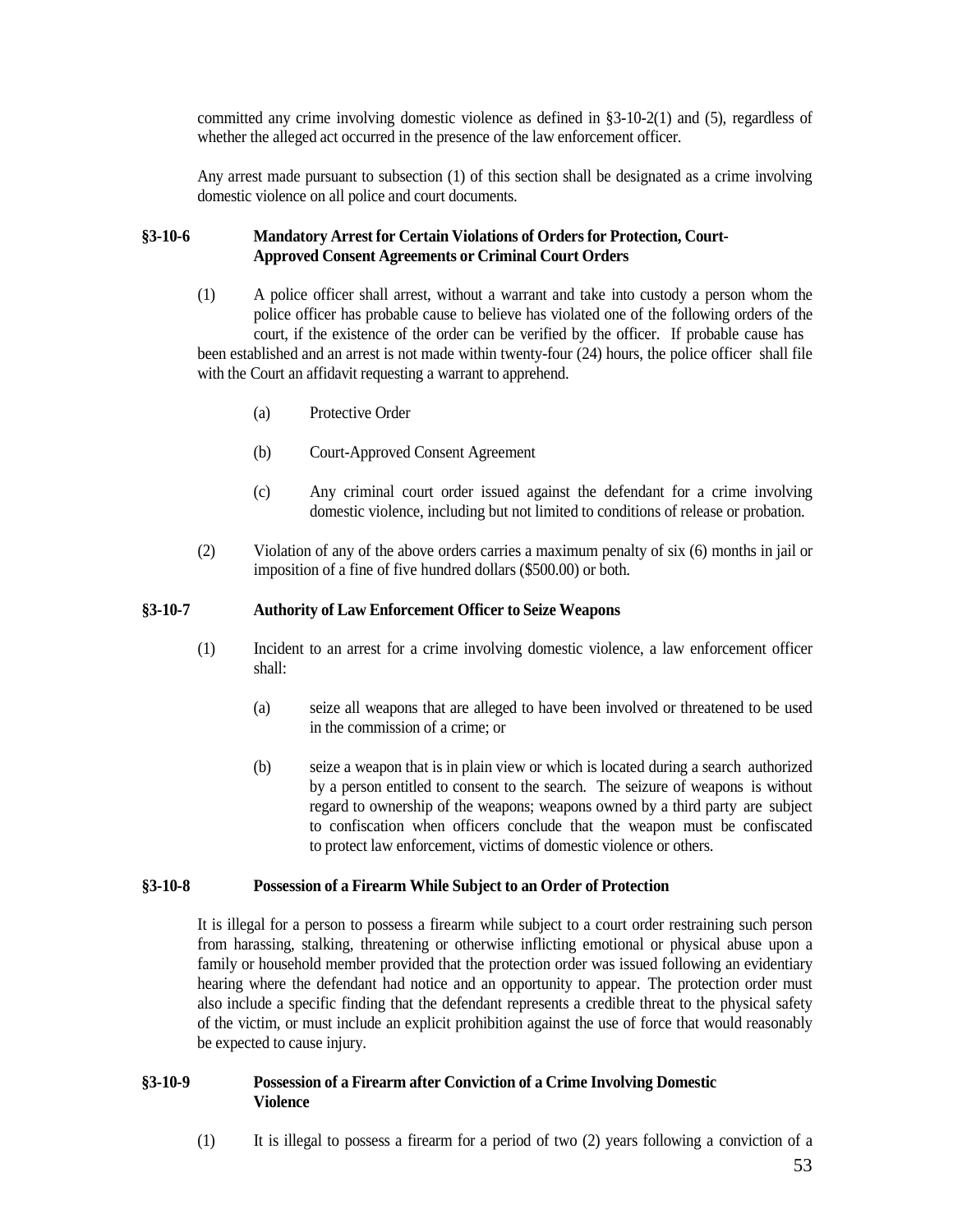qualifying crime involving domestic violence. A qualifying crime involving domestic violence must have as an element the use of physical force resulting in serious bodily injury, or the use or threatened use of a firearm.

(2) Upon any second or subsequent conviction of a qualifying crime of domestic violence, the offender shall be prohibited from possessing a firearm for a period of five (5) years following the date of the second or subsequent conviction.

## <span id="page-53-0"></span>**§3-10-10 Official Use Exemption**

- (1) The restrictions of §3-10-8 do not apply to firearms issued by governmental agencies to a law enforcement officer or military personnel so long as the officer or military personnel is on duty. Personal firearms do not fall within this exemption nor may these persons possess officially issued firearms when off duty.
- (2) The official use exemption does not apply to §3-10-9. This means that law enforcement officers or military personnel who have been convicted of a qualifying crime involving domestic violence will not be able to possess or receive firearms for any purpose, including the performance of official duties.

## <span id="page-53-1"></span>**§3-10-11 Immunity of Officersfor Arrests in Domestic Violence Incidents**

- (1) A law enforcement officer shall not be held liable in any civil or criminal action for an arrest based on probable cause, enforcement in good faith of a court order or any other action or omission in good faith under this chapter arising from an alleged domestic violence incident brought by any authorized party, or an arrest made in good faith without a warrant when the officer has probable cause to believe that the person has within twentyfour (24) hours of such arrest knowingly violated the provision of a facially valid protective order, court-approved consent agreement or a criminal court order issued by any recognizable court of law.
- (2) The Attorney General or a special prosecutor shall not be held liable in any civil action for his order of an arrest based on probable cause, enforcement in good faith of a court order or any other action or omission in good faith under this chapter arising from an alleged domestic violence incident brought by any authorized party, or an arrest made in good faith without a warrant when the Attorney General or special prosecutor has probable cause to believe that the person has within twenty-four (24) hours of such arrest knowingly violated the provision of a facially valid protective order, court-approved consent agreement or a criminal court order issued by any recognizable court of law.

## <span id="page-53-2"></span>**§3-10-12 Conditions of Release**

- (1) There shall be a mandatory minimum "holding" period of twenty-four (24) hours prior to the release of a defendant charged with a crime involving domestic violence if said crime resulted in bodily injury or serious bodily injury to the victim, or threat of serious bodily injury to the victim:
	- (a) if the defendant is not arrested for a crime of domestic violence within seventytwo (72) hours of the alleged incident, the judge may in his discretion waive the twenty-four (24) hour holding period so long as the judge determines from the totality of the circumstances that the victim is not in immediate danger of bodily injury, serious bodily injury or threat of serious bodily injury from the perpetrator; or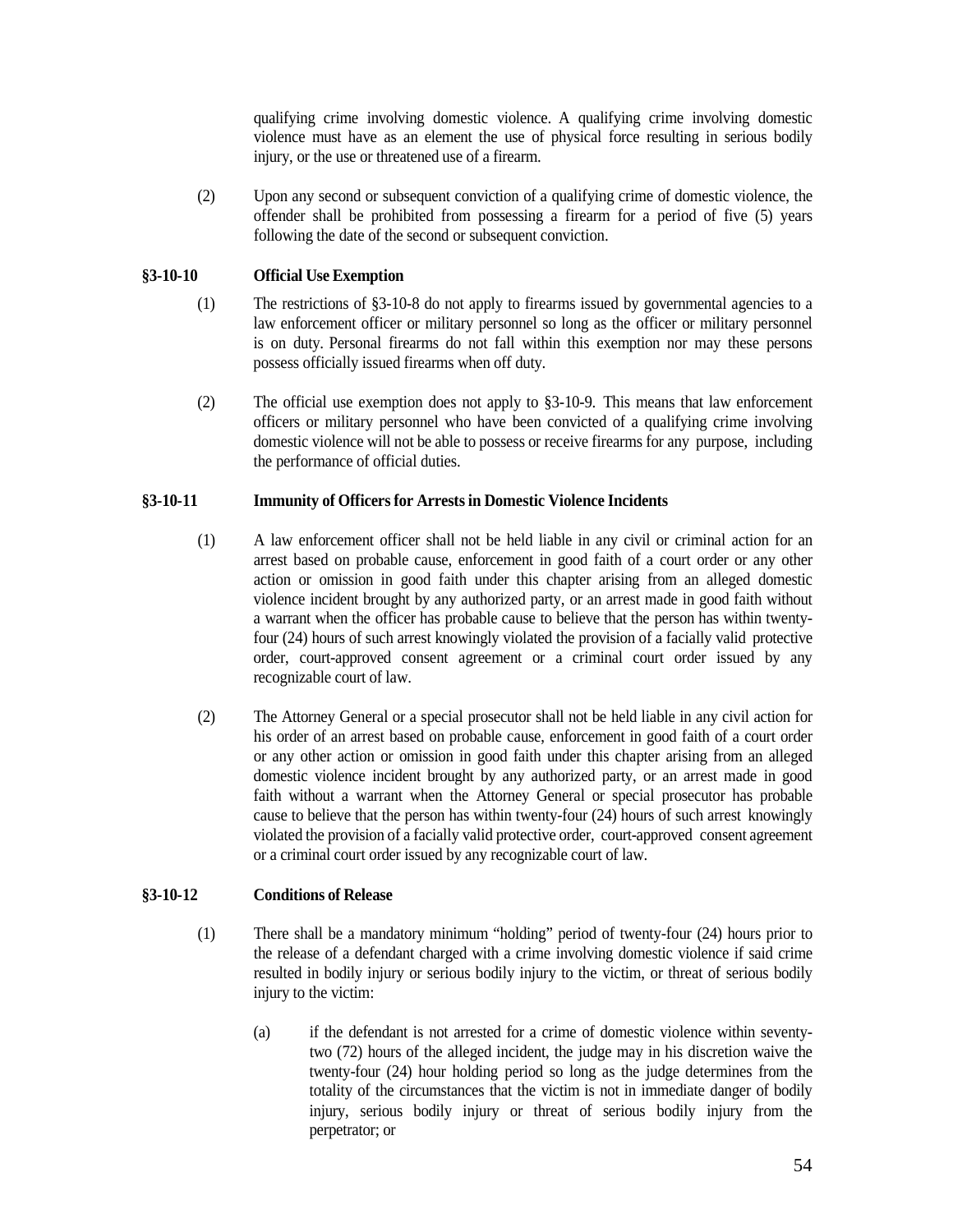- (b) within the twenty-four (24) hour holding period, bail may be set by a Tribal judge via telephone. Bail may also be set by a Tribal judge at the time of the arraignment. The defendant, however, shall not be released prior to the expiration of twentyfour (24) hours from the time of arrest, not withstanding the defendant's ability to meet the bond requirement.
- (2) Before releasing a person arrested for or charged with a crime involving domestic violence or a violation of an order for protection, court-approved consent agreement or criminal court order involving domestic violence, the court may impose conditions of release or bail on the alleged assailant to protect the alleged victim of domestic violence and to ensure the appearance of the person at a subsequent court proceeding. The conditions may include:
	- (a) an order enjoining the person from threatening to commit or committing acts of domestic violence against the alleged victim or other family or household member;
	- (b) an order prohibiting the person from harassing, annoying, telephoning, contacting or otherwise communicating with the alleged victim, either directly or indirectly through family, relations by marriage, friends or co-workers;
	- (c) an order directing the person to vacate or stay away from the home of the alleged victim and/or child and to stay away from any location where the victim is likely to be;
	- (d) an order prohibiting the person from using or possessing a firearm or other weapon specified by the court;
	- (e) an order prohibiting the person from possession or consumption of alcohol or controlled substances; or
	- (f) any other order required to protect the safety of the alleged victim and to ensure the appearance of the person in court.
- (3) If conditions of release are imposed, the Clerk of Court or Detention Officer shall:
	- (a) issue a written order for conditional release;
	- (b) immediately distribute a copy of the order to Law and Order and the Family Violence and Victim's Services Office; or
	- (c) provide Law and Order with any available information concerning the location of the perpetrator in a manner that protects the safety of the victim.
- (4) The Clerk of Court or Detention Officer shall provide a copy of the conditions to the arrested or charged person upon his release. Failure to provide the person with a copy of the conditions of release does not invalidate the conditions if the arrested or charged person has notice of the conditions.
- (5) If conditions of release are imposed without a hearing, the arrested or charged person may request a prompt hearing before the court to review the conditions. Upon such a request, the court shall hold a prompt hearing to review the conditions.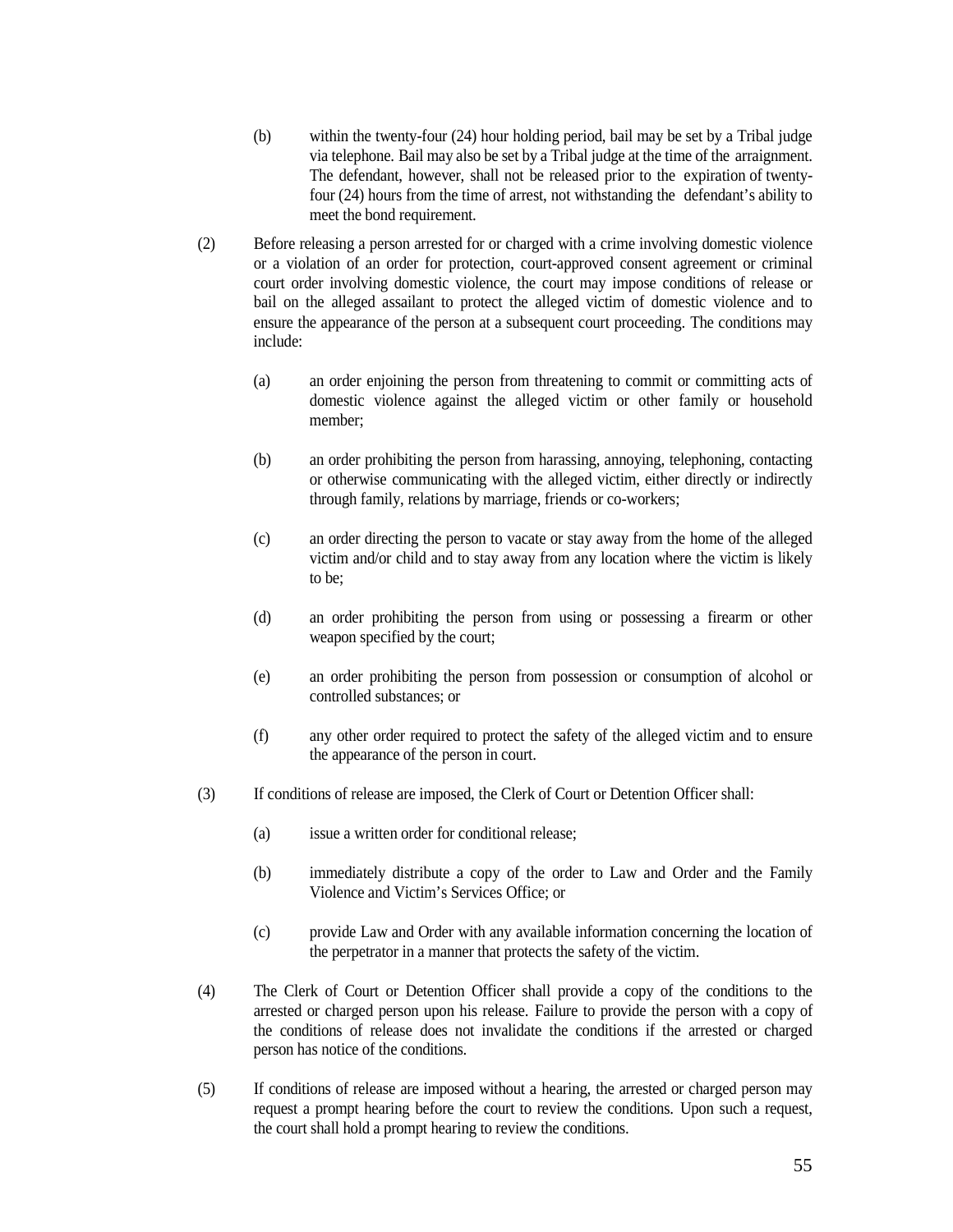## <span id="page-55-0"></span>**§3-10-13 Written Procedures for Prosecution of Domestic Violence**

Within one hundred twenty (120) days following the enactment of this chapter, the Attorney General shall develop and submit to the Choctaw Tribal Council for approval, written policies for the prosecution of crimes involving domestic violence to ensure the effective prosecution of said crimes.

## <span id="page-55-1"></span>**§3-10-14 Record of Dismissal Required in Court File**

When a court dismisses criminal charges or a prosecutor moves to dismiss charges against a defendant accused of a crime involving domestic violence, the specific reasons for the dismissal must be recorded in the court file. The prosecutor shall indicate the specific reason why any witnesses are unavailable and the reasons the case cannot be prosecuted. The Clerk of Court shall immediately forward a copy of the dismissal to the Office of the Family Violence and Victim's Services Program. The Family Violence & Victim's Services Program shall then notify the victim of the dismissal.

## <span id="page-55-2"></span>**§3-10-15 Referral of Domestic Violence Cases to Peacemaker Court**

At any time after the filing of a criminal complaint or the filing of a petition for a protective order, the judge may solely within his discretion, depending on the nature of the case, refer the domestic violence case to the Peacemaker Court for an alternative resolution or disposition. The Peacemaker Judge shall with due diligence attempt to resolve the case referred for resolution. If the Peacemaker Judge believes that in all likelihood the matter cannot be resolved through the peacemaking process, the judge shall within twenty (20) days of the filing of the transfer order refer the case back to the criminal court for prosecution.

## <span id="page-55-3"></span>**§3-10-16 Spousal PrivilegesInapplicable in Criminal ProceedingsInvolving Domestic Violence**

The following evidentiary privileges do not apply in a criminal proceeding in which a spouse or other family or household member is the victim of an alleged crime involving domestic violence perpetrated by the other spouse:

- (a) the privilege of confidential communication between spouses; or
- (b) the testimonial privilege of spouses.

### <span id="page-55-4"></span>**§3-10-17 Advocate-Victim Privilege Applicable in CasesInvolving Domestic Violence**

- (1) Except as otherwise provided in subsection (2) below, a victim of domestic violence may refuse to disclose, and may prevent an advocate from disclosing, confidential oral communication between the victim and the advocate and written records and reports concerning the victim if the privilege is claimed by:
	- (a) the victim; or
	- (b) the person who was the advocate at the time of the confidential communication, except that the advocate may not claim the privilege if there is no victim in existence or if the privilege has been waived by the victim.
- (2) The privilege does not relieve a person from any duty imposed in the mandatory reporting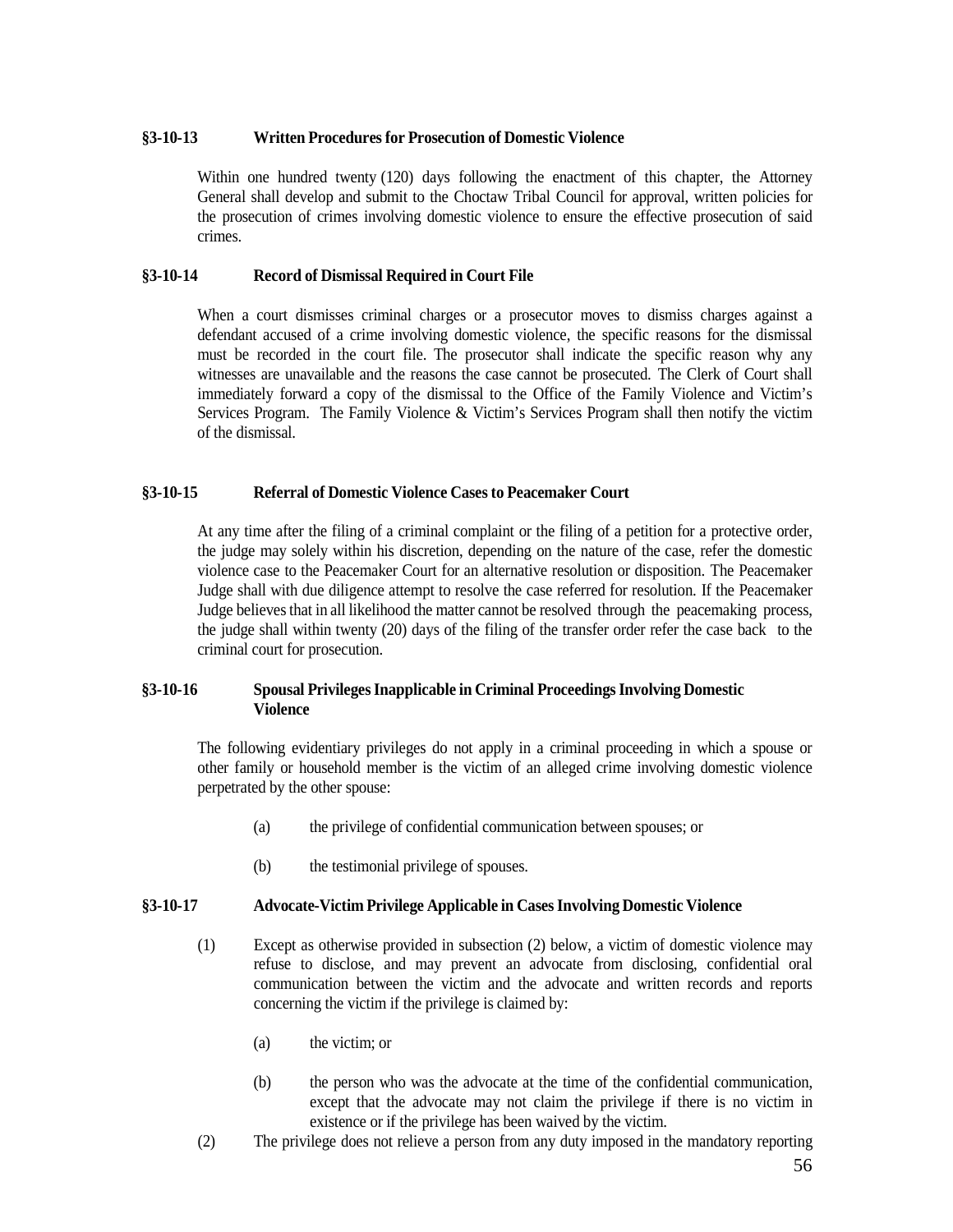of child abuse or neglect. A person may not claim the privilege when providing evidence in proceedings concerning child abuse or neglect.

- (3) As used in this subsection, "advocate" means an employee of or volunteer for a program for victims of domestic violence who:
	- (a) has a primary function of rendering advice, counseling or assistance to victims of domestic violence; supervising the employees or volunteers of the program; or administering the program; or
	- (b) works under the direction of a supervisor of the program, supervises employees or volunteers or administers the program.

## <span id="page-56-0"></span>**§3-10-18 Conditions of Probation for a Perpetrator Convicted of a Crime Involving Domestic Violence**

- (1) Before placing a perpetrator who is convicted of a crime involving domestic violence on probation, the court shall consider the safety and protection of the victim of domestic violence.
- (2) The court may condition the granting of probation to a perpetrator in compliance with one or more orders of the court, including but not limited to:
	- (a) enjoining the perpetrator from threatening to commit or committing acts of domestic violence against the victim or other family or household member;
	- (b) prohibiting the perpetrator from harassing, annoying, telephoning or contacting, or otherwise communicating with the victim, directly or indirectly through family, relations by marriage, friends or co-workers;
	- (c) requiring the perpetrator to stay away from the residence, school, place of employment or a specified place frequented regularly by the victim and any designated family or household member;
	- (d) prohibiting the perpetrator from possessing or consuming alcohol or controlled substances;
	- (e) prohibiting the perpetrator from possessing a firearm or other specified weapon;
	- (f) directing the perpetrator to surrender any weapons owned or possessed by the perpetrator;
	- (g) directing the perpetrator to participate in and complete to the satisfaction of the court, a program for batterers, treatment for alcohol or substance abuse, or psychiatric or psychological treatment or any other program or service deemed applicable by the Domestic Violence Program or Probation Officer;
	- (h) directing the perpetrator to pay restitution to the victim; or
	- (i) imposing any other condition necessary to protect the victim of domestic violence and any designated family or household member or to rehabilitate the perpetrator.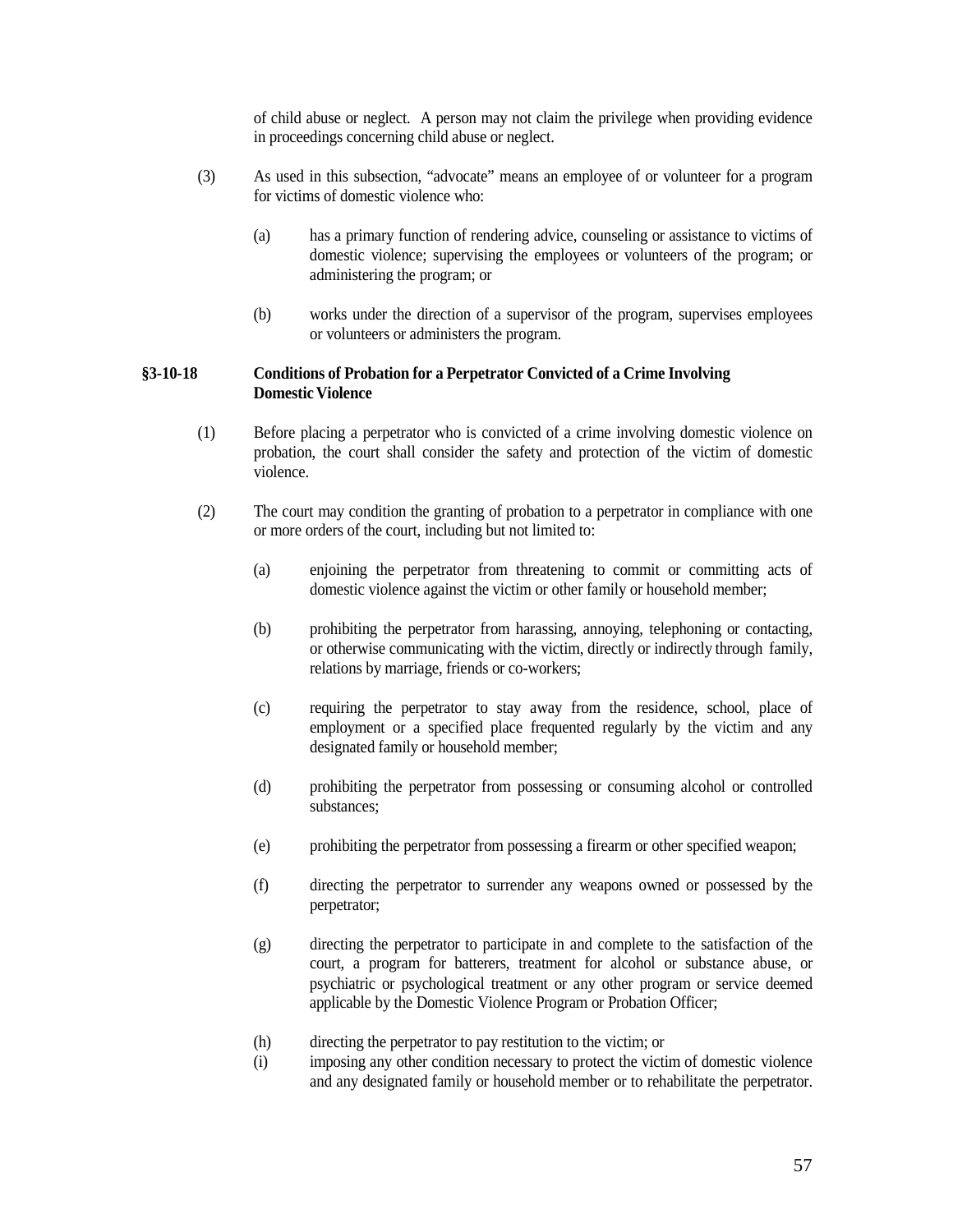### <span id="page-57-0"></span>**§3-10-19 Required Written Policies and Procedures**

- (1) Within one hundred twenty (120) days of the enactment of this chapter, Law and Order shall develop and submit to the Choctaw Tribal Council for approval, written policies concerning:
	- (a) the effective response of the agency to cases involving domestic violence;
	- (b) enforcement of all applicable Choctaw Tribal Code statutes concerning domestic violence;
	- (c) protection and safety of the victims of domestic violence and other family and household members;
	- (d) the method or process for sanctions against officers or officials who fail to follow or enforce official protocols;
	- (e) coordination with hospitals and programs for victims of domestic violence; or
	- (f) mandatory training of officers in the handling of domestic violence offenses and the enforcement of domestic violence laws.

### <span id="page-57-1"></span>**§3-10-20 Role of the Court; Sentencing; Probation Conditions**

- (1) In responding to the crime of domestic violence, the court shall:
	- (a) First Offense: If the alleged offender pleads guilty or is found guilty, the judge may order any sentence available to him generally for each crime listed in §3-10- 2(5). In addition, every conviction of domestic violence shall require the defendant to complete a program for batterers, if offered at the time of sentencing. If a program for batterers is not offered at the time of sentencing, the judge shall order the defendant to participate in any counseling or treatment program available to the court that, in the judge's discretion, will bring about a cessation of domestic abuse.

In the event the offender does not comply with the program for batterers or any other condition or order imposed by the court, the court shall find the offender in contempt of court and shall impose a minimum ten (10) days, maximum six (6) months in jail along with the service of any suspended sentence that may have been imposed in a previous hearing. A finding of contempt and service of jail time does not release the offender from any of the conditions originally imposed, including but not limited to participation in a program for batterers which shall be required during the offender's incarceration, if feasible, and shall continue upon his release until such time as the offender has completed the program.

(b) Second or Subsequent Offense: If the alleged offender pleads guilty or is found guilty of a second or subsequent offense involving domestic violence occurring within five (5) years of a previous offense involving domestic violence, the offender shall be sentenced to a minimum of thirty (30) days in jail with six (6) months to one (1) year probation and/or any maximum sentencing, fine, rehabilitation and community service remedies available to the court. In addition, the judge may order the offender to participate in and complete a program for batterers regardless of whether the offender has participated in or completed the program as fulfillment of requirements from a previous court order.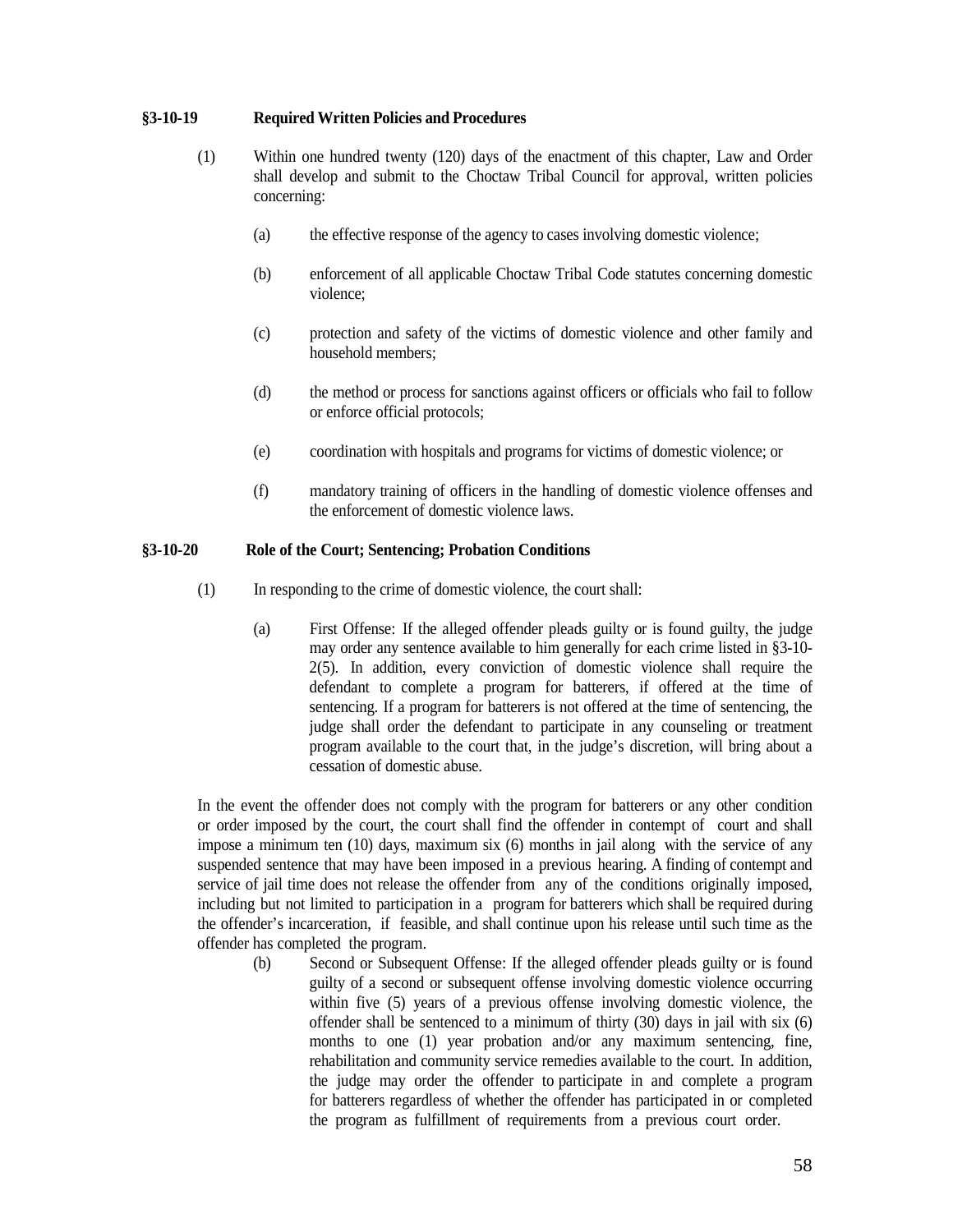### <span id="page-58-0"></span>**§3-10-21 Juveniles**

- (1) Any juvenile committing a crime involving domestic violence as defined in §3-10-2(1) and (5) shall be subject to prosecution by the Youth Court.
- (2) Sentencing involving juveniles shall be at the discretion of the Youth Court Judge.
- (3) A program for batterers which focuses specifically on juvenile offenders may be implemented by the Family Violence and Victim's Services Program or any other Tribal agency and made available for the Youth Court Judges to incorporate into the disposition of cases involving domestic violence if, in the discretion of the Youth Court Judge, the need for such program exists.

## <span id="page-58-1"></span>**CHAPTER 11. CRIMES INVOLVING GAMING**

## <span id="page-58-2"></span>**§3-11-1 Definitions**

As used in this chapter, unless the context requires otherwise:

- (1) "Associated equipment" means any equipment or mechanical, electromechanical, or electronic contrivance, component or machine used remotely or directly in connection with gaming or with any game that would not otherwise be classified as a gaming device, including dice, playing cards, links which connect to progressive slot machines, equipment which affects the proper reporting of gross revenue, computerized systems of betting at a race book or sports pool, computerized systems for monitoring slot machines and devices for weighing or counting money;
- (2) "Commission" means the Choctaw Gaming Commission;
- (3) "Establishment" means any premises wherein or whereon any licensed Tribal gaming is done;
- (4) "Game or gambling game," except as otherwise provided by law, means any game played with cards, dice or any mechanical, electromechanical or electronic device or machine for money, property, checks, credit or any representative of value, including, without limiting the generality of the foregoing, faro, monte, roulette, keno, bingo, fan-tan, twenty-one, blackjack, seven-and-a-half, big injun, klondike, craps, poker, chuck-a-luck (dai shu), wheel of fortune, chemin de fer, baccarat, pai gow, beat the banker, panguingui, slot machine or any other game or device approved by the Commission;
- (5) "Gaming or gambling" means to deal, operate, carry on, conduct, maintain or expose for play any game as defined in subsection 4;
- (6) "Gaming equipment" means any mechanical, electromechanical or electronic contrivance, component or machine used in connection with gaming or any game which affects the result of a wager by determining win or loss. The term includes a system for processing information which can alter the normal criteria of random selection, which affects the operation of any game or which determines the outcome of a game. The term does not include a system or device which affects a game solely by stopping its operation so that the outcome remains undetermined;
- (7) "License" means a gaming license or a manufacturer's, seller's or distributor's license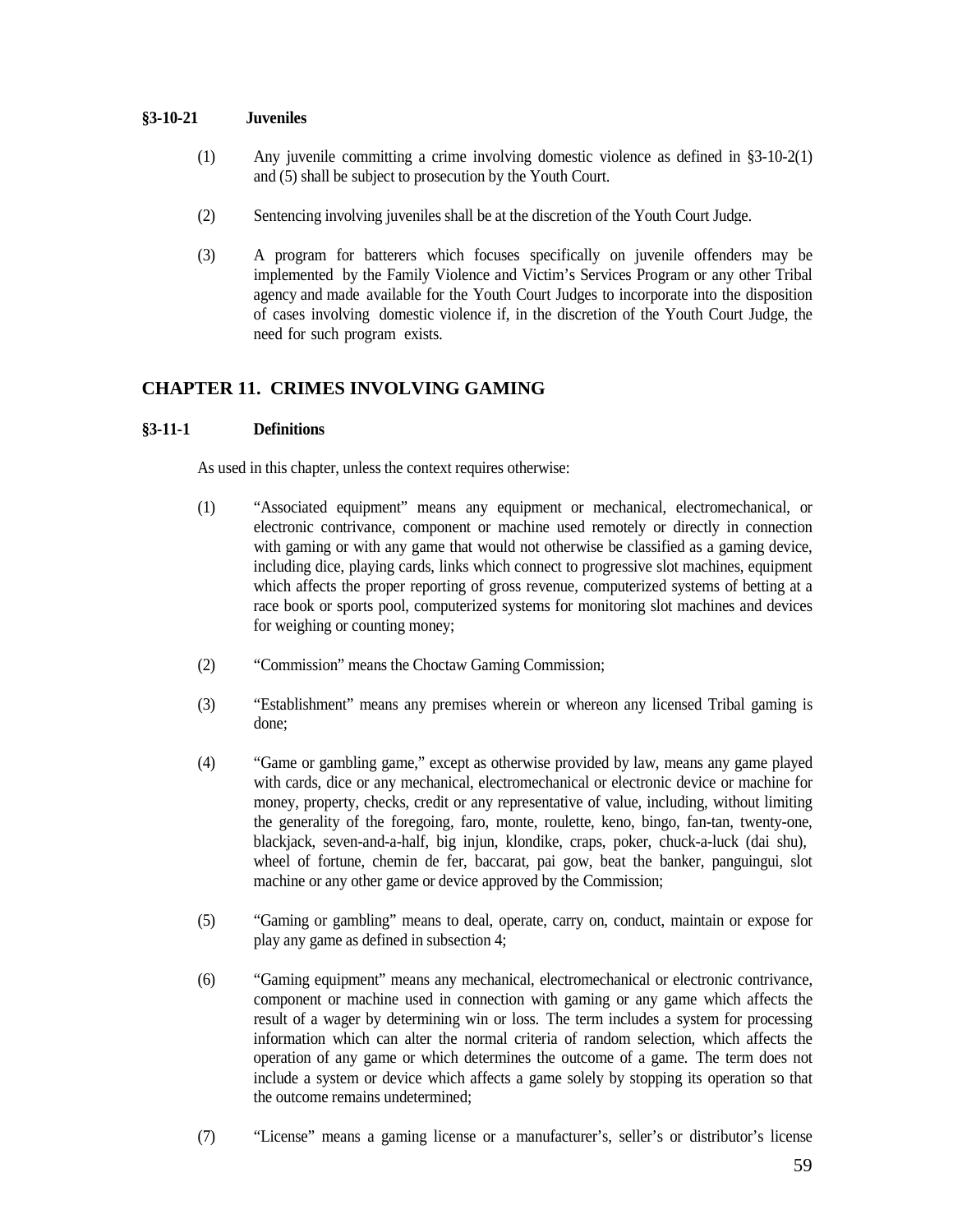issued by the Commission;

- (8) "Licensee" means any person to whom a valid license has been issued; or
- (9) "Person" means any association, corporation, firm, partnership, trust or other form of business association as well as a natural person.
- (10) "Premises" means land, together with all buildings, improvements and personal property located thereon.
- (11) "Paraphernalia for manufacturing slugs" means the equipment, products and materials that are intended for use or designed for use in manufacturing, producing, fabricating, preparing, testing, analyzing, packaging, storing or concealing a counterfeit facsimile of the chips or tokens approved by the Commission or lawful coins of the United States, the use of which is unlawful pursuant to subsection §3-11-6(2) of this section. The term includes, but is not limited to:
	- (a) metal or metal alloys;
	- (b) molds, forms or similar equipment capable of producing a likeness of a gaming token or United States coin;
	- (c) melting pots or other receptacles; or
	- (d) tongs, trimming tools or other similar equipment.

### <span id="page-59-0"></span>**§3-11-2 Cheating in General**

It is unlawful for a person to cheat at any gambling game.

### <span id="page-59-1"></span>**§3-11-3 AuthorizedGames**

It is unlawful for a person to engage in or participate in a game or in gaming not authorized or provided for in the Tribal-State Compact for Regulation of Class III gaming on the Mississippi Band of Choctaw Indians' Reservation in Mississippi or regulations issued by the Commission.

### <span id="page-59-2"></span>**§3-11-4 GamingOffenses**

It is unlawful for any person:

- (1) to alter or misrepresent the outcome of a game or other event on which wagers have been made after the outcome is made sure but before it is revealed to the players;
- (2) to place, increase or decrease a bet or to determine the course of play after acquiring knowledge, not available to all players, of the outcome of the game or any event that affects the outcome of the game or that is the subject of the bet or to aid anyone in acquiring such knowledge for the purpose of placing, increasing or decreasing a bet or determining the course of play contingent upon that event or outcome;
- (3) to claim, collect or take, or attempt to claim, collect or take money or anything of value in or from a gambling game, with intent to defraud, without having made a wager contingent thereon, or to claim, collect or take an amount greater than the amount won;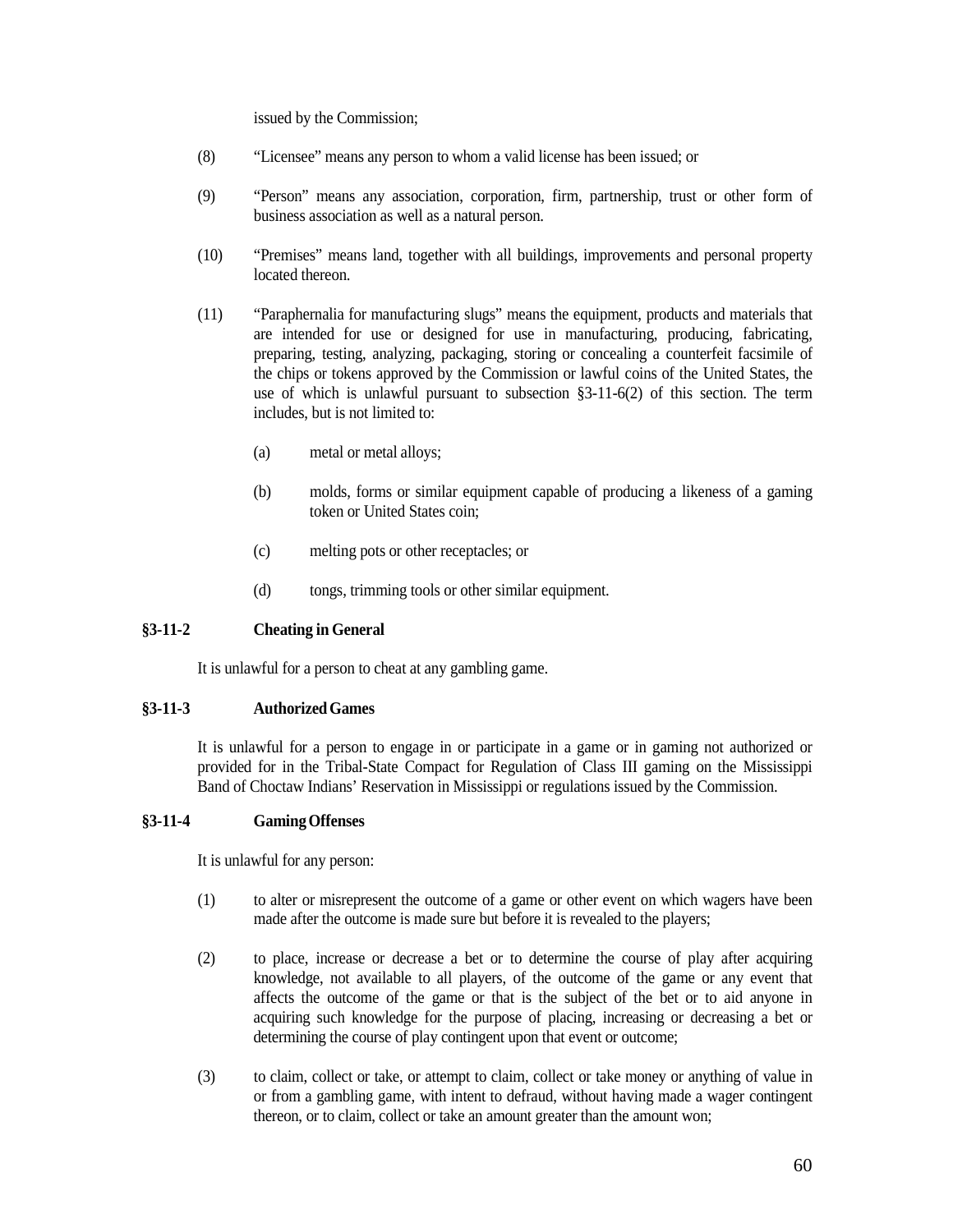- (4) knowingly to entice or induce another to go to any place where a gambling game is being conducted or operated in violation of the provisions of the CTC Title XV or the regulations issued by the Commission, with the intent that the other person play or participate in the gambling game;
- (5) to place or increase a bet after acquiring knowledge of the outcome of the game or other event that is the subject of the bet;
- (6) to reduce the amount wagered or cancel the bet after acquiring knowledge of the outcome of the game or other event that is the subject of the bet, including pinching bets; or
- (7) to manipulate, with the intent to cheat, any component of a gaming device in a manner contrary to the designed and normal operational purpose for the component, including, but not limited to, varying the pull of the handle of a slot machine, with knowledge that the manipulation affects the outcome of the game or with knowledge of any event that affects the outcome of the game.

## <span id="page-60-0"></span>**§3-11-5 Devices**

It is unlawful for any person at an establishment to use or possess with the intent to use, any device to assist in:

- (1) projecting the outcome of the game;
- (2) keeping track of the cards played;
- (3) analyzing the probability of the occurrence of an event relating to the game; or
- (4) analyzing the strategy for playing or betting to be used in the game, except as permitted by the Commission.

### <span id="page-60-1"></span>**§3-11-6 Chips and Tokens**

It is unlawful for any licensee, licensee's employee or other person to use counterfeit chips in a gambling game.

It is unlawful for any person, in playing or using any gambling game designed to be played with, receive or be operated by chips or tokens approved by the Commission or by lawful coins of the United States of America:

- (1) knowingly to use other than chips or tokens approved by the Commission or lawful coins, legal tender of the United States of America, or to use coins not of the same denominations as the coins intended to be used in that gambling game; or
- (2) to use any device or means to violate the provisions of this chapter.

It is unlawful for any person to have on his person or in his possession on or off the premises of any establishment any device intended by such person to be used to violate the provisions of this chapter.

It is unlawful for any person, not a duly authorized employee of a licensee acting in furtherance of his employment within an establishment, to have on his person or in his possession on or off the premises of any licensed gaming establishment any key or device known to have been designed for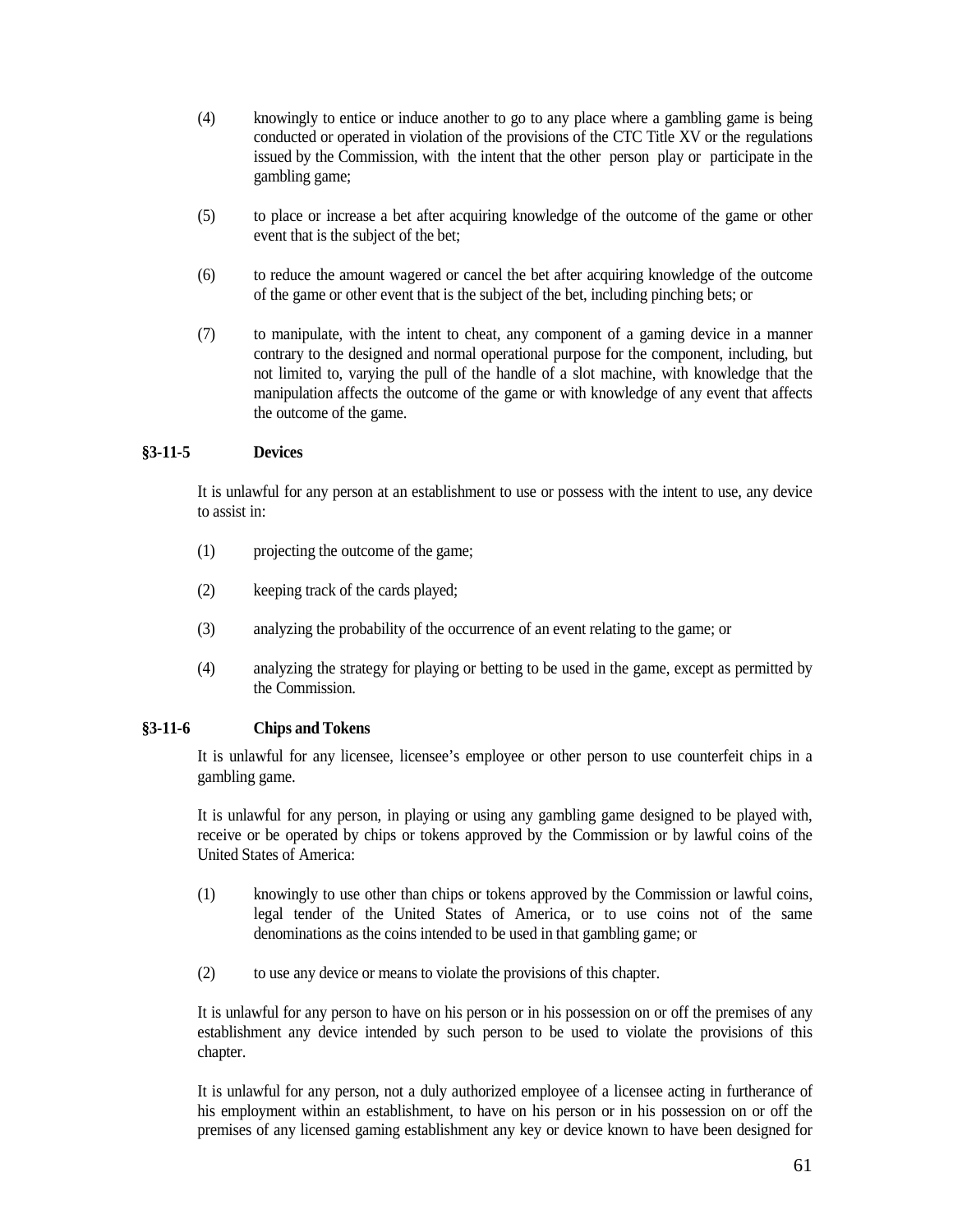the purpose of and suitable for opening, entering or affecting the operation of any gambling game, drop box or any electronic or mechanical device connected thereto, or for removing money or other contents there from.

It is unlawful for any person to have on his person or in his possession any paraphernalia for manufacturing slugs. Possession of more than one of the devices, equipment, products or materials described in this section permits a rebuttable inference that the possessor intended to use them for cheating.

### <span id="page-61-0"></span>**§3-11-7 Manufacturing, Selling, Altering, or Marking**

It is unlawful to manufacture, sell or distribute any cards, chips, dice, game or device that is intended to be used to violate any provision of this chapter.

It is unlawful to mark, alter or otherwise modify any associated equipment or gaming device in a manner that:

- (1) affects the result of a wager by determining win or loss; or
- (2) alters the normal criteria of random selection, which affects the operation of a game or which determines the outcome of a game.

It is unlawful for any person to instruct another in cheating or in the use of any device for that purpose, with the knowledge or intent that the information or use so conveyed may be employed to violate any provision of this chapter.

### <span id="page-61-1"></span>**§3-11-8 Penalties**

A violation of any of the provisions of §3-11-2 through §3-11-7 shall be a Class A offense.

In addition to any other penalty provided in this chapter, any person who attempts, or two or more persons who conspire, to violate any provisions of §3-9-2 through §3-9–7 of this chapter shall be punished by imposing the penalty provided in subsection (1) of this section, whether or not he personally played any gambling game or used any prohibited device and whether or not the crime is completed.

## <span id="page-61-2"></span>**§3-11-9 Questioning**

If any person shall commit or attempt to commit a violation of any provision of §3-11-2 through §3-11-7, any officer, employee or agent of a licensee, or a contractor hired by a licensee to provide security services, acting in good faith and upon probable cause based upon reasonable grounds therefore, may questions such person in a reasonable manner for the purpose of ascertaining whether or not such person should be charged with a violation of this chapter. The questioning of a person by an officer, employee or agent of a licensee or by a contractor hired by a licensee to provide security services shall not render the licensee, its officer, its employee or its agent, or a law enforcement officer, civilly liable for slander, false arrest, false imprisonment, malicious prosecution, unlawful detention or otherwise in any case where the licensee's officer, employee or agent, or the contractor hired by the licensee to provide security services, is acting in good faith and upon reasonable grounds to believe that the person questioned is committing or attempting to commit a violation of §3-9-2 through§3-9-7.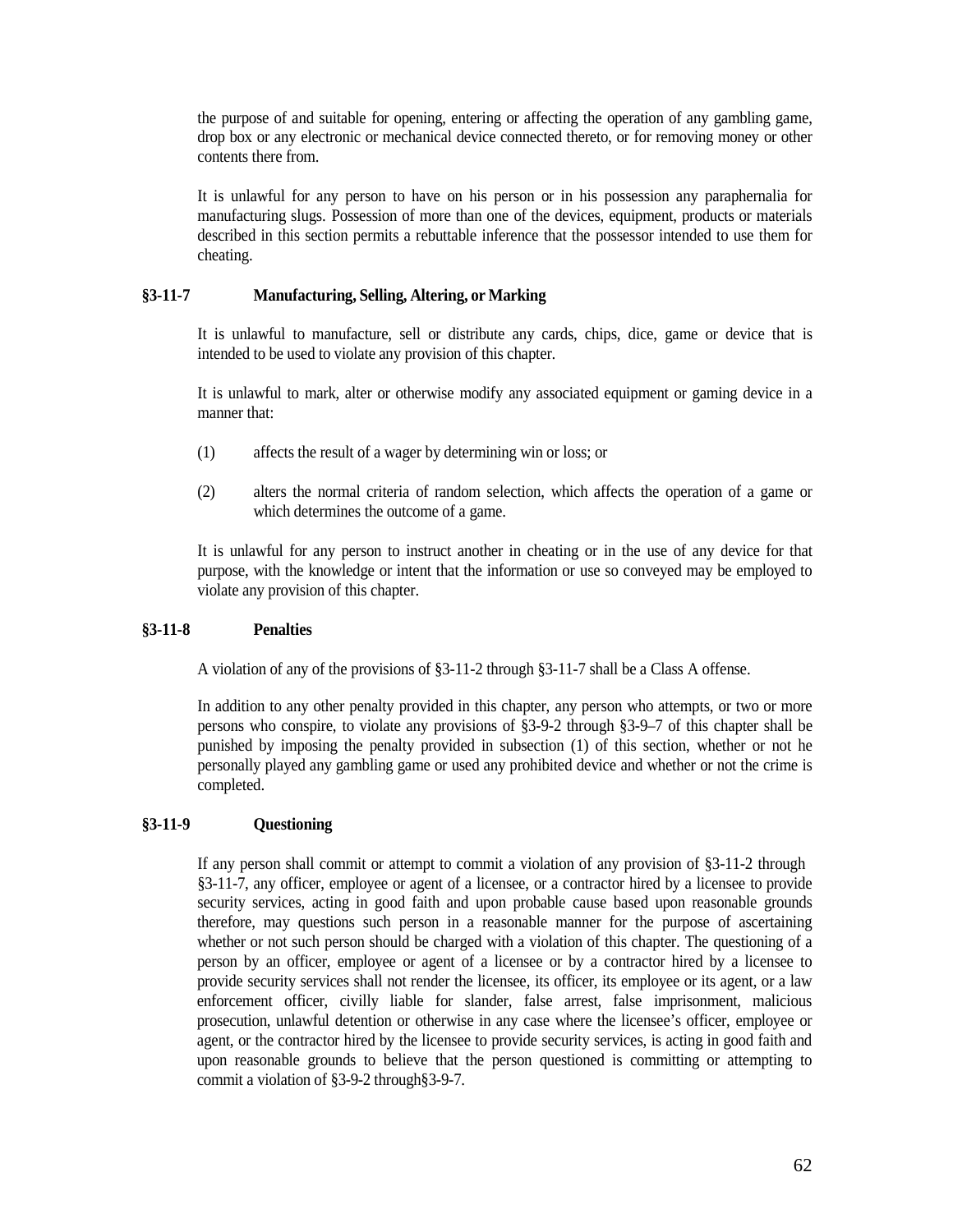## <span id="page-62-0"></span>**CHAPTER 12. CRIMES RELATING TO PARADES, PROCESSIONS AND PUBLIC DEMONSTRATIONS**

## <span id="page-62-1"></span>**§3-12-1 Parades, Processions and Public Demonstrations**

- (1) Permit Required, Applications, Granting:
	- (a) it shall be unlawful to organize or hold, or to assist in organizing or holding or to take part or participate in, any parade or procession or other public demonstration on the streets, public ways or the lands of the Mississippi Band of Choctaw Indians, unless a permit therefore has been secured from the Director of the Department of Law and Order;
	- (b) to secure such permit, written application shall be made by at least three (3) members of the Tribe to the Director, setting forth the probable number of persons, vehicles and animals which will be engaged in such parade, processions or other public demonstration, proof of one-time liability insurance coverage in the amount of five hundred thousand (\$500,000) and the route along the streets, other public ways or lands over, along or on which it is desire to have or hold such parade, procession or other public demonstration; or
	- (c) the Director of Law and Order shall grant a written permit for such parade, procession or other public demonstration, prescribing the streets, other public ways or lands which may be used therefore, after determining that the safety of the public in the use of the site would not thereby be endangered.
- (2) Time Restrictions: No permit shall be granted under this section for a parade, procession or other public demonstration to begin after 8 o'clock p.m., except parades or processions held in connection with school-approved activities, such as homecoming parades.
- (3) Conduct of Participants: Participants in such parades, processions or other public demonstrations shall conduct themselves in the following manner:
	- (a) all persons walking or riding shall be unarmed and without explosives of any kind and those walking will line up no more than four abreast in the right-hand lane of traffic in units of a hundred (100) or less, with an interval of fifteen (15) feet being maintained between units. All persons not in formation will not be covered by the permit;
	- (b) all traffic directions at intersections along the route of march and directions of police officers will be obeyed;
	- (c) all persons covered by the permit will adhere strictly to the designated route;
	- (d) all persons covered by the permit must assemble at the prescribed area and accompany the march only on the sidewalks or streets designated in the permit and in formation;
	- (e) no such parade, procession or public demonstration shall obstruct the entrance to any business on the lands of the Mississippi Band of Choctaw Indians, any Tribal or other governmental agency or prevent the access of any persons thereto; or
	- (f) no person shall permit children under the age of eighteen (18) to participate in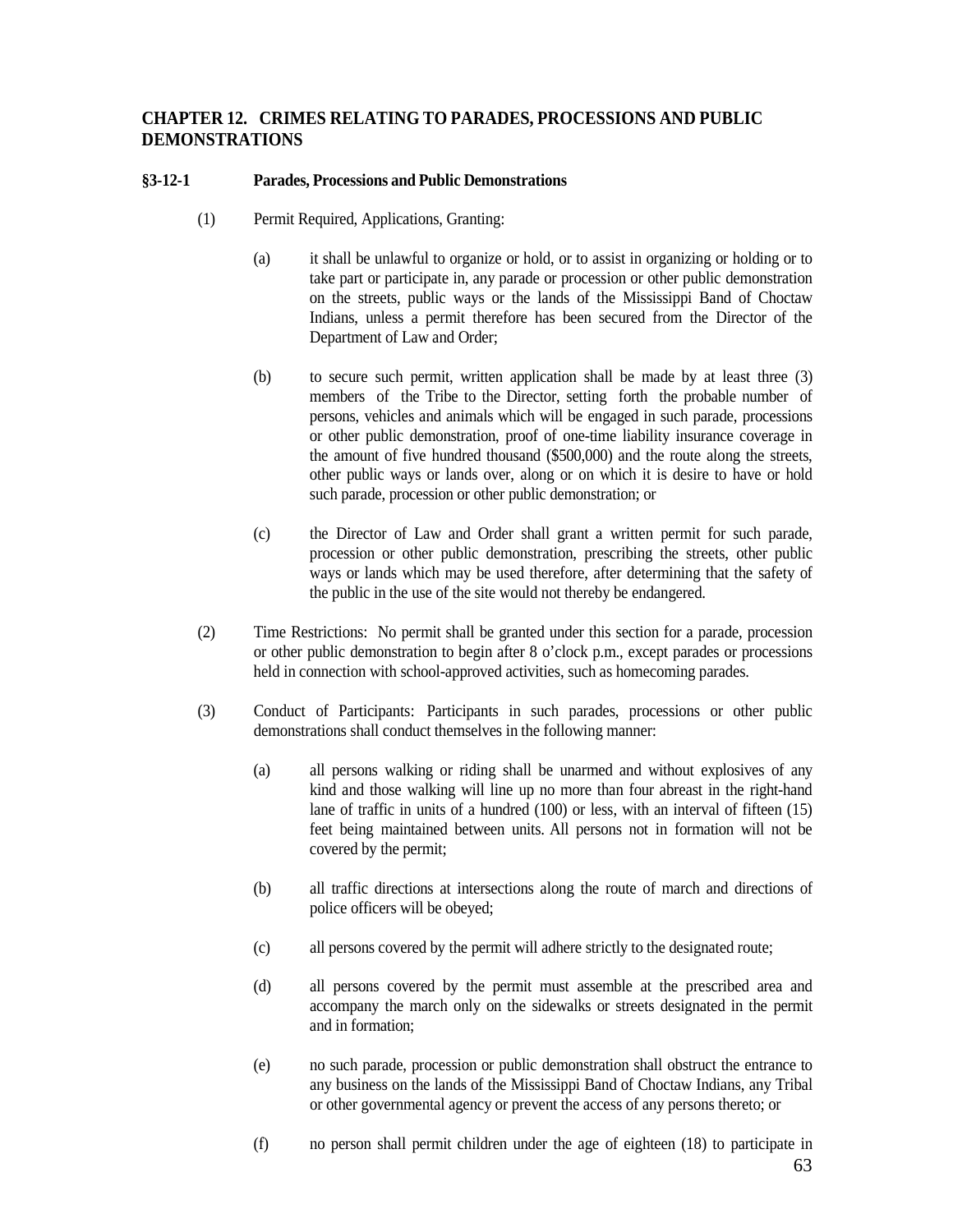such parade, procession or public demonstration without the permission of a parent or guardian of the child.

- (4) Review of Application Upon Denial: If an application for a permit is denied, after the filing of a proper application therefore, the applicant shall have the right to have the Choctaw Tribal Council consider the application immediately, and to pass on whether the requested permit should be issued or not, by filing with the Tribal Chief a written request for a review of the action of the Director of the Department of Law and Order with respect to the application. Such review shall be held within five (5) days after the filing of such request. The Director and the applicant shall have the right to appear before Tribal Council and to present proof in support of the application for the permit and the denial of the permit. The Tribal Council shall, without delay, pass on the question of whether the permit should be issued or not, and should it be of the opinion that such permit should be issued, the same shall be issued forthwith.
- (5) Violations, Penalty: Any person found guilty of violating the provisions of this section shall be guilty of a Class C offense and subject to a term of imprisonment not to exceed thirty (30) days and to a fine not to exceed one hundred dollars (\$100.00). Each day any violation of this section continues, it will constitute a separate offense.\*

## <span id="page-63-0"></span>**CHAPTER 13. COMPUTER CRIMES**

#### <span id="page-63-1"></span>**§3-13-1 Definitions**

For the purposes of this chapter, the following words shall have the meanings ascribed herein unless the context clearly requires otherwise:

- (1) "Access" means to program, to execute programs on, to communicate with, store data in, retrieve data from or otherwise make use of any resources, including data or programs, of a computer, computer system or computer network;
- (2) "Computer" means an electronic, magnetic, optical or other high-speed data processing device or system performing logical arithmetic and storage functions and includes any property, data storage facility or communications facility directly related to or operating in conjunction with such device or system. Computer shall not include an automated typewriter or typesetter, a machine designed solely for word processing which contains no data base intelligence or a portable hand-held calculator nor shall computer include any other device which contains components similar to those in computers but in which the components have the sole function of controlling the device for the single purpose for which the device is intended; thus the controlled device is a processor of data or is a storage of intelligence in which case it too is excluded;
- (3) "Computer network" means a set of related, remotely connected devices and communication facilities including at least one (1) computer system with the capability to transmit data through communication facilities;
- (4) "Computer program" means an ordered set of data representing coded instructions or statements that when executed by a computer cause the computer to process data;
- (5) "Computer software" means a set of computer programs, procedures and associated documentation concerned with operation of a computer system;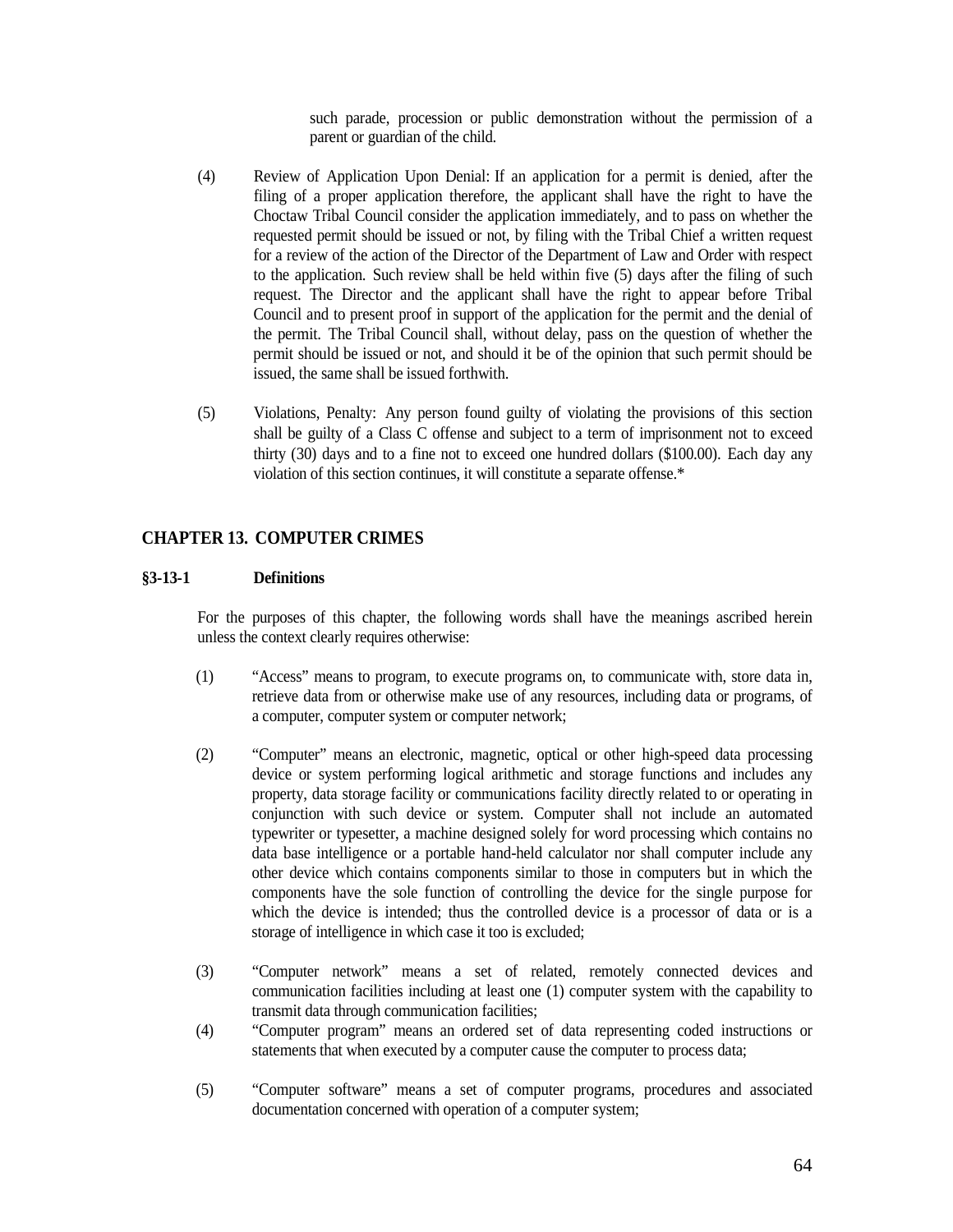- (6) "Computer system" means a set of functionally related, connected or unconnected, computer equipment, devices or computer software;
- (7) "Computer services" means providing access to or service or data from a computer, a computer system or a computer network and includes the actual data processing;
- (8) "Financial instrument" means any check, draft, money order, certificate of deposit, letter of credit, bill of exchange, credit card or marketable security;
- (9) "Intellectual property" means data, computer programs, computer software, trade secrets, copyrighted materials and confidential or proprietary information in any form or medium when such is stored in, produced by or intended for use or storage with or in a computer, a computer system or computer network;
- (10) "Property" means financial instruments, electronically stored or produced data and computer programs, whether in machine readable or human readable form;
- (11) "Proper" means includes:
	- (a) discovery by independent invention;
	- (b) discovery by "reverse engineering"; that is, by starting with the known product and working backward to find the method by which it was developed. The acquisition of the known product must be by lawful means;
	- (c) discovery under license or authority of the owner;
	- (d) observation of the property in public use or on public display; or
	- (e) discovery in published literature.
- (12) "Use" means to make use of, to convert to one's service, to avail oneself of or to employ. In the context of this act, "use" includes to instruct, communicate with, store data in or retrieve data from or otherwise utilize the logical arithmetic or memory functions of a computer.

### <span id="page-64-0"></span>**§3-13-2 Computer Fraud**

Computer fraud is the accessing or causing to be accessed of any computer, computer system, computer network or any part thereof with the intent to:

- (1) defraud; or
- (2) 0btain money, property or services by means of false or fraudulent conduct, practices or representations; or through the false or fraudulent alteration, deletion or insertion of programs or data.

Computer Fraud is a Class A offense.

### <span id="page-64-1"></span>**§3-13-3 Offense Against Computer Users**

An offense against computer users is the intentional: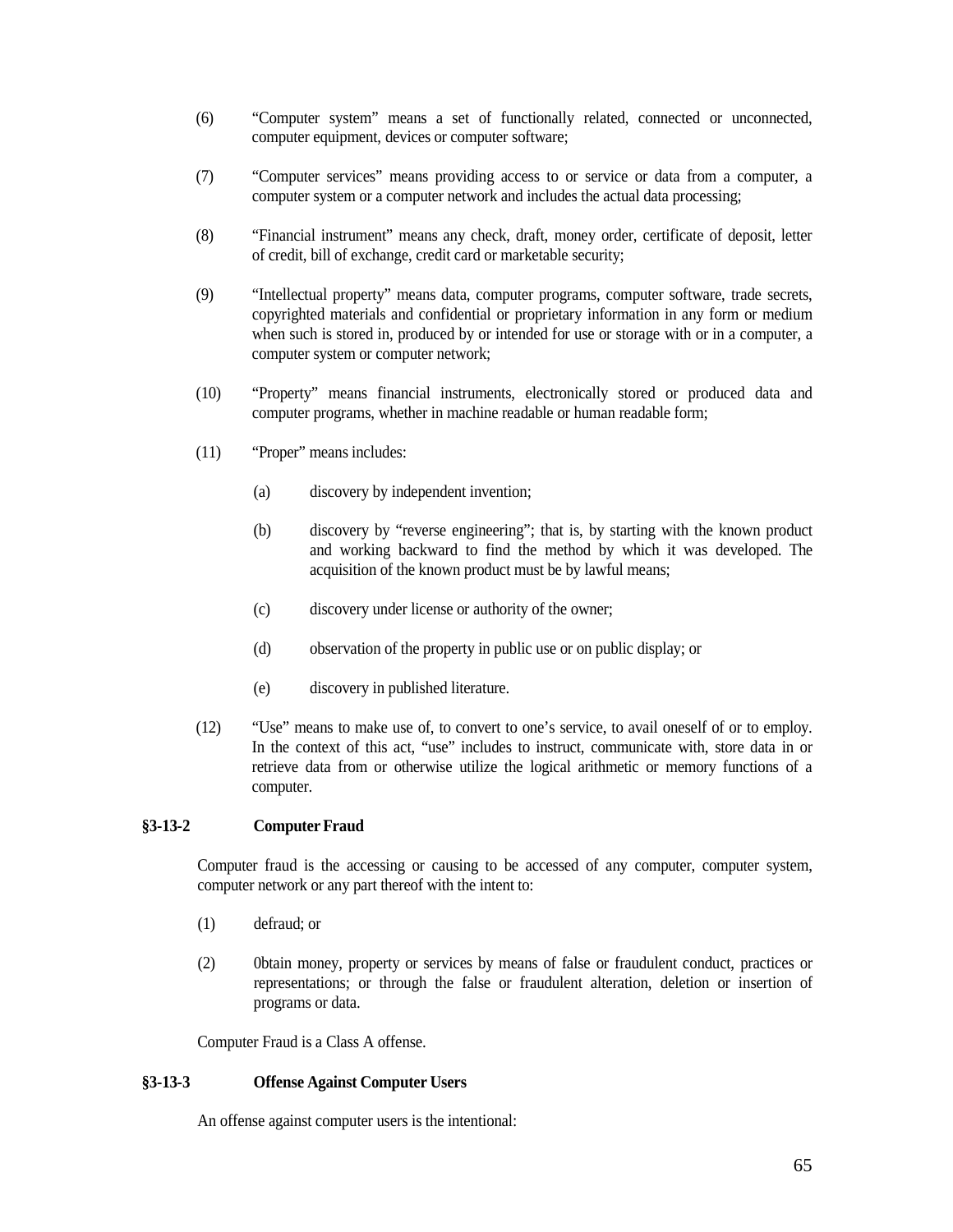- (1) denial to an authorized user, without consent, of the full and effective use of or access to a computer, a computer system, a computer network or computer services; or
- (2) use or disclosure to another, without consent, of the numbers, codes, passwords or other means of access to a computer, a computer system, a computer network or computer services.

An offense against Computer Users is a Class A offense.

### <span id="page-65-0"></span>**§3-13-4 Offense Against Computer Equipment**

An offense against computer equipment or supplies is the intentional modification or destruction, without consent, of computer equipment or supplies used or intended to be used in a computer, computer system or computer network.

An offense against computer equipment or supplies is a Class A offense.

## <span id="page-65-1"></span>**§3-13-5 Offense AgainstIntellectual Property**

An offense against intellectual property is the intentional:

- (1) destruction, insertion or modification, without consent, of intellectual property; or
- (2) disclosure, use, copying, taking or accessing, without consent, of intellectual property. An offense against intellectual property shall be guilty of a Class A offense.

The provisions of this section shall not apply to the disclosure, use, copying, taking or accessing by proper means as defined in this chapter.

### <span id="page-65-2"></span>**§3-13-6 Venue**

For the purposes of venue under the provisions of this chapter, any violation of this chapter shall be considered to have been committed within the Choctaw Indian Reservation or if the offense is committed by a non-Indian:

- (1) in the county in which any act was performed in furtherance of any transaction violating this chapter; or
- (2) in the county from which, to which or through which any access to a computer, computer system or computer network was made, whether by wire, electromagnetic waves, microwaves or any other means of communication.

## <span id="page-65-3"></span>**§3-13-7 Effect on Other Offenses**

The criminal offenses created by this chapter shall not be deemed to supersede, or repeal any other criminal offense.

## <span id="page-65-4"></span>**CHAPTER 14. CASTLE DOCTRINE ACT**

## <span id="page-65-5"></span>**§3-14-1 Defenses and Immunities**

(1) In addition to all other defenses now or hereinafter found in the Tribal Code and/or recognized by the common law of the Tribe, a person is justified in using defensive force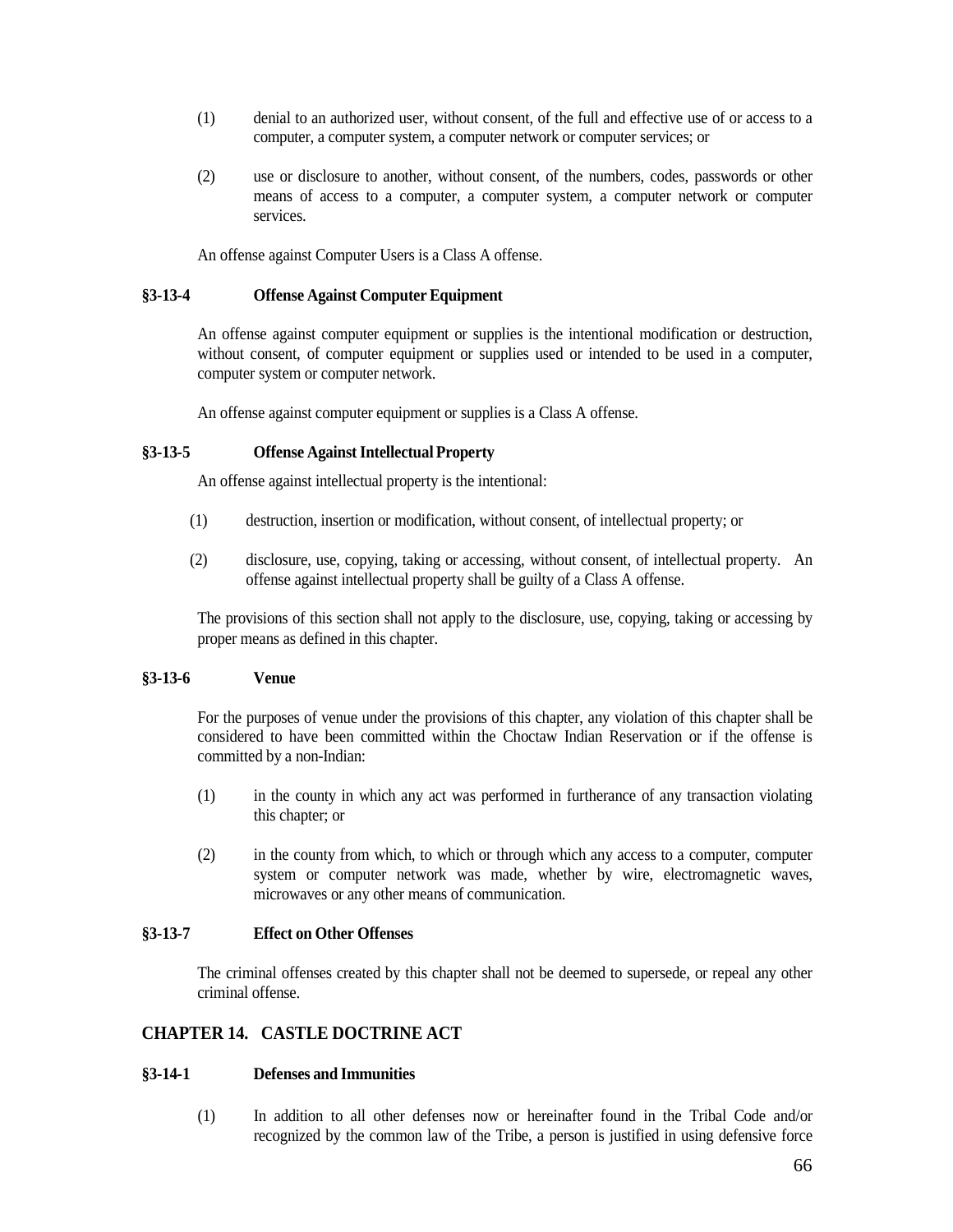that is intended or likely to cause death or great bodily harm to another if the person reasonably believes it is necessary to do so to prevent death or great bodily harm to himself or herself or another. The defensive force described in this subsection shall not be considered "unlawful".

- (2) A person who uses defensive force that is intended or likely to cause death or great bodily harm to another is presumed to reasonably believe such force is necessary to prevent death or great bodily harm to himself or herself or another if:
	- (a) The person against whom the defensive force was used either:
		- i. Was in the process of unlawfully and forcefully entering, a dwelling, residence, occupied vehicle, business, place of employment or the immediate premises of any of the foregoing or
		- ii. Had unlawfully or forcefully entered a dwelling, residence, occupied vehicle, business, place of employment or the immediate premises of any of the foregoing; or
		- iii. Had removed or was attempting to remove another person against that person's will from the dwelling, residence, occupied vehicle, business, place of employment or the immediate premises of any of the foregoing when the other person had the legal right to be there;

and

- (b) The person who used defensive force knew or had reason to believe that the forcible entry or unlawful and forcible act was occurring or had occurred.
- (3) The presumption stated in subsection 2 shall not apply, however, if:
	- (a) The person against whom the defensive force is used has the right to be in or is a lawful resident of the dwelling, residence, vehicle, business, place of employment or the immediate premises of any of the foregoing; or
	- (b) The person or persons sought to be removed is a child, grandchild, or is otherwise in the lawful custody or under the lawful guardianship of the person against whom the defensive force is used; or
	- (c) The person who uses defensive force is engaged in a criminal activity constituting a felony under state or federal law or is using the dwelling, residence, vehicle, business, place of employment or the immediate premises of the foregoing to further a criminal activity constituting a felony under state or federal law; or
	- (d) The person against whom defensive force is used is a Protective Services Unit Officer or a Law Enforcement Officer who enters or attempts to enter a dwelling, residence, vehicle, business, place of employment or the immediate premises of the foregoing in the performance of his or her official duties and the officer identified himself or herself in accordance with applicable law, or the person using force knew or reasonably should have known that the person entering or attempting to enter was a Protective Service Unit Officer or Law Enforcement Officer acting in the performance of his or her official duties.
- (4) A person who is justified in using defensive force that is intended or likely to cause death or great bodily harm to another, as defined in subsections 1, 2 and 3 of this section, has no duty to retreat and has the right to stand his or her ground and meet force with force, including defensive force that is intended or likely to cause death or great bodily harm to another. No fact finder shall be permitted to consider the failure to retreat of a person